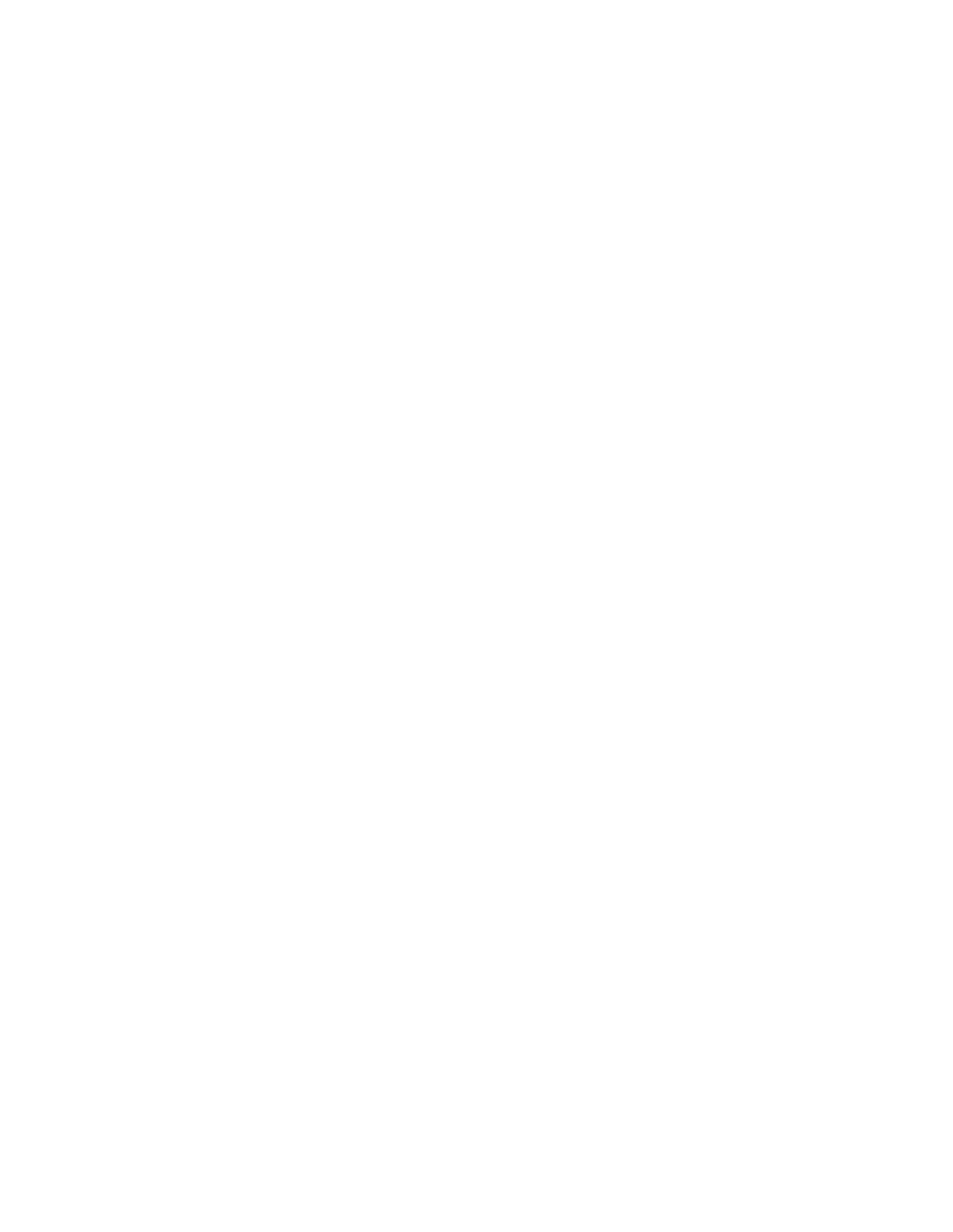An Enterprise Fund of the City of Waukesha, Wisconsin

### TABLE OF CONTENTS As of and for the years ended December 31, 2018 and 2017

| Independent Auditors' Report                                                     | $1 - 2$   |
|----------------------------------------------------------------------------------|-----------|
| <b>Required Supplementary Information</b>                                        |           |
| Management's Discussion and Analysis                                             | $3 - 8$   |
| <b>Financial Statements</b>                                                      |           |
| <b>Statements of Net Position</b>                                                | $9 - 10$  |
| Statements of Revenues, Expenses, and Changes in Net Position                    | 11        |
| <b>Statements of Cash Flows</b>                                                  | $12 - 13$ |
| <b>Notes to Financial Statements</b>                                             | $14 - 47$ |
| Required Supplementary Information                                               |           |
| Schedule of Changes in the Total OPEB Liability and Related Ratios - Health Ins. | 48        |
| Schedule of Proportionate Share of Net OPEB Liability (Asset) - LRLIF            | 49        |
| Schedule of Employer Contributions - OPEB - LRLIF                                | 49        |
| Schedule of Proportionate Share of Net Pension Liability (Asset)                 | 50        |
| Schedule of Employer Contributions - Pension                                     | 50        |
| Supplemental Information                                                         |           |
| <b>Water Utility</b>                                                             |           |
| <b>Utility Plant</b>                                                             | 51        |
| <b>Operating Revenues and Expenses</b>                                           | $52 - 53$ |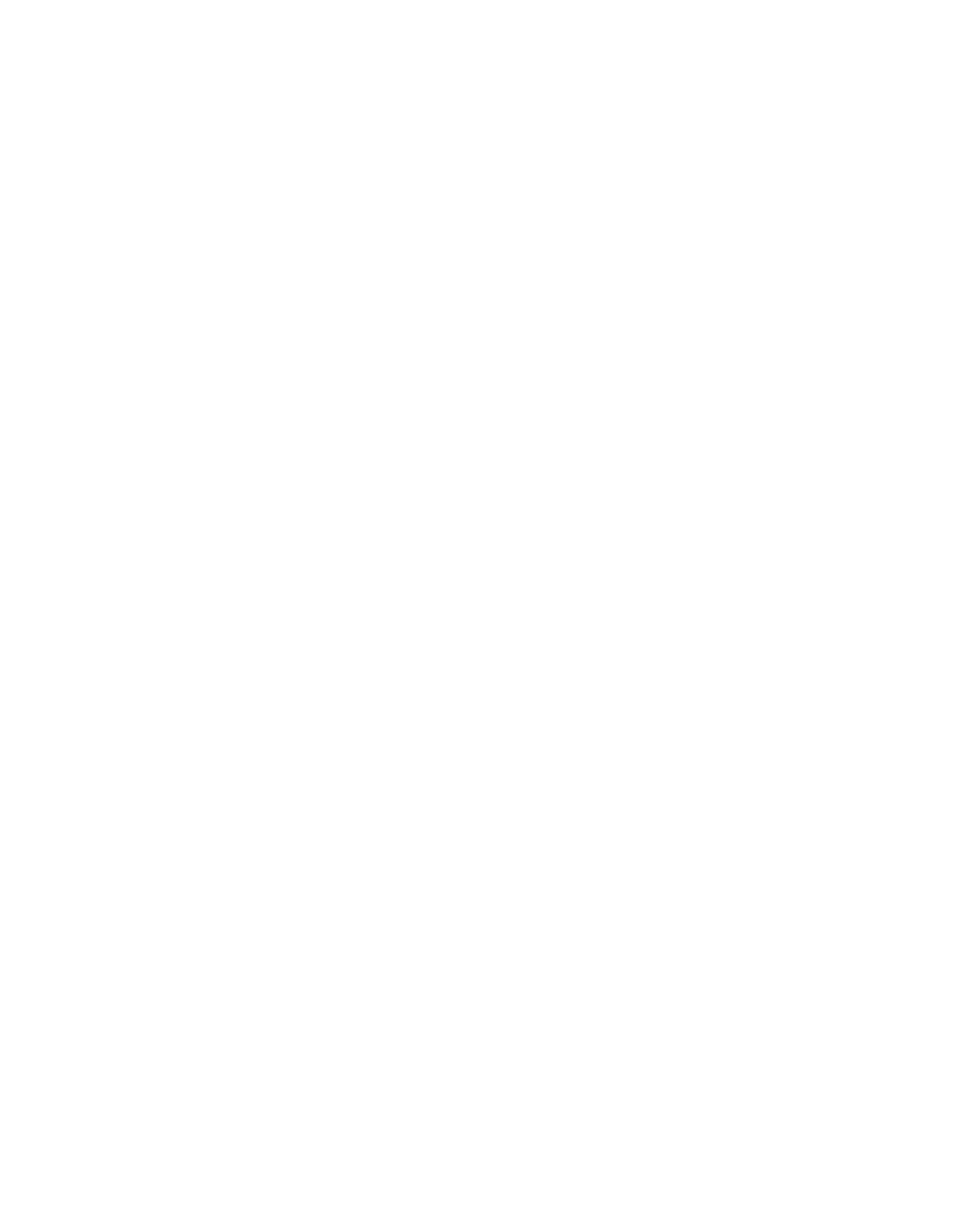*Years Ended December 31, 2018 and 2017* 

The management of Waukesha Water Utility (Utility) offers all persons interested in the financial position of the Utility this narrative overview and analysis of the Utility's financial performance during the years ending December 31, 2018 and 2017. You are invited to read this narrative in conjunction with the Utility's financial statements.

### **FINANCIAL HIGHLIGHTS**

- Total net position increased by \$1,565,000 to \$75,768,000 in 2018, an increase of 2.11%. Responsibility for this increase is shared by revenues in excess of expenses and capital contributions.
- Operating revenues, generated mostly by rate payers, increased by \$821,000, or 7.45% in 2018. This was primarily due to an increase in rates that was granted by the Public Service Commission of Wisconsin (PSCW) effective December 1, 2017.
- Operation and maintenance expenses decreased by \$1,130,000 or 18.18% in 2018. In 2017, additional amortization costs related to the Great Water Alliance project inflated expenses. This amortization was done under the direction of the PSCW.
- $\cdot \cdot$  Year-end Cash and Equivalents increased by \$2,001,000 in 2018 as a result of an increase in cash from operating activities and proceeds from a debt issue.

### **OVERVIEW OF THE FINANCIAL STATEMENTS**

The Utility is a self-supporting entity and an enterprise fund of the City of Waukesha (municipality). It provides water services to properties within the municipality and to certain areas outside the municipality. The Utility also provides metering and billing services for the City's Sewer Department.

The Utility is managed by a Commission. It operates under service rules and rates that are established by the PSCW. Accounting records for the Utility are maintained in accordance with the Uniform System of Accounts prescribed by the PSCW and in accordance with the Governmental Accounting Standards Board (GASB).

This annual report includes this management's discussion and analysis report, the independent auditor's report and the basic financial statements of the Utility. The financial statements also include notes that explain in more detail some of the information in the financial statements.

### **REQUIRED FINANCIAL STATEMENTS**

The financial statements of the Utility report information using accounting methods similar to those used by private sector companies. These statements offer short and long-term financial information about its activities.

The *Statement of Net Position* includes all of the Utility's assets, deferred outflows, liabilities, and deferred inflows and provides information about the nature and amounts of investments in resources (assets) and the obligations to creditors (liabilities). It also provides the basis for evaluating the capital structure of the Utility and assessing the liquidity and financial flexibility of the Utility.

All of the current year's revenues and expenses are accounted for in the *Statement of Revenues*, *Expenses, and Changes in Net Position*. This statement measures the success of the Utility's operations over the past year and can be used to determine whether the Utility's user charges are sufficient.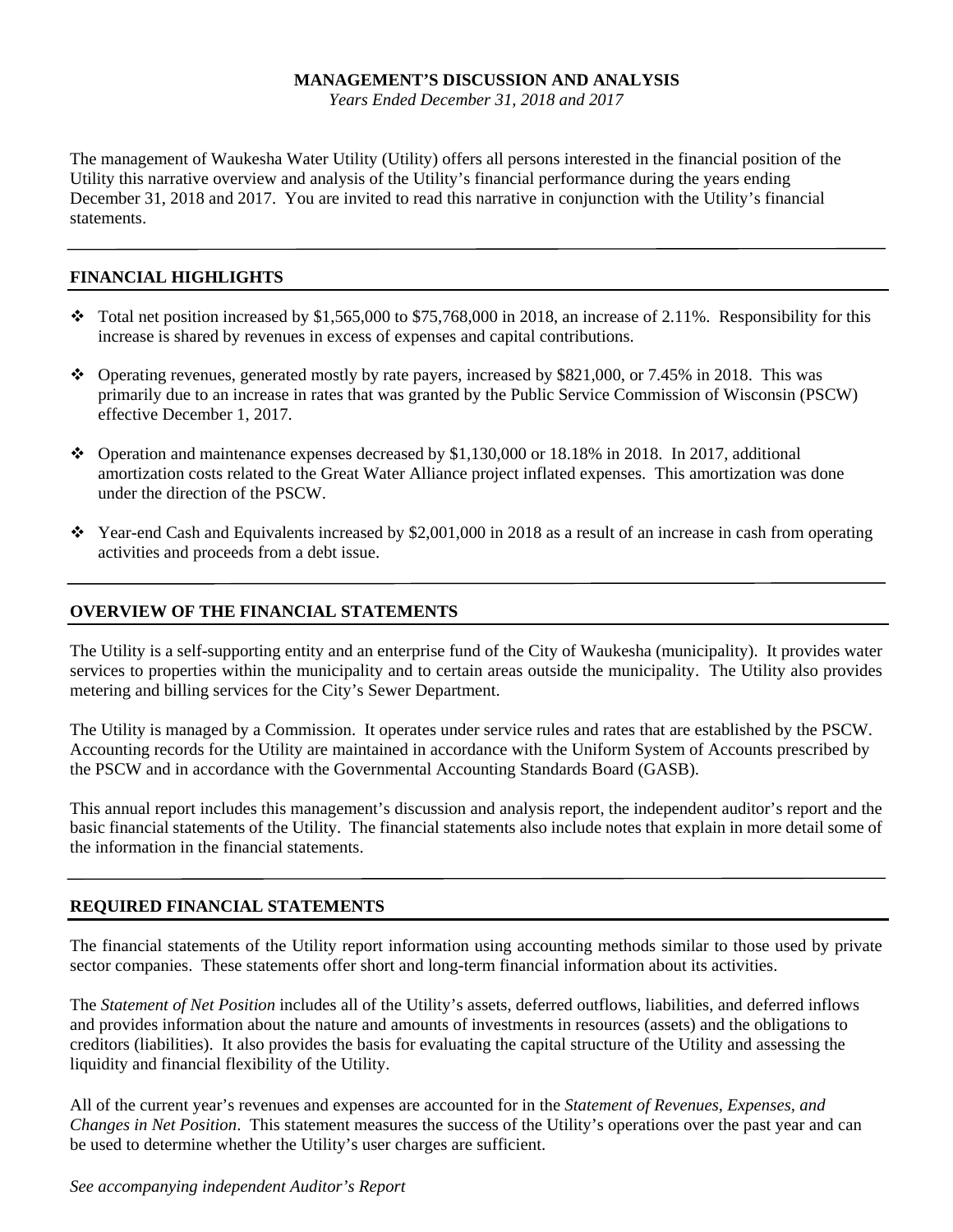*Years Ended December 31, 2018 and 2017* 

The final required financial statement is the *Statement of Cash Flows*. This statement reports cash receipts, cash payments, and net changes in cash resulting from operations, investing, and financing activities, and provides answers to such questions as where did cash come from, what was cash used for, and what was the change in the cash balance during the reporting period.

#### **UTILITY FINANCIAL ANALYSIS**

An analysis of the Utility's financial position begins with a review of the *Statement of Net Position* and the *Statement of Revenues, Expenses, and Changes in Net Position*. These two statements report the Utility's' net assets and changes therein. The Utility's net assets (the difference between assets, deferred outflows, liabilities, and deferred inflows) are key to measuring the financial health of the Utility. Over time, increases or decreases in the net asset value are an indicator of whether the financial position is improving or deteriorating. However, it should be noted that financial position could also be affected by other non-financial factors including economic conditions, population growth and new regulations. The Utility's overall financial position has remained stable for the years ended December 31, 2018 and 2017.

#### **NET POSITION**

A summary of the Utility's *Statement of Net Position* is presented below in Table 1.

|                                                              |   |                   |                        | Table 1<br>(000's) | <b>Condensed Statement of Net Position</b><br>2018, 2017, and 2016 |                      |                        |                          |                       |
|--------------------------------------------------------------|---|-------------------|------------------------|--------------------|--------------------------------------------------------------------|----------------------|------------------------|--------------------------|-----------------------|
|                                                              |   | 2018              | 2017                   |                    | 2016                                                               |                      | 2018 v. 2017<br>Change | 2017 v. 2016<br>Change   |                       |
| <b>Current Assets</b><br>Net Capital Assets                  | S | 35,842<br>94,433  | \$<br>30,354<br>92,271 | \$                 | 28,567<br>92,484                                                   | \$<br>5,488<br>2,162 | 18.08 %<br>2.34        | \$<br>1,787<br>(213)     | 6.26 %<br>(0.23)      |
| <b>Other Noncurrent Assets</b><br><b>Total Assets</b>        |   | 24,270<br>154,545 | 19,532<br>142,157      |                    | 10,768<br>131,819                                                  | 4,738<br>12,388      | 24.26<br>8.71          | 8,764<br>10,338          | 81.39<br>7.84         |
| Deferred Outflows of Resources                               |   | 1,130             | 1,287                  |                    | 1,726                                                              | (157)                | (12.20)                | (439)                    | (25.43)               |
| Long Term Debt Outstanding<br><b>Other Liabilities</b>       |   | 64,258<br>14,851  | 54,804<br>14,073       |                    | 45,579<br>10,315                                                   | 9,454<br>778         | 17.25<br>5.53          | 9,225<br>3,758           | 20.24<br>36.43        |
| <b>Total Liabilities</b><br>Deferred Inflows of Resources    |   | 79,109<br>798     | 68,877<br>364          |                    | 55,894<br>474                                                      | 10,232<br>434        | 14.86<br>119.23        | 12,983<br>(110)          | 23.23<br>(23.21)      |
| Net Investment in Capital Assets<br><b>Restricted Assets</b> |   | 50,242<br>752     | 52,759<br>565          |                    | 51,916<br>487                                                      | (2,517)<br>187       | (4.77)<br>33.10        | 843<br>78                | 1.62<br>16.02         |
| <b>Unrestricted Assets</b><br>Total Net Position \$          |   | 24,774<br>75,768  | \$<br>20,879<br>74,203 | \$                 | 24,773<br>77,176                                                   | \$<br>3,895<br>1,565 | 18.66<br>2.11 %        | \$<br>(3,894)<br>(2,973) | (15.72)<br>$(3.85)$ % |

*See accompanying independent Auditor's Report*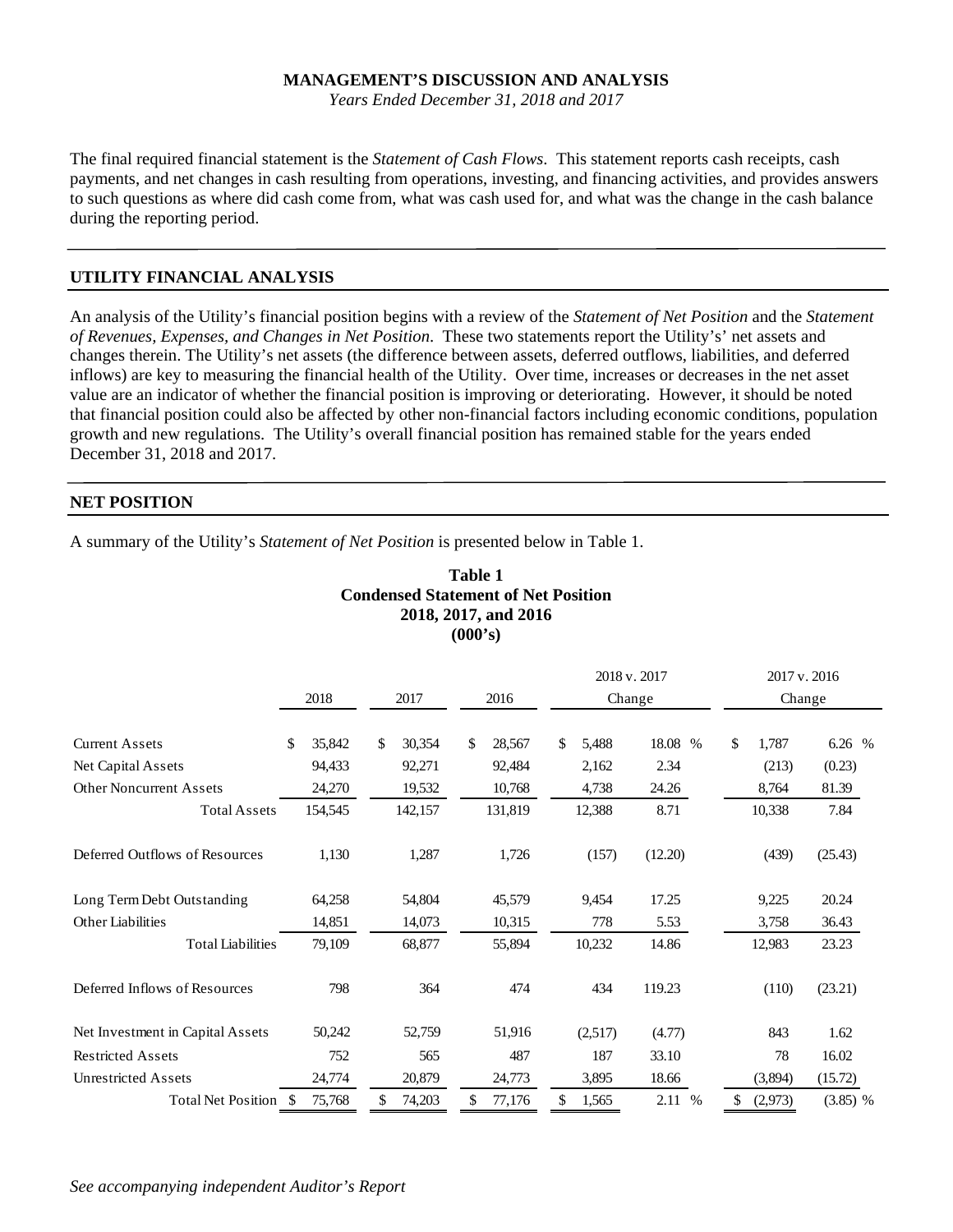*Years Ended December 31, 2018 and 2017* 

As shown in Table 1, total net position increased by \$1,565,000 to \$75,768,000 in 2018, an increase of 2.11%. Revenues in excess of expenses and capital contributions account for the increase in net position.

Total net position decreased by \$2,973,000 to \$74,203,000 in 2017, a decrease of 3.85%. A change in accounting principle due to the implementation of GASB 75 required a restatement of the other post-employment benefits obligation by \$2.67 million, with an increase in interest expense accounting for the remainder of the decrease in net position.

The restricted portion of the net position includes accounts that are limited by bond covenants.

### **REVENUES, EXPENSES AND CHANGES IN NET POSITION**

The specific nature or source of changes in net assets becomes more evident in the Utility's *Statements of Revenues, Expenses and Changes in Net Position* as shown in Table 2. This statement provides an indication of the Utility's financial health.

#### **Table 2 Condensed Statement of Revenues, Expenses and Changes in Net Position 2018, 2017, and 2016 (000's)**

|                                                         | 2018     | 2017         | 2016     | 2018 v. 2017<br>Change |          |             | 2017 v. 2016<br>Change |
|---------------------------------------------------------|----------|--------------|----------|------------------------|----------|-------------|------------------------|
| <b>Operating Revenues</b>                               | 11,841   | 11,020<br>\$ | \$11,212 | \$<br>821              | 7.45 %   | \$<br>(192) | $(1.71)$ %             |
| <b>Non-operating Revenues</b>                           | 718      | 345          | 296      | 373                    | 108.12   | 49          | 16.55                  |
| <b>Total Revenues</b>                                   | 12,559   | 11,365       | 11,508   | 1,194                  | 10.51    | (143)       | (1.24)                 |
| <b>Depreciation Expense</b>                             | 2,541    | 2,473        | 2,343    | 68                     | 2.75     | 130         | 5.55                   |
| <b>Other Operating Expense</b>                          | 5,084    | 6,214        | 4,391    | (1, 130)               | (18.18)  | 1,823       | 41.52                  |
| <b>Non-operating Expense</b>                            | 1,811    | 1,826        | 1,373    | (15)                   | (0.82)   | 453         | 32.99                  |
| <b>Total Expense</b>                                    | 9,436    | 10,513       | 8,107    | (1,077)                | (10.24)  | 2,406       | 29.68                  |
| Income before Capital                                   |          |              |          |                        |          |             |                        |
| <b>Contributions and Transfers</b>                      | 3,123    | 852          | 3,402    | 2,271                  | 266.55   | (2,550)     | (74.96)                |
| <b>Capital Contributions</b><br>Capital Contributions - | 279      | 639          | 1,682    | (360)                  | (56.34)  | (1,043)     | (62.01)                |
| Municipal                                               | 38       | 3            | 38       | 35                     | 1,166.67 | (35)        | (92.11)                |
| Transfers - Tax Equivalent                              | (1, 875) | (1,794)      | (1,775)  | (81)                   | (4.52)   | (19)        | (1.07)                 |
| <b>Changes in Net Assets</b>                            | 1,565    | (299)        | 3,348    | 1,864                  | 623.41   | (3,647)     | (108.93)               |
| <b>Beginning Net Assets</b>                             | 74,204   | 77,176       | 73,828   | (2,972)                | (3.85)   | 3,348       | 4.53                   |
| Cumulative Effect -                                     |          |              |          |                        |          |             |                        |
| <b>Change in Accounting Principle</b>                   |          | (2,673)      |          | 2,673                  | 100.00   | (2,673)     | (100.00)               |
| Ending Net Assets \$75,768                              |          | \$74,204     | \$77,176 | \$<br>1,564            | 2.11 %   | \$(2,972)   | $(3.85)$ %             |

Operating revenues in 2018 increased by \$821,000 or 7.45%. A rate increase granted by the PSCW effective December 1, 2017 is the main factor for the increase. Non-operating revenues increased in 2018 by \$373,000 due to an increase in investment income and funds received from a settlement for early cell lease terminations.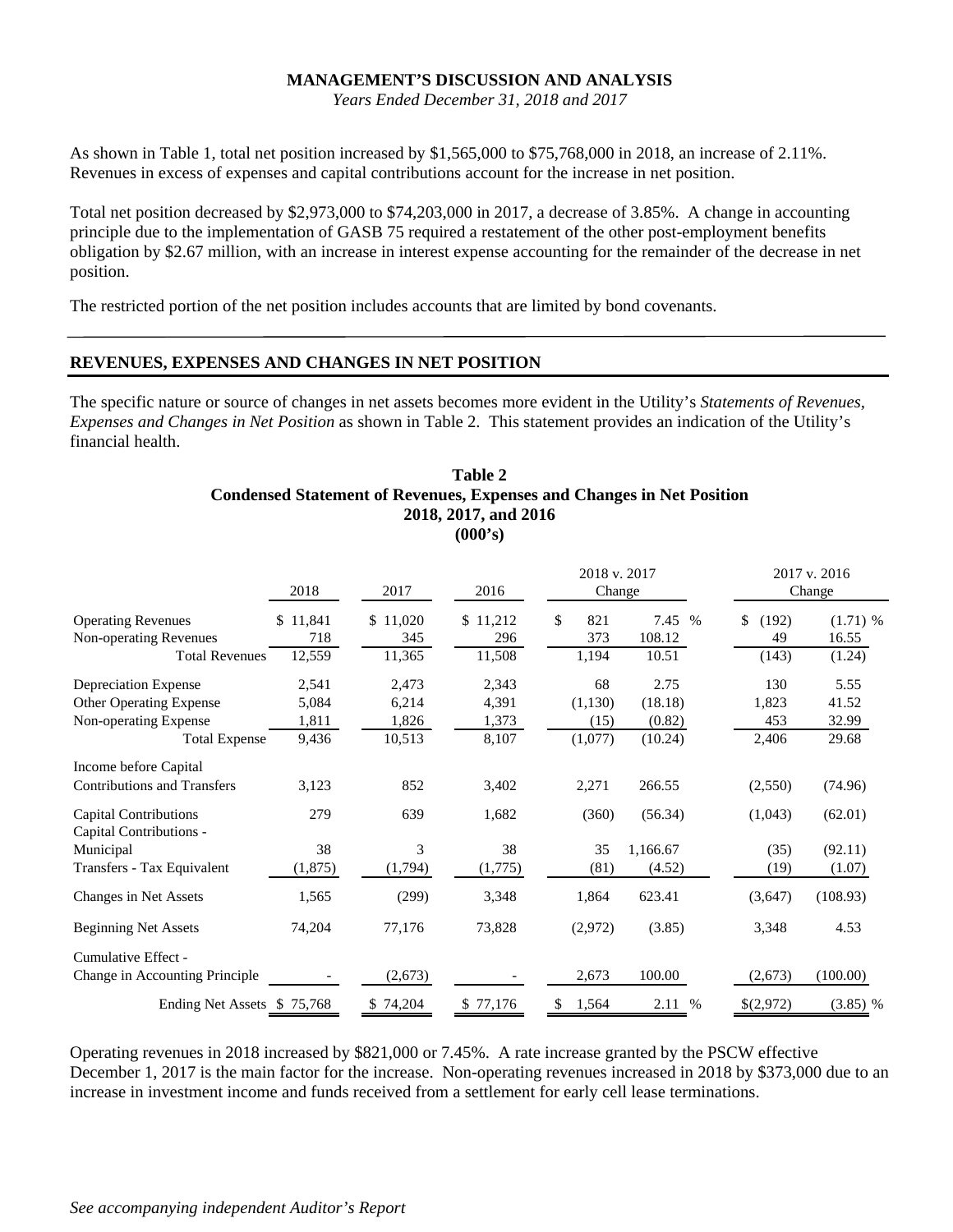*Years Ended December 31, 2018 and 2017* 

Operating revenues in 2017 decreased by \$192,000 as a result of continued conservation efforts in all customer classes. Non-operating revenues increased in 2017 by \$49,000, or 16.55%. An increase in investment income is the main factor for the increase.

Depreciation expense in 2018 increased by \$68,000 due to the addition of capital assets. Other operating expenses decreased by \$1,130,000 or 18.18%. Under the direction of the PSCW, additional amortization costs related to the Great Water Alliance project inflated expenses. Non-operating expenses were consistent with the previous year and decreased only \$15,000.

Depreciation expense in 2017 increased by \$130,000 due to the addition of capital assets. Other operating expenses increased by \$1,823,000 or 41.52%. Under the direction of the PSCW, amortization of Great Water Alliance costs was recorded as an expense in 2017. Non-operating expenses increased 32.99% due to debt interest expense.

Capital contributions decreased in 2018 by \$360,000 or 56.34% due to fewer developer-funded water projects. In keeping with the negotiated schedule, the payment in lieu of taxes to the City increased \$81,000.

Capital contributions decreased in 2017 by \$1,043,000 or 62.01% due to fewer developer-funded water projects. In keeping with the negotiated schedule, the payment in lieu of taxes to the City increased \$19,000.

In 2018, there was no cumulative effect of a change in accounting principle.

The cumulative effect of a change in accounting principle decreased net assets in 2017 by \$2,673,000. The Utility implemented GASB 75, which restates the current other post employee benefit (OPEB) liability to the actuarial present value of future payments on the financial statements.

### **CASH FLOWS**

The *Statement of Cash Flows,* illustrated in Table 3, reports the cash provided and used by operating activities, as well as other cash sources and uses derived from financing and investment activities.

|                                |             |             | Table 3                                  |             |              |           |              |
|--------------------------------|-------------|-------------|------------------------------------------|-------------|--------------|-----------|--------------|
|                                |             |             | <b>Condensed Statement of Cash Flows</b> |             |              |           |              |
|                                |             |             | 2018, 2017, and 2016                     |             |              |           |              |
|                                |             |             | (000's)                                  |             |              |           |              |
|                                |             |             |                                          |             | 2018 v. 2017 |           | 2017 v. 2016 |
|                                | 2018        | 2017        | 2016                                     |             | Change       |           | Change       |
| Cash Flows From:               |             |             |                                          |             |              |           |              |
| <b>Operating Activities</b>    | 7,917<br>\$ | 6,380<br>\$ | 7,682<br>\$                              | \$<br>1,537 | 24.09 %      | \$(1,302) | $(16.95)$ %  |
| Paid to Municipality - Tax     |             |             |                                          |             |              |           |              |
| Equivalent                     | (1,794)     | (1,775)     | (1,777)                                  | (19)        | 1.07         | 2         | (0.11)       |
| Capital and Related Financing  |             |             |                                          |             |              |           |              |
| Activities                     | (4,617)     | (7,639)     | 3,076                                    | 3,022       | 39.56        | (10,715)  | (348.34)     |
| <b>Investing Activities</b>    | 495         | 293         | 137                                      | 202         | 68.94        | 156       | 113.87       |
| Net Change in Cash and         |             |             |                                          |             |              |           |              |
| Equivalents                    | 2,001       | (2,741)     | 9,119                                    | 4,742       | 173.00       | (11, 859) | (130.05)     |
| Cash and Equivalents Beginning |             |             |                                          |             |              |           |              |
| of Year                        | 27,854      | 30,595      | 21,476                                   | (2,741)     | (8.96)       | 9,119     | 42.46        |
| Cash and Equivalents End of    |             |             |                                          |             |              |           |              |
| Year                           | \$29,855    | \$27,854    | \$ 30,595                                | 2,001<br>\$ | 7.18 %       | \$(2,741) | $(8.96)$ %   |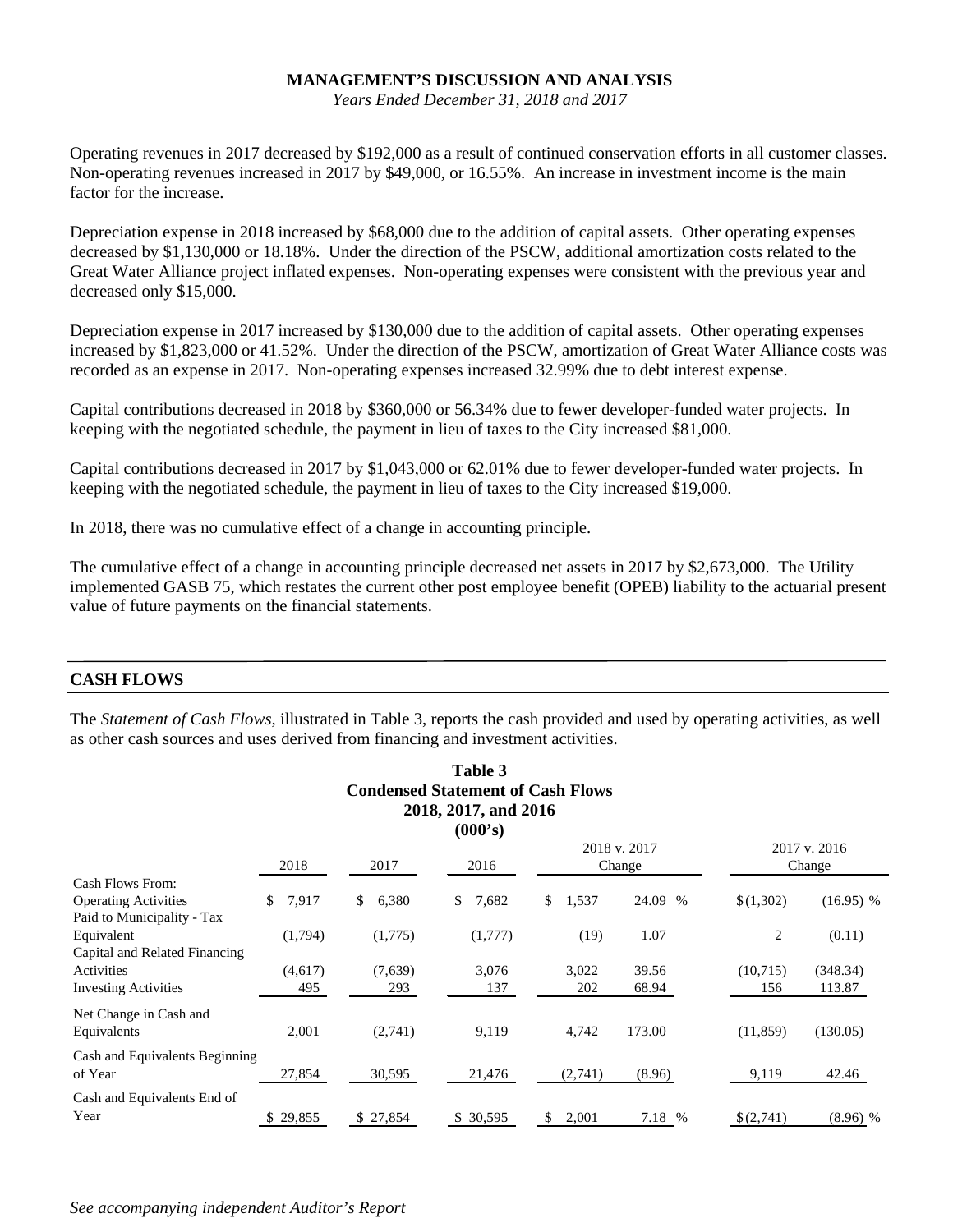*Years Ended December 31, 2018 and 2017* 

Year-end Cash and Equivalents increased by \$2,001,000 in 2018 because of an increase in cash from operating activities and proceeds from debt issues.

Year-end Cash and Equivalents decreased by \$2,741,000 in 2017. All debt proceeds from the 2016 issue, along with some of the 2017 debt proceeds, were spent on capital related activity and the Great Water Alliance project.

#### **CAPITAL ASSETS**

Table 4 summarizes the Utility's capital assets. Please refer to the *Notes to Financial Statements,* particularly the *Capital Assets* section of *Note 1 – Summary of Significant Accounting Policies* and *Note 5 – Changes in Capital Assets,*  for further detail of the Utility's capital assets.

|                                 |           |              |          |    | <b>Table 4</b><br><b>Capital Assets</b><br>2018, 2017, and 2016<br>(000's) |                        |                |        |                        |         |            |  |
|---------------------------------|-----------|--------------|----------|----|----------------------------------------------------------------------------|------------------------|----------------|--------|------------------------|---------|------------|--|
|                                 | 2018      | 2017<br>2016 |          |    |                                                                            | 2018 v. 2017<br>Change |                |        | 2017 v. 2016<br>Change |         |            |  |
| Land & Land Rights              | \$<br>566 | $\mathbb{S}$ | 566      | \$ | 566                                                                        | \$                     |                |        | $\%$<br>$\blacksquare$ | \$      | $-$ %      |  |
| Intangible                      | 193       |              | 191      |    | 187                                                                        |                        | $\mathfrak{D}$ | 1.05   |                        | 4       | 2.14       |  |
| Source of Supply                | 2,592     |              | 2,592    |    | 2,592                                                                      |                        |                |        |                        |         |            |  |
| Pumping                         | 9,773     |              | 9,841    |    | 9,683                                                                      |                        | (68)           | (0.69) |                        | 158     | 1.63       |  |
| <b>Water Treatment</b>          | 5,245     |              | 5,242    |    | 5,234                                                                      |                        | 3              | 0.06   |                        | 8       | 0.15       |  |
| Transmission and                |           |              |          |    |                                                                            |                        |                |        |                        |         |            |  |
| Distribution                    | 103,357   |              | 99,113   |    | 95,669                                                                     |                        | 4,244          | 4.28   |                        | 3,444   | 3.60       |  |
| General                         | 6,034     |              | 5,977    |    | 5,858                                                                      |                        | 57             | 0.95   |                        | 119     | 2.03       |  |
| <b>Total Capital Assets</b>     | 127,760   |              | 123,521  |    | 119,789                                                                    |                        | 4,239          | 3.43   |                        | 3,733   | 3.12       |  |
| <b>Accumulated Depreciation</b> | (33, 684) |              | (31,522) |    | (29, 414)                                                                  |                        | (2,162)        | 6.86   |                        | (2,108) | 7.17       |  |
| <b>Construction in Progress</b> | 357       |              | 272      |    | 2,109                                                                      |                        | 85             | 31.25  |                        | (1,837) | (87.10)    |  |
| <b>Net Capital Assets</b>       | 94,433    |              | \$92,271 |    | \$92,484                                                                   | S                      | 2,162          | 2.34   | $\%$                   | (212)   | $(0.23)$ % |  |

The Utility's capital assets increased by \$4.24 million, or 3.43% in 2018. Increases in developer contributions totaled \$279,000. The balance is due to projects financed by the Utility that were put into service (including those transferred out of construction in progress), while \$526,000 in assets were retired.

The Utility's capital assets increased by \$3.73 million, or 3.12% in 2017. Increases in developer contributions totaled \$639,000. The balance is due to projects financed by the Utility that were put into service (including those transferred out of construction in progress), while \$552,000 in assets were retired.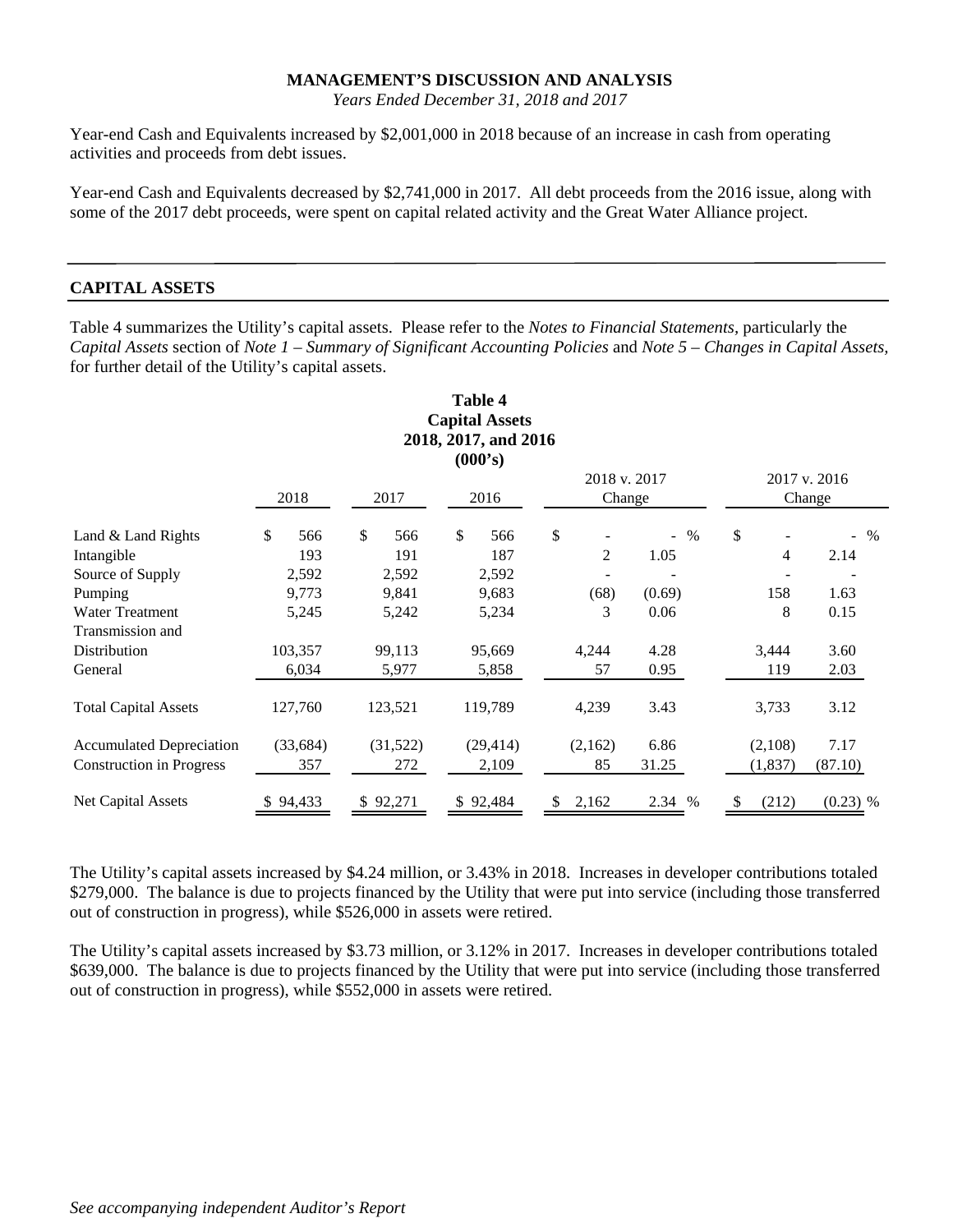*Years Ended December 31, 2018 and 2017* 

#### **LONG-TERM DEBT**

The Utility had revenue bonds of \$12.23 million and \$2.09 million (excluding the Safe Drinking Water Loan) outstanding as of December 31, 2018 and 2017, respectively. The 2018 outstanding revenue bonds funded routine capital replacements and Great Water Alliance improvements and refinanced the revenue bonds outstanding in 2017. The revenue bonds outstanding in 2017 funded various construction projects that involved five wells, upgraded treatment facilities, and a larger tower. Safe Drinking Water Loans were secured by revenue bonds in 2013 and 2018 with an outstanding balance of \$1,559,000 as of December 31, 2018. These loans were used to finance capital improvement projects necessary to secure an alternate source of water. The Utility had General Obligation debt outstanding of \$51,545,000 in 2018 and \$52,445,000 in 2017. The debt originated from offerings issued in 2013, 2014, 2015, 2016, and 2017. The debt is funding capital replacements and Great Water Alliance improvements.

For further detail, please refer to *Note 6 – Long Term Obligations* in the *Notes for Financial Statements.* 

### **ECONOMIC FACTORS AND FUTURE PLANNING**

The Utility's service area is located in southeast Wisconsin. Waukesha County is the third largest county in the State. The service area was experiencing a commercial and residential boom prior to the economic down turn in late 2008. The economy began to stabilize in 2012 and has continued to improve since.

The Utility maintains a five year financial plan that focuses on identifying and implementing improvements. This plan coordinates with the City of Waukesha's Master Plan. Rate structures are reviewed on a consistent basis to ensure that customers are provided with high quality water, in the amounts they need and at a fair price. A residential inclining rate structure has been implemented in order to promote conservation.

Declining water levels and water quality, coupled with future water demand, have forced Waukesha to spend many years investigating an alternative water source. Through this investigation, Waukesha and the WDNR determined that Lake Michigan water was the most sustainable public water supply source. The Great Lakes-St. Lawrence River Basin Water Resources Council agreed, and unanimously approved Waukesha's application to borrow water from Lake Michigan on June 21, 2016. This long term solution, known as the Great Water Alliance, will require an unprecedented investment in infrastructure over the next several years.

### **CONTACTING UTILITY'S FINANCIAL MANAGEMENT**

This financial report is designed to provide our customers and creditors with a general overview of the Utility's finances and to demonstrate the Utility's accountability for the money it receives. If you have questions about this report or need additional information, you may contact Joseph Ciurro, Administrative Services Manager, Waukesha Water Utility, 115 Delafield Street, P.O. 1648, Waukesha, Wisconsin 53187-1648, by phone at (262) 409-4420, or by email jciurro@waukesha-water.com.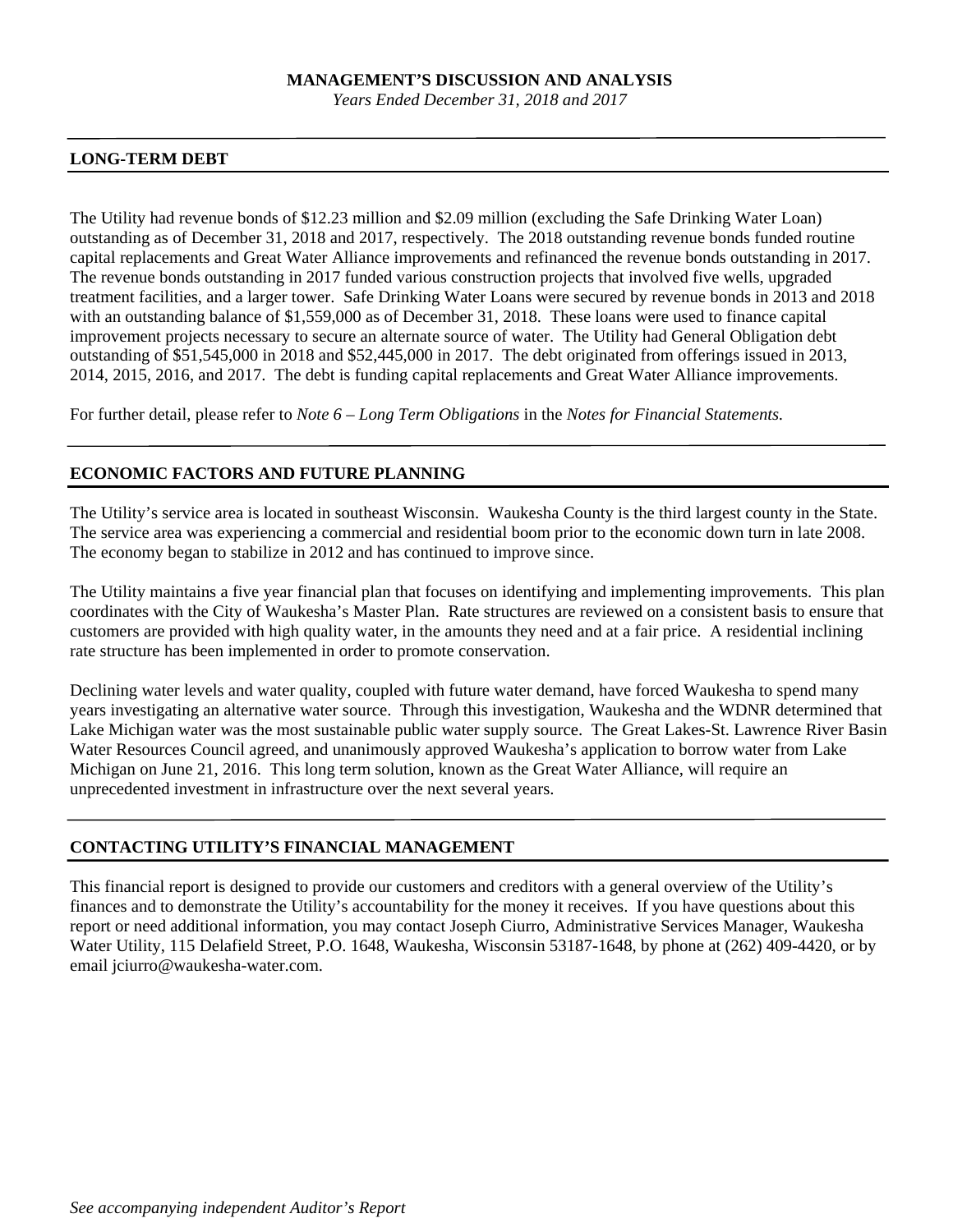### STATEMENTS OF NET POSITION As of December 31, 2018 and 2017

|                                                            | 2018             | 2017             |
|------------------------------------------------------------|------------------|------------------|
| <b>ASSETS</b>                                              |                  |                  |
| <b>CURRENT ASSETS</b>                                      |                  |                  |
| Cash and investments                                       | \$<br>13,571,645 | \$<br>11,257,955 |
| Other special accounts                                     | 15,871,306       | 12,756,134       |
| <b>Restricted Assets</b>                                   |                  |                  |
| Redemption account                                         | 412,032          | 590,665          |
| Receivables                                                |                  |                  |
| Accounts                                                   | 3,782,907        | 3,622,249        |
| Unbilled revenue                                           | 1,595,812        | 1,540,368        |
| Other                                                      | 54,889           | 27,979           |
| Materials and supplies                                     | 400,692          | 413,798          |
| Prepayments                                                | 153,160          | 144,965          |
| Conservation programs                                      |                  | 95               |
| <b>Total Current Assets</b>                                | 35,842,443       | 30,354,208       |
| <b>NONCURRENT ASSETS</b>                                   |                  |                  |
| <b>Restricted Assets</b>                                   |                  |                  |
| Reserve account                                            |                  | 475,848          |
| Capital improvement account                                |                  | 2,773,560        |
| Net pension asset                                          | 403,235          |                  |
| <b>Other Assets</b>                                        |                  |                  |
| Preliminary survey and investigation                       | 23,431,490       | 15,847,283       |
| Property held for future use                               | 435,090          | 435,090          |
| <b>Capital Assets</b>                                      |                  |                  |
| Plant in service                                           | 127,760,128      | 123,520,458      |
| Accumulated depreciation                                   | (33,683,736)     | (31,521,635)     |
| Construction in progress                                   | 356,771          | 272,268          |
| <b>Total Noncurrent Assets</b>                             | 118,702,978      | 111,802,872      |
| <b>Total Assets</b>                                        | 154,545,421      | 142, 157, 080    |
| DEFERRED OUTFLOWS OF RESOURCES                             |                  |                  |
| Unamortzied loss on advance refunding                      | 362,260          | 409,003          |
| Deferred outflow related to pensions                       | 749,473          | 878,297          |
| Deferred outflow related to other post-employment benefits | 18,285           |                  |
| <b>Total Deferred Outflows of Resources</b>                | 1,130,018        | 1,287,300        |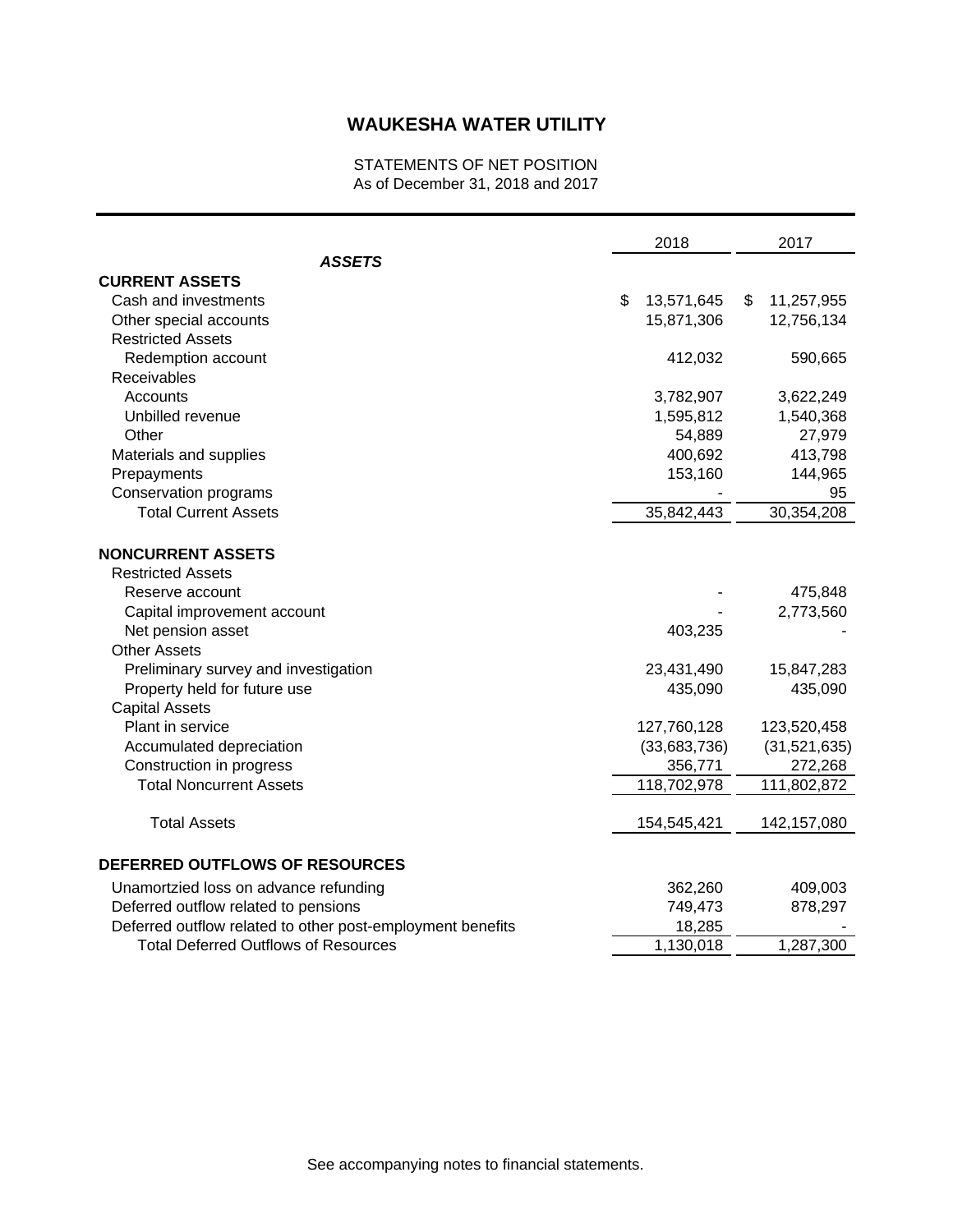|                                                           |    | 2018       | 2017             |
|-----------------------------------------------------------|----|------------|------------------|
| <b>LIABILITIES</b>                                        |    |            |                  |
| <b>CURRENT LIABILITIES</b>                                |    |            |                  |
| Accounts payable                                          | \$ | 3,538,323  | \$<br>1,523,768  |
| Due to municipality                                       |    | 1,683,922  | 1,793,628        |
| Due to sewer utility                                      |    | 1,160,419  | 2,523,030        |
| <b>Customer deposits</b>                                  |    | 161,492    | 188,280          |
| Conservation programs                                     |    | 20,702     |                  |
| Accrued wages                                             |    | 108,076    | 96,566           |
| Accrued interest                                          |    | 360,332    | 364,832          |
| Accrued vacation leave                                    |    | 249,469    | 236,088          |
| Current portion of general obligation debt                |    | 995,000    | 225,000          |
| Liabilities Payable from Restricted Assets                |    |            |                  |
| Current portion of revenue bonds                          |    | 79,440     | 435,134          |
| Accrued interest                                          |    | 63,353     | 25,330           |
| <b>Total Current Liabilities</b>                          |    | 8,420,528  | 7,411,656        |
|                                                           |    |            |                  |
| <b>NONCURRENT LIABILITIES</b>                             |    |            |                  |
| Long-Term Debt                                            |    |            |                  |
| General obligation debt                                   |    | 50,550,000 | 52,220,000       |
| Revenue bonds                                             |    | 13,708,273 | 2,583,908        |
| Unamortized premium on debt                               |    | 2,260,747  | 2,570,948        |
| Customer advances for construction                        |    | 64,917     | 59,419           |
| Other post-employment benefits                            |    | 4,104,593  | 3,910,443        |
| Net pension liability                                     |    |            | 120,942          |
| <b>Total Noncurrent Liabilities</b>                       |    | 70,688,530 | 61,465,660       |
| <b>Total Liabilities</b>                                  |    | 79,109,058 | 68,877,316       |
| DEFERRED INFLOWS OF RESOURCES                             |    |            |                  |
| Deferred inflow related to pensions                       |    | 794,196    | 363,591          |
| Deferred inflow related to other post-employment benefits |    | 3,627      |                  |
| <b>Total Deferred Outflows of Resources</b>               |    | 797,823    | 363,591          |
|                                                           |    |            |                  |
| <b>NET POSITION</b>                                       |    |            |                  |
| Net investment in capital assets                          |    | 50,242,462 | 52,759,313       |
| Restricted for debt service                               |    | 348,679    | 565,335          |
| Restricted for pensions                                   |    | 403,235    |                  |
| Unrestricted net position                                 |    | 24,774,182 | 20,878,825       |
| <b>TOTAL NET POSITION</b>                                 | Ъ  | 75,768,558 | \$<br>74,203,473 |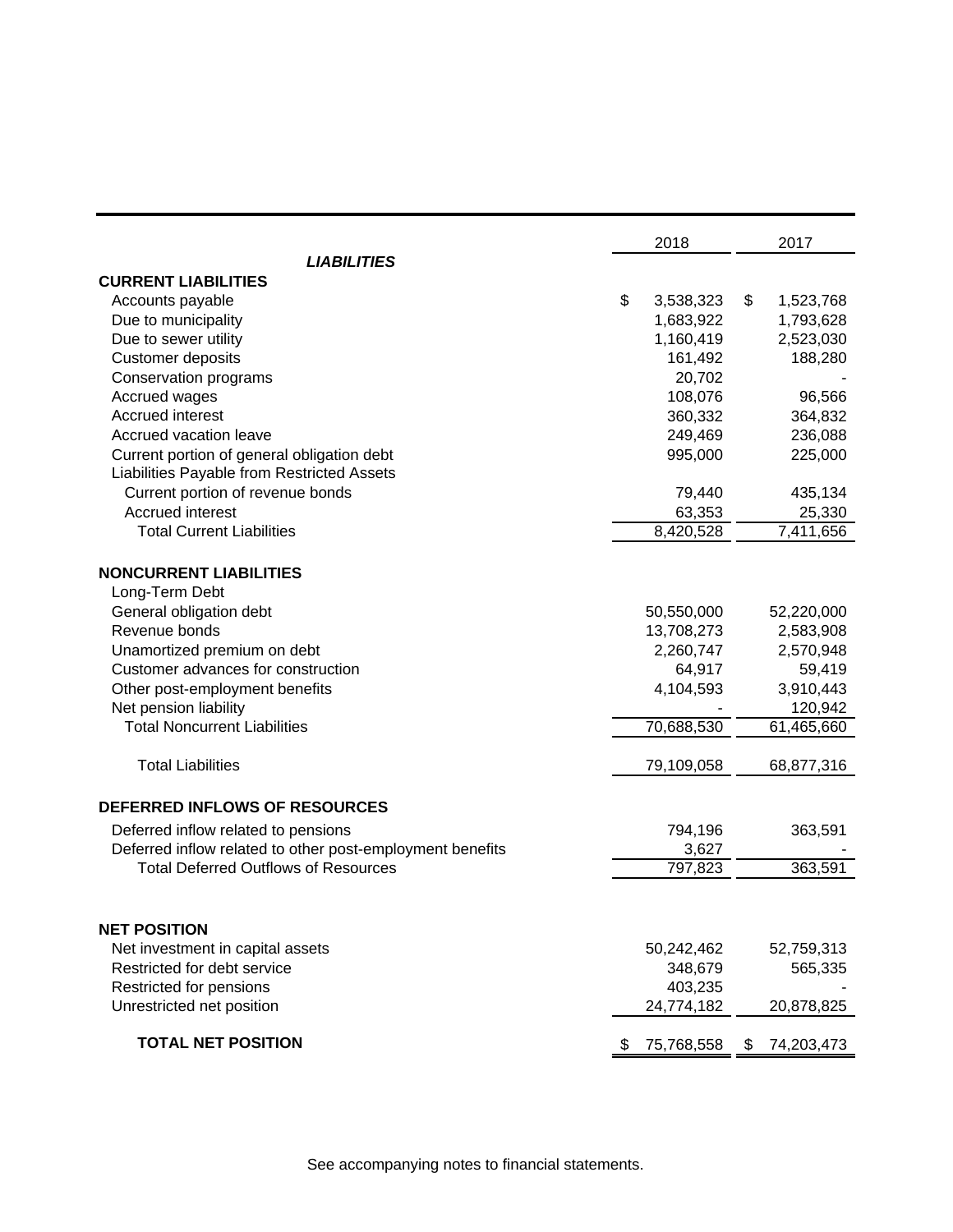### STATEMENTS OF REVENUES, EXPENSES AND CHANGES IN FUND NET POSITION For the Years Ended December 31, 2018 and 2017

|                                                       | 2018             | 2017             |
|-------------------------------------------------------|------------------|------------------|
| <b>OPERATING REVENUES</b>                             |                  |                  |
| Sales of water                                        | \$<br>11,319,091 | \$<br>10,479,783 |
| Other operating revenues                              | 522,201          | 540,584          |
| <b>Total Operating Revenues</b>                       | 11,841,292       | 11,020,367       |
| <b>OPERATING EXPENSES</b>                             |                  |                  |
| Operation and maintenance                             | 5,084,030        | 6,213,573        |
| Depreciation expense                                  | 2,540,732        | 2,473,423        |
| <b>Total Operating Expenses</b>                       | 7,624,762        | 8,686,996        |
|                                                       |                  |                  |
| <b>OPERATING INCOME</b>                               | 4,216,530        | 2,333,371        |
| <b>NONOPERATING REVENUES (EXPENSES)</b>               |                  |                  |
| Investment income                                     | 494,971          | 292,868          |
| Income from merchandising and jobbing                 | 6,330            | 3,542            |
| Other nonoperating revenues                           | 145,177          | 5,198            |
| Interest expense                                      | (1,890,666)      | (1,733,976)      |
| Interest charged to construction                      | 71,226           | 43,497           |
| Amortization of premium                               | 310,201          | 279,729          |
| Amortization of loss on advance refunding             | (46, 743)        | (46, 743)        |
| Debt issuance costs                                   | (99, 442)        | (54,097)         |
| Lobbying expense                                      | (84, 738)        | (271,006)        |
| <b>Total Nonoperating Revenues (Expenses)</b>         | (1,093,684)      | (1,480,988)      |
|                                                       |                  |                  |
| Income Before Transfers and Capital Contributions     | 3,122,846        | 852,383          |
| <b>TRANSFERS AND CONTRIBUTIONS</b>                    |                  |                  |
| Capital contributions                                 | 279,016          | 638,502          |
| Capital contributions - Municipal                     | 38,103           | 3,259            |
| Transfers out - Tax equivalent                        | (1,874,880)      | (1,793,628)      |
| <b>Total Transfers and Contributions</b>              | (1, 557, 761)    | (1, 151, 867)    |
|                                                       |                  |                  |
| <b>CHANGE IN NET POSITION</b>                         | 1,565,085        | (299, 484)       |
| NET POSITION - Beginning of Year                      | 74,203,473       | 77,175,851       |
| Cumulative effect of a change in accounting principle |                  | (2,672,894)      |
| <b>NET POSITION - END OF YEAR</b>                     | \$<br>75,768,558 | \$<br>74,203,473 |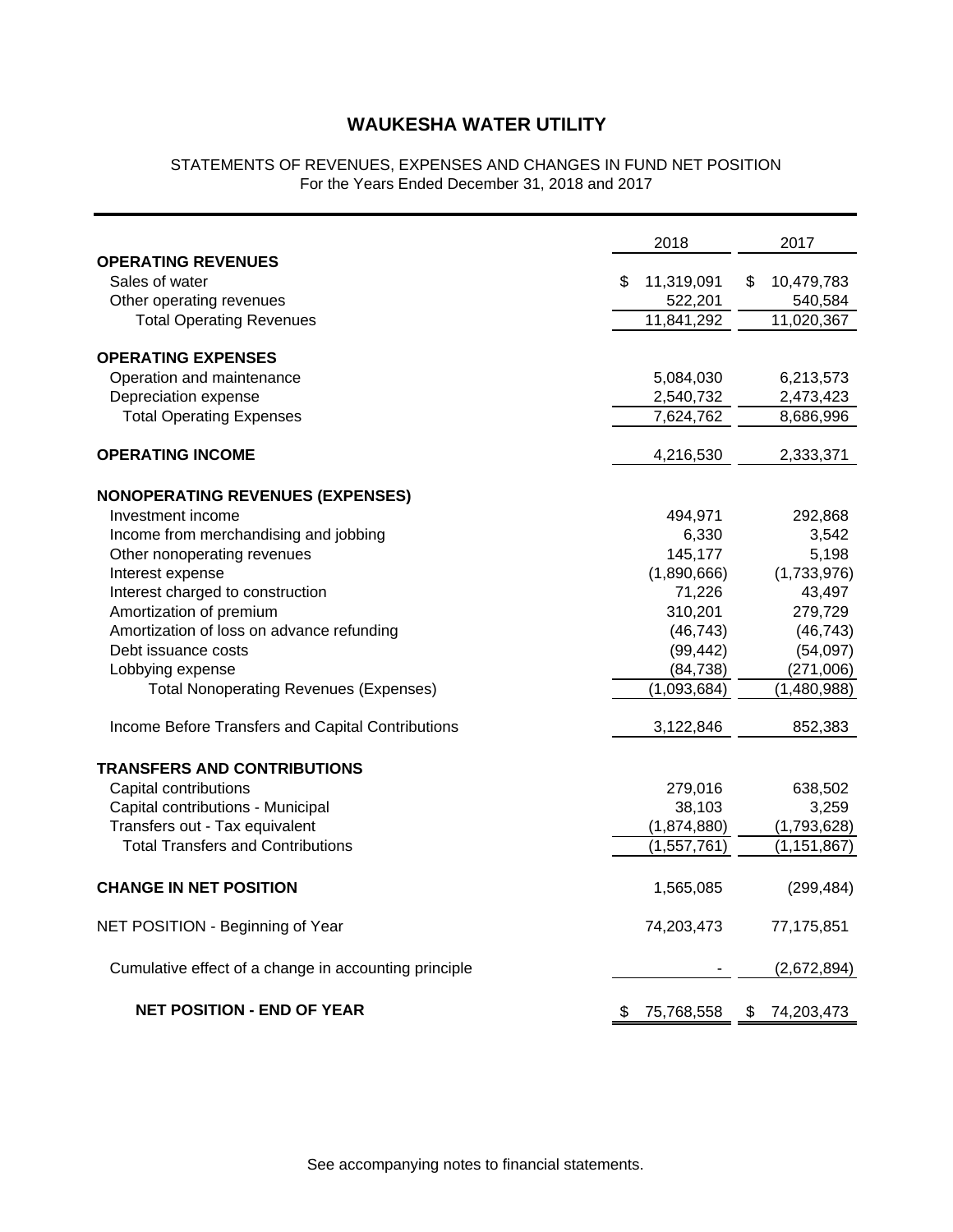### STATEMENTS OF CASH FLOWS For the Years Ended December 31, 2018 and 2017

|                                                                                                                                                                                                           |    | 2018                                                  |                          | 2017                                                  |
|-----------------------------------------------------------------------------------------------------------------------------------------------------------------------------------------------------------|----|-------------------------------------------------------|--------------------------|-------------------------------------------------------|
| <b>CASH FLOWS FROM OPERATING ACTIVITIES</b><br>Received from customers<br>Paid to suppliers for goods and services<br>Paid to employees for operating payroll<br>Net Cash Flows From Operating Activities | S  | 11,839,881<br>(2,067,143)<br>(1,856,215)<br>7,916,523 | \$                       | 10,653,991<br>(2,391,955)<br>(1,882,407)<br>6,379,629 |
| <b>CASH FLOWS FROM NONCAPITAL FINANCING ACTIVITIES</b><br>Paid to municipality for tax equivalent                                                                                                         |    | (1,793,628)                                           |                          | (1,774,814)                                           |
| <b>CASH FLOWS FROM CAPITAL AND RELATED FINANCING ACTIVITIES</b>                                                                                                                                           |    |                                                       |                          |                                                       |
| Acquisition and construction of capital assets                                                                                                                                                            |    | (12,806,851)                                          |                          | (16, 157, 404)                                        |
| Cost of removal of capital assets                                                                                                                                                                         |    | (43,580)                                              |                          | (76,004)                                              |
| Salvage on retirement of plant                                                                                                                                                                            |    | 16,594                                                |                          | 81,352                                                |
| Capital contributions received                                                                                                                                                                            |    | 304,706                                               |                          | 601,198                                               |
| Proceeds from debt issue                                                                                                                                                                                  |    | 12,908,806                                            |                          | 9,885,000                                             |
| Premium on long-term debt                                                                                                                                                                                 |    |                                                       |                          | 282,218                                               |
| Debt issuance costs                                                                                                                                                                                       |    | (99, 442)                                             |                          | (54,097)                                              |
| Debt retired                                                                                                                                                                                              |    | (3,040,135)                                           |                          | (419, 187)                                            |
| Interest paid                                                                                                                                                                                             |    | (1, 857, 143)                                         |                          | (1,781,865)                                           |
| Net Cash Flows From Capital and Related Financing Activities                                                                                                                                              |    | (4,617,045)                                           |                          | (7,638,789)                                           |
| <b>CASH FLOWS FROM INVESTING ACTIVITIES</b>                                                                                                                                                               |    |                                                       |                          |                                                       |
| Investment income                                                                                                                                                                                         |    | 494,971                                               |                          | 292,868                                               |
| Net Change in Cash and Cash Equivalents                                                                                                                                                                   |    | 2,000,821                                             |                          | (2,741,106)                                           |
| CASH AND CASH EQUIVALENTS - Beginning of Year                                                                                                                                                             |    | 27,854,162                                            |                          | 30,595,268                                            |
| <b>CASH AND CASH EQUIVALENTS - END OF YEAR</b>                                                                                                                                                            |    | 29,854,983                                            | \$                       | 27,854,162                                            |
| NONCASH CAPITAL AND RELATED FINANCING ACTIVITIES                                                                                                                                                          |    |                                                       |                          |                                                       |
| Municipal financed additions to utility plant                                                                                                                                                             | \$ | 38,103                                                | \$                       | 3,368                                                 |
| Interest charged to construction                                                                                                                                                                          | \$ | 71,226                                                | $\overline{\mathcal{G}}$ | 43,497                                                |
|                                                                                                                                                                                                           |    |                                                       |                          |                                                       |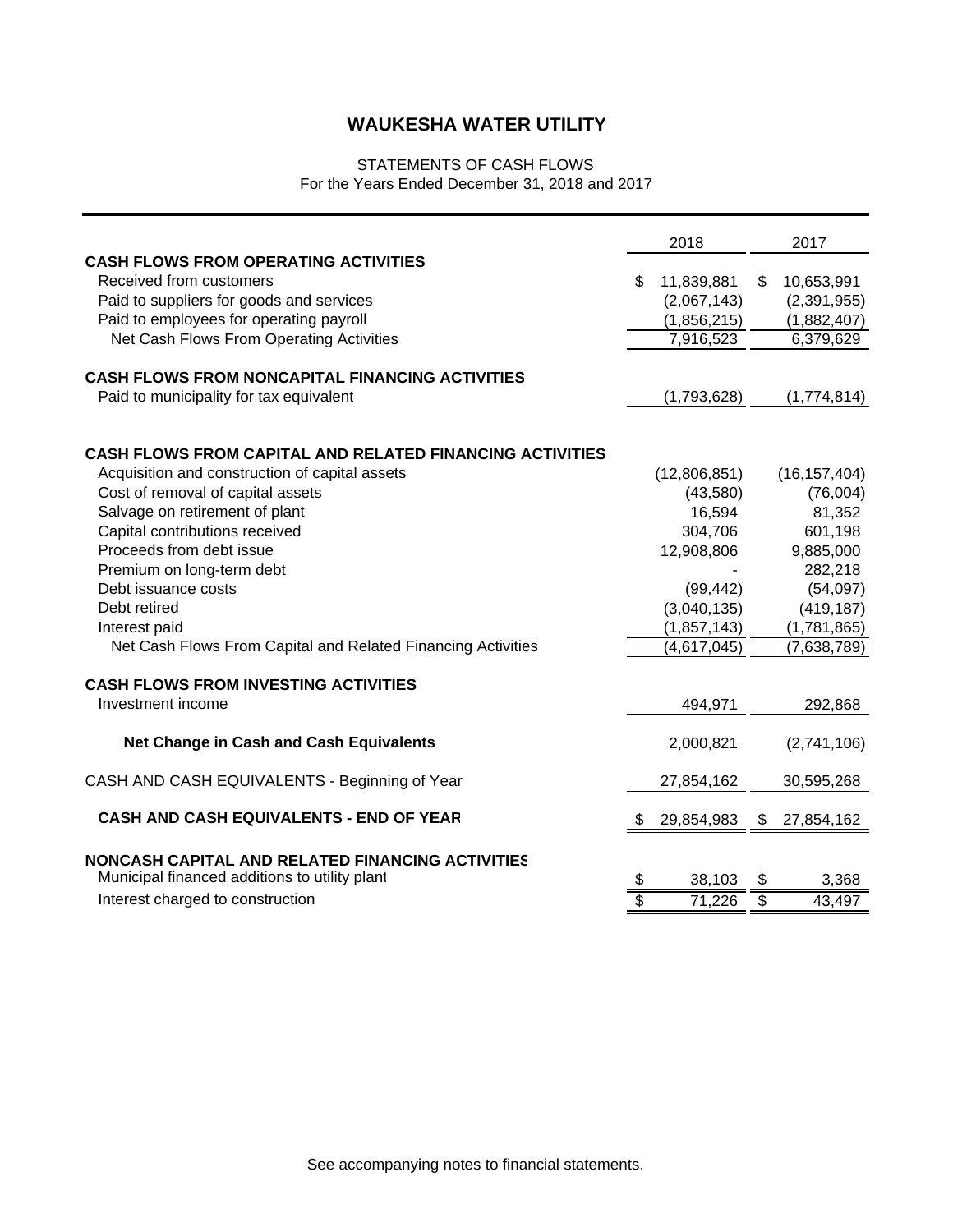|                                                                       | 2018             |               | 2017       |
|-----------------------------------------------------------------------|------------------|---------------|------------|
| <b>RECONCILIATION OF OPERATING INCOME</b>                             |                  |               |            |
| TO NET CASH PROVIDED BY OPERATING ACTIVITIES                          |                  |               |            |
| Operating income                                                      | \$<br>4,216,530  | $\frac{1}{2}$ | 2,333,371  |
| Nonoperating revenue (expense)                                        | 66,769           |               | (262, 266) |
| Noncash items in operating income:                                    |                  |               |            |
| Depreciation                                                          | 2,540,732        |               | 2,473,423  |
| Depreciation charged to clearing and other utilities                  | 174,710          |               | 180,770    |
| Other post-employment benefit obligation                              | 179,492          |               | 66,339     |
| Amortization of preliminary survey and investigation                  | 591,491          |               | 1,624,078  |
| Change in assets, deferred outflows, liabilities and deferred inflows |                  |               |            |
| Customer accounts receivable                                          | (263, 204)       |               | (379, 835) |
| Materials and supplies                                                | 13,106           |               | 66,115     |
| Prepayments                                                           | (8, 195)         |               | (4,219)    |
| Pension related deferrals and liabilities                             | 35,252           |               | 176,553    |
| Conservation programs                                                 | 20,797           |               | 89,003     |
| Accounts payable                                                      | 1,904,509        |               | (182, 849) |
| <b>Customer deposits</b>                                              | (26, 788)        |               | 94,955     |
| <b>Accrued liabilities</b>                                            | 24,891           |               | 6,774      |
| Due to municipality/sewer                                             | (1,553,569)      |               | 97,417     |
| <b>NET CASH FLOWS FROM OPERATING ACTIVITIES</b>                       | \$<br>7,916,523  | \$            | 6,379,629  |
|                                                                       |                  |               |            |
| <b>RECONCILIATION OF CASH AND CASH EQUIVALENTS TO</b>                 |                  |               |            |
| <b>STATEMENTS OF NET POSITION ACCOUNTS</b>                            |                  |               |            |
| Cash and investments                                                  | \$<br>13,571,645 | \$            | 11,257,955 |
| Redemption account                                                    | 412,032          |               | 590,665    |
| Reserve account                                                       |                  |               | 475,848    |
| Capital improvement account                                           |                  |               | 2,773,560  |
| Other special accounts                                                | 15,871,306       |               | 12,756,134 |
| <b>CASH AND CASH EQUIVALENTS</b>                                      | \$<br>29,854,983 | \$            | 27,854,162 |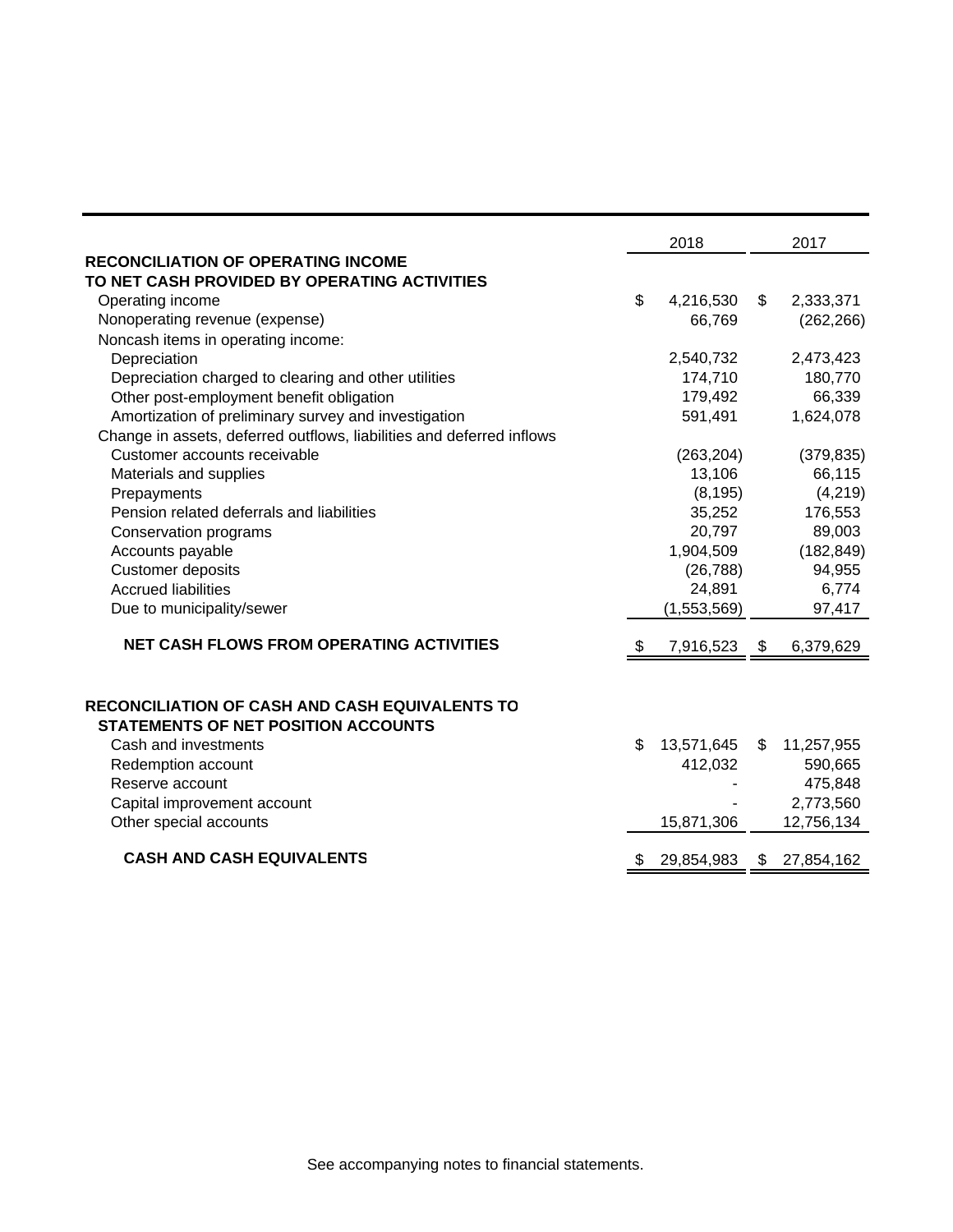### NOTES TO FINANCIAL STATEMENTS As of and for the years ended December 31, 2018 and 2017

### **NOTE 1 - SUMMARY OF SIGNIFICANT ACCOUNTING POLICIES**

The financial statements of Waukesha Water Utility (utility) have been prepared in conformity with accounting principles generally accepted in the United States of America as applied to enterprise funds of governmental units. The Governmental Accounting Standards Board (GASB) is the accepted standard-setting body for establishing governmental accounting and financial reporting principles.

The significant accounting principles and policies utilized by the utility are described below.

#### *REPORTING ENTITY*

The utility is a separate enterprise fund of the City of Waukesha (municipality). The utility is managed by a utility commission. The utility provides water service to properties within the municipality.

The water utility operates under service rules and rates established by the Public Service Commission of Wisconsin (PSCW).

#### *MEASUREMENT FOCUS, BASIS OF ACCOUNTING AND FINANCIAL STATEMENT PRESENTATION*

The utility is presented as an enterprise fund of the municipality. Enterprise funds are used to account for operations that are financed and operated in a manner similar to private business or where the governing body has decided that the determination of revenues earned, costs incurred, and net income is necessary for management accountability.

The financial statements are reported using the economic resources measurement focus and the accrual basis of accounting. Under the accrual basis of accounting, revenues are recognized when earned and expenses are recorded when the liability is incurred or economic asset used. Revenues, expenses, gains, losses, assets, and liabilities resulting from exchange and exchange-like transactions are recognized when the exchange takes place.

In June 2015, the GASB issued Statement No. 75 - *Accounting and Financial Reporting for Postemployment Benefits Other than Pensions*. This statement replaces the requirements of Statements No. 45, *Accounting and Financial Reporting by Employers for Postemployment Benefits Other Than Pensions, as amended*, and No. 57, *OPEB Measurements by Agent Employers and Agent Multiple-Employer Plans, for OPEB*. This standard was implemented January 1, 2017. The cumulative impact of implementation is shown in Note 12.

Preparation of financial statements in conformity with accounting principles generally accepted in the United States of America requires management to make estimates and assumptions that affect the reported amounts of assets and liabilities and disclosure of contingent assets and liabilities at the date of the financial statements and the reported amounts of revenues and expenses during the reporting period. Actual results could differ from those estimates.

#### *ASSETS, DEFERRED OUTFLOWS OF RESOURCES, LIABILITIES, DEFERRED INFLOWS OF RESOURCES, AND NET POSITION*

#### *Deposits and Investments*

For purposes of the statement of cash flows, cash, and cash equivalents have original maturities of three months or less from the date of acquisition.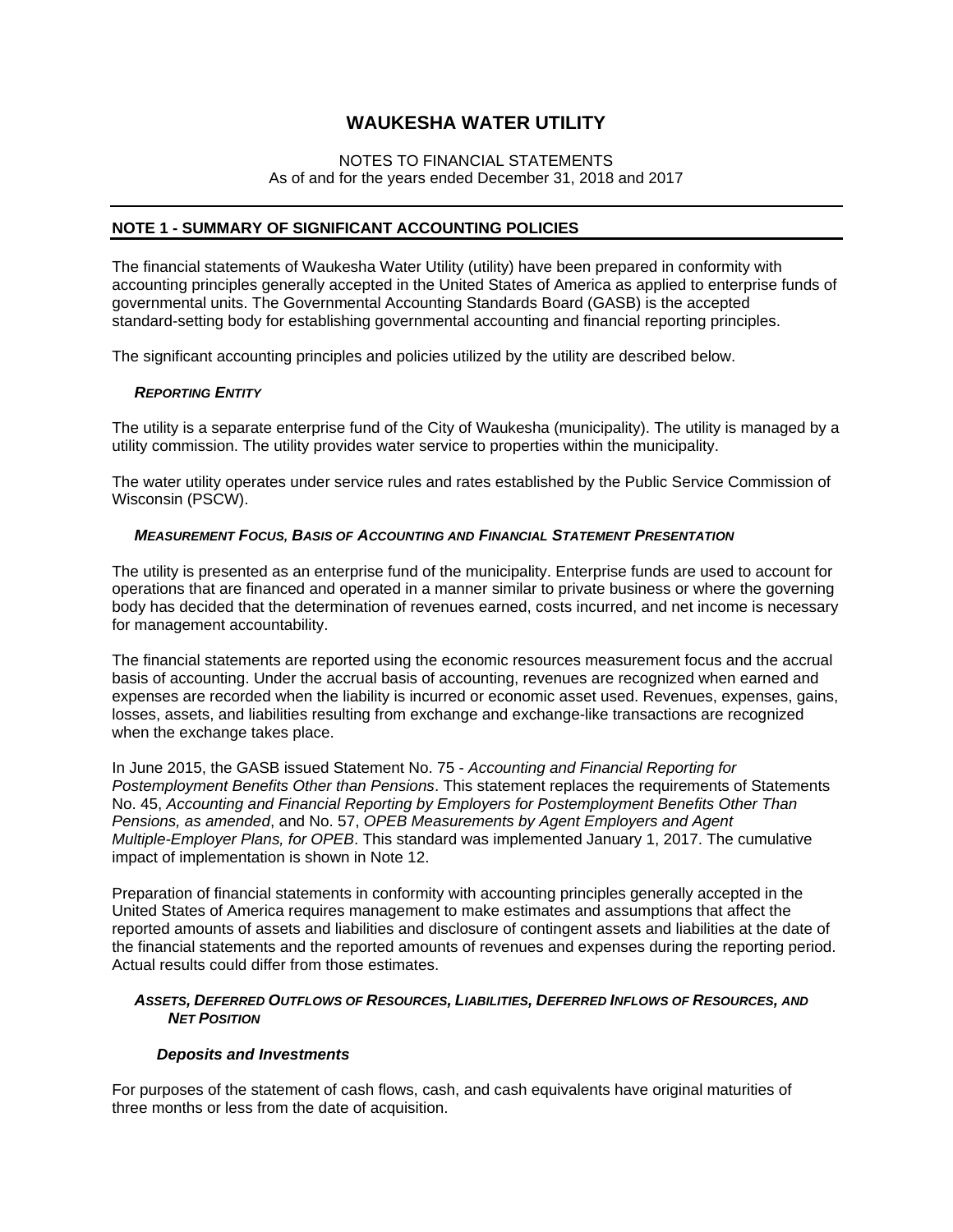### NOTES TO FINANCIAL STATEMENTS As of and for the years ended December 31, 2018 and 2017

#### **NOTE 1 - SUMMARY OF SIGNIFICANT ACCOUNTING POLICIES** (cont.)

 *ASSETS, DEFERRED OUTFLOWS OF RESOURCES, LIABILITIES, DEFERRED INFLOWS OF RESOURCES, AND NET POSITION* (cont.)

#### *Deposits and Investments* (cont.)

Investment of utility funds is restricted by state statutes. Investments are limited to:

- > Time deposits in any credit union, bank, savings bank or trust company maturing in three years or less.
- > Bonds or securities of any county, city, drainage district, technical college district, village, town, or school district of the state. Also, bonds issued by a local exposition district, local professional baseball park district, local professional football stadium district, local cultural arts district, the University of Wisconsin Hospitals and Clinics Authority, or the Wisconsin Aerospace Authority.
- > Bonds or securities issued or guaranteed by the federal government.
- > The local government investment pool.
- > Any security maturing in seven years or less and having the highest or second highest rating category of a nationally recognized rating agency.
- > Securities of an open end management investment company or investment trust, subject to various conditions and investment options.
- > Repurchase agreements with public depositories, with certain conditions.

The utility has adopted an investment policy. That policy follows the state statute for allowable investments.

Investments are stated at fair value, which is the amount at which an investment could be exchanged in a current transaction between willing parties. Fair values are based on methods and inputs as outlined in Note 2. No investments are reported at amortized cost. Adjustments necessary to record investments at fair value are recorded in the operating statement as increases or decreases in investment income. Market values may have changed significantly after year end.

#### *Receivables/Payables*

Transactions between the utility and other funds of the municipality that are representative of lending/borrowing arrangements outstanding at year end are referred to as advances to/from other funds. All other outstanding balances between the utility and other funds of the municipality are reported as due to/from other funds.

The utility has the right under Wisconsin statutes to place delinquent water bills on the tax roll for collection. As such, no allowance for uncollectible customer accounts is considered necessary.

#### *Materials and Supplies*

Materials and supplies are generally used for construction, operation, and maintenance work, not for resale. They are valued at the lower of cost or market utilizing the average cost method and charged to construction or expense when used.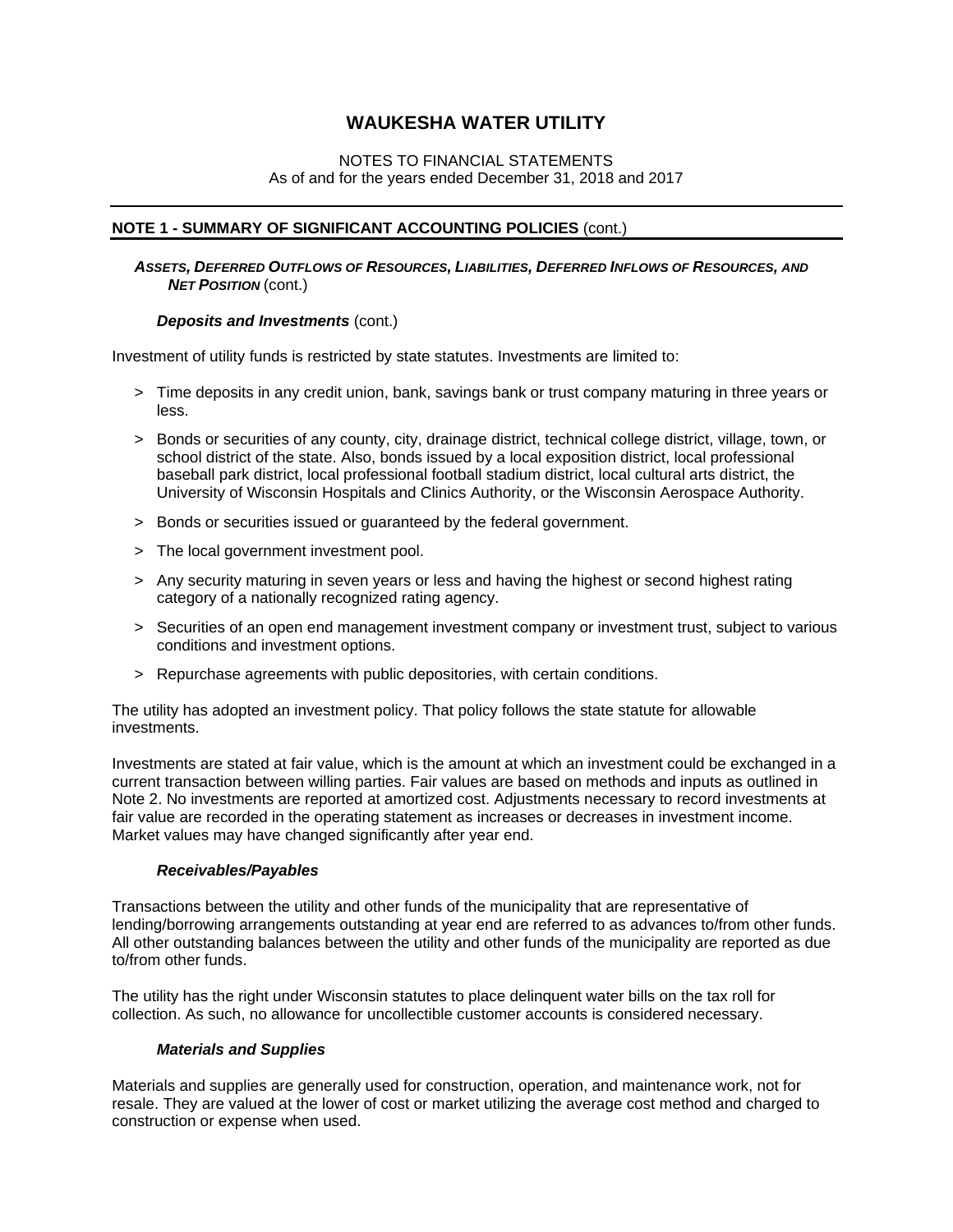#### NOTES TO FINANCIAL STATEMENTS As of and for the years ended December 31, 2018 and 2017

#### **NOTE 1 - SUMMARY OF SIGNIFICANT ACCOUNTING POLICIES** (cont.)

 *ASSETS, DEFERRED OUTFLOWS OF RESOURCES, LIABILITIES, DEFERRED INFLOWS OF RESOURCES, AND NET POSITION* (cont.)

#### *Restricted Assets*

Mandatory segregations of assets are presented as restricted assets. Such segregations are required by bond agreements and other external parties. Current liabilities payable from these restricted assets are so classified.

#### *Conservation Programs*

The balance represents the net of amounts spent on PSCW approved programs less the amount authorized in customer rates. The difference is carried from year to year and will be factored into future water rate cases.

#### *Other Special Accounts*

This account consists of investments set aside for various capital projects and payment of the utility tax equivalent as follows:

|                                                         | 2018                                     | 2017      |
|---------------------------------------------------------|------------------------------------------|-----------|
| Equipment replacement account<br>Tax equivalent account | \$ 13,969,719 \$ 10,960,603<br>1,901,587 | 1,795,531 |
|                                                         | $$15,871,306$ $$12,756,134$              |           |

#### *Prepayments*

Payments made to vendors that will benefit periods beyond the end of the current calendar year are recorded as prepaid items.

#### *Preliminary Survey and Investigation*

The balance represents initial project engineering costs related to utility plant construction. The balance will be capitalized upon commencement of the project or is amortized over a useful life established by the PSCW. The utility amortized \$591,491 and \$1,624,078 in 2018 and 2017, respectively.

#### *Property Held for Future Use*

This balance represents the value of land not currently in service but held for future use in operations.

#### *Capital Assets*

Capital assets are generally defined by the utility as assets with an initial, individual cost of more than \$3,500 and an estimated useful life in excess of three years.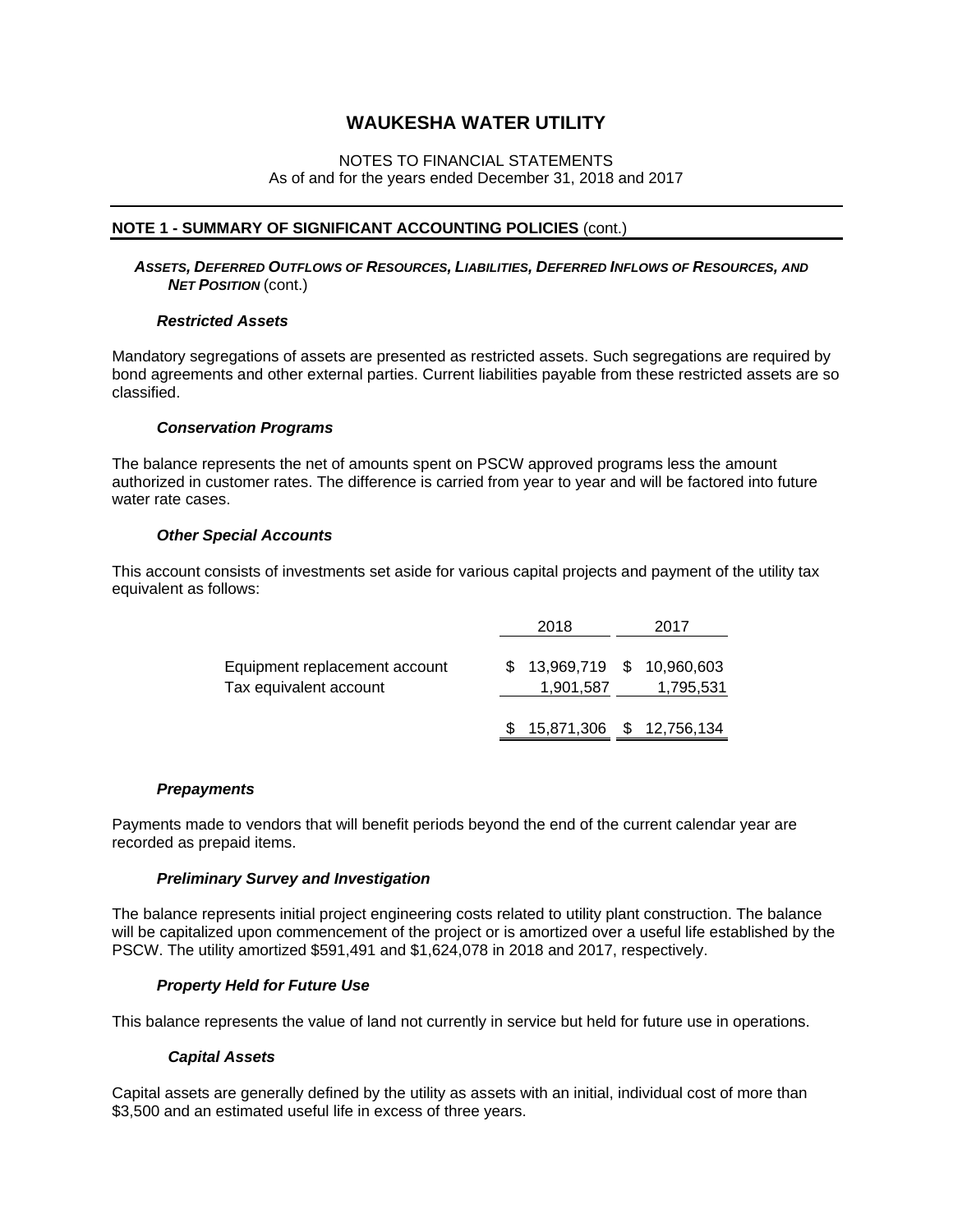### NOTES TO FINANCIAL STATEMENTS As of and for the years ended December 31, 2018 and 2017

#### **NOTE 1 - SUMMARY OF SIGNIFICANT ACCOUNTING POLICIES** (cont.)

#### *ASSETS, DEFERRED OUTFLOWS OF RESOURCES, LIABILITIES, DEFERRED INFLOWS OF RESOURCES, AND NET POSITION* (cont.)

Capital assets of the utility are recorded at cost or the estimated acquisition value at the time of contribution to the utility. Major outlays for utility plant are capitalized as projects are constructed. Interest incurred during the construction phase is reflected in the capitalized value of the capital assets constructed. Capital assets in service are depreciated or amortized using the straight-line method over the following useful lives:

|                               | Years     |
|-------------------------------|-----------|
| Water Plant                   |           |
| Source of supply              | $34 - 55$ |
| Pumping                       | $23 - 31$ |
| Water treatment               | $30 - 31$ |
| Transmission and distribution | $18 - 77$ |
| General                       | $4 - 34$  |

#### *Pensions*

For purposes of measuring the net pension liability, deferred outflows of resources and deferred inflows of resources related to pension, and pension expense, information about the fiduciary net position of the Wisconsin Retirement System (WRS) and additions to/deductions from WRS' fiduciary net position have been determined on the same basis as they are reported by WRS. For this purpose, benefit payments (including refunds of employee contributions) are recognized when due and payable in accordance with the benefit terms, investments are reported at fair value.

#### *Postemployment Benefits Other Than Pensions (OPEB)*

For purposes of measuring the total OPEB liability and OPEB expense, the City of Waukesha OPEB Plan recognizes benefit payments when due and payable in accordance with the benefit terms.

The fiduciary net position of the Local Retiree Life Insurance Fund (LRLIF) has been determined using the flow of economic resources measurement focus and the accrual basis of accounting. This includes for purposes of measuring the net OPEB liability, deferred outflows of resources and deferred inflows of resources related to other post-employment benefits, OPEB expense, and information about the fiduciary net position of the LRLIF and additions to/deductions from LRLIFs fiduciary net position have been determined on the same basis as they are reported by LRLIF. For this purpose, benefit payments (including refunds of employee contributions) are recognized when due and payable in accordance with the benefit terms. Investments are reported at fair value.

#### *Deferred Outflow of Resources*

A deferred outflow of resources represents a consumption of net position that applies to a future period and will not be recognized as an outflow of resources (expense) until that future time.

### *Accrued Vacation Leave*

Under terms of employment, employees are granted sick leave and vacations in varying amounts. Only benefits considered to be vested are disclosed in these statements. Vested vacation and sick leave pay is accrued when earned in the financial statements. The liability is liquidated from general operating revenues of the utility.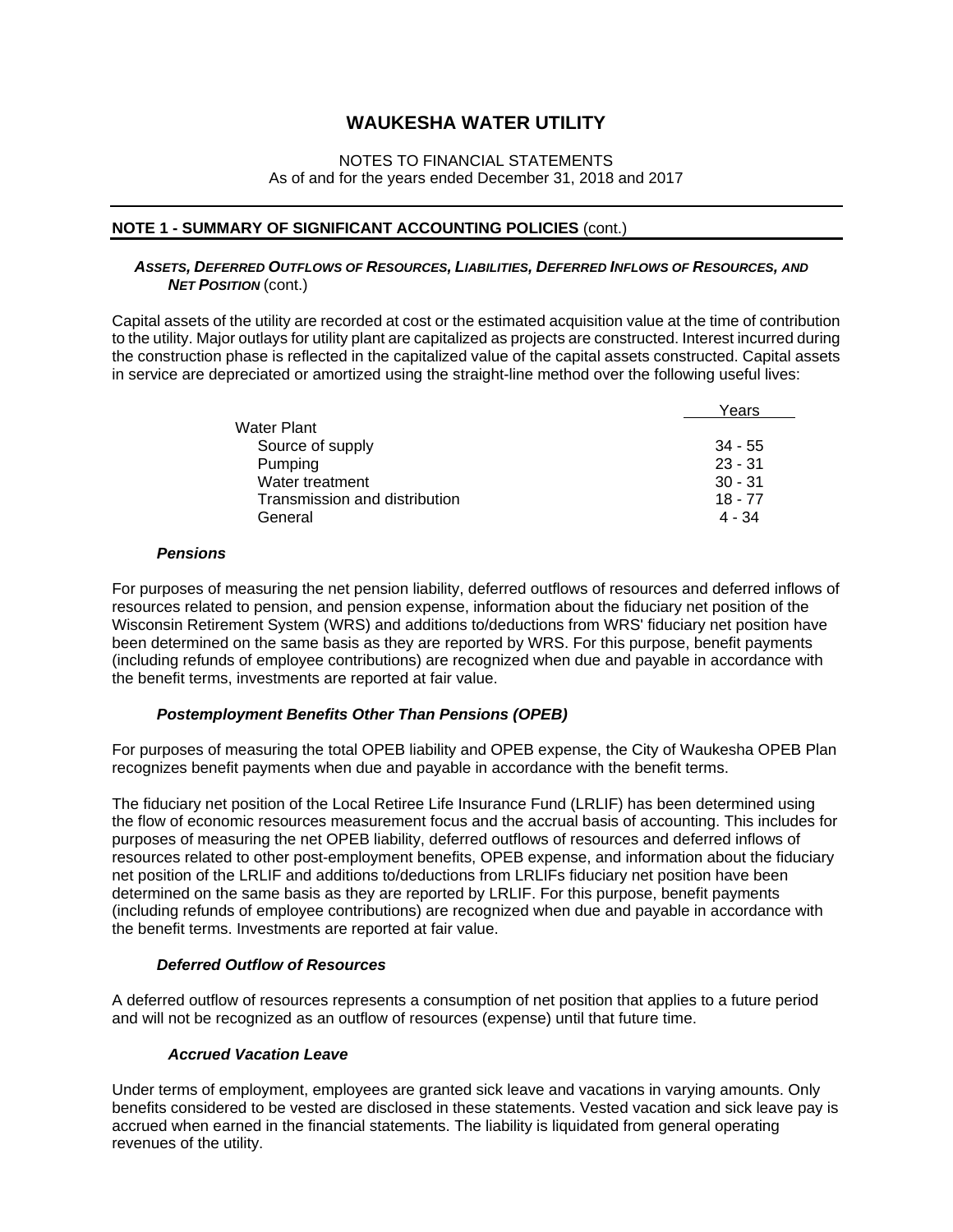### NOTES TO FINANCIAL STATEMENTS As of and for the years ended December 31, 2018 and 2017

#### **NOTE 1 - SUMMARY OF SIGNIFICANT ACCOUNTING POLICIES** (cont.)

 *ASSETS, DEFERRED OUTFLOWS OF RESOURCES, LIABILITIES, DEFERRED INFLOWS OF RESOURCES, AND NET POSITION* (cont.)

#### *Customer Advances for Construction*

The balance represents fees collected for future capital improvements. The fees may be refundable based on rules filed with the PSCW or statutory requirements.

#### *Customer Deposits*

This account represents amounts deposited with the utilities by customers as security for payments of bills.

#### *Long-Term Obligations*

Long-term debt and other obligations are reported as utility liabilities. Bond premiums and discounts, are amortized over the life of the bonds using the effective interest method. Gains or losses on prior refundings are amortized over the remaining life of the old debt or the life of the new debt, whichever is shorter. The balance at year end for premiums and discounts is shown as an increase or decrease in the liability section of the statement of net position. The balance at year end for the loss on refunding is shown as a deferred outflow in the statement of net position.

#### *Deferred Inflows of Resources*

A deferred inflow of resources represents an acquisition of net position that applies to a future period and therefore will not be recognized as an inflow of resources (revenue) until that future time.

#### *REVENUES AND EXPENSES*

The utility distinguishes operating revenues and expenses from nonoperating items. Operating revenues and expenses generally result from providing services and producing and delivering goods in connection with the utility's principal ongoing operations. The principal operating revenues of the utility are charges to customers for sales and services. Operating expenses for enterprise funds include the cost of sales and services, administrative expenses, and depreciation on capital assets. All revenues and expenses not meeting this definition are reported as nonoperating revenues and expenses.

#### *Charges for Services*

Billings are rendered and recorded monthly based on metered usage. The utility does accrue revenues beyond billing dates.

Current water rates were approved by the PSCW effective December 1, 2017.

#### *Capital Contributions*

Cash and capital assets are contributed to the utility from customers, the municipality, or external parties. The value of property contributed to the utility is reported as revenue on the statements of revenues, expenses, and changes in net position.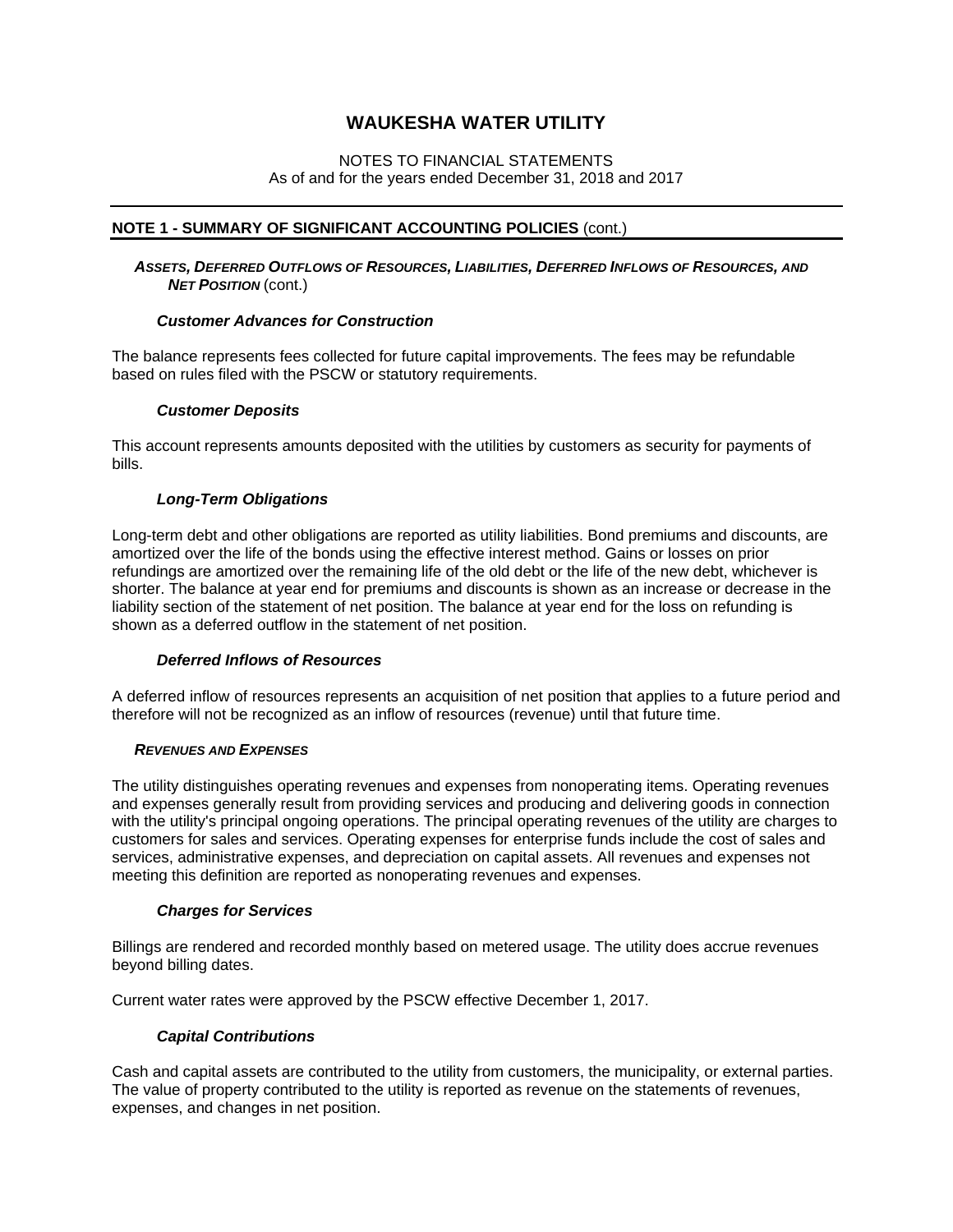#### NOTES TO FINANCIAL STATEMENTS As of and for the years ended December 31, 2018 and 2017

#### **NOTE 1 - SUMMARY OF SIGNIFICANT ACCOUNTING POLICIES** (cont.)

#### *EFFECT OF NEW ACCOUNTING STANDARDS ON CURRENT PERIOD FINANCIAL STATEMENTS*

GASB has approved GASB Statement No. 83, *Certain Asset Retirement Obligations*, Statement No. 84, *Fiduciary Activities*, Statement No. 87, *Leases*, Statement No. 88, *Certain Disclosures Related to Debt, Including Direct Borrowings and Direct Placements*, Statement No. 89, *Accounting for Interest Cost Incurred Before the End of a Construction Period* and Statement No. 90, *Majority Equity Interests – an amendment of GASB Statements No. 14 and No. 61*. When they become effective, application of these standards may restate portions of these financial statements.

#### *COMPARATIVE DATA*

Certain amounts presented in the prior year data may have been reclassified in order to be consistent with the current year's presentation.

#### **NOTE 2 - DEPOSITS AND INVESTMENTS**

|                                                                                                | Carrying Value as of<br>December 31,   |                          |                                                                                     |
|------------------------------------------------------------------------------------------------|----------------------------------------|--------------------------|-------------------------------------------------------------------------------------|
|                                                                                                | 2018                                   | 2017                     | <b>Risks</b>                                                                        |
| Checking, savings and sweep<br>U.S. Agencies<br>Local Government Investment Pool<br>Petty Cash | 5,011,350<br>S.<br>24,842,449<br>1,184 | 25,392,361 Credit        | \$ 1,903,800 Custodial credit<br>557,157 Custodial credit, interest rate<br>844 N/A |
|                                                                                                |                                        | 29,854,983 \$ 27,854,162 |                                                                                     |

 Deposits in each local and area bank are insured by the FDIC in the amount of \$250,000 for time and savings accounts (including NOW accounts) and \$250,000 for demand deposit accounts (interest bearing and noninterest bearing). In addition, if deposits are held in an institution outside of the state in which the government is located, insured amounts are further limited to a total of \$250,000 for the combined amount of all deposit accounts.

Bank accounts are also insured by the State Deposit Guarantee Fund (SDGF) in the amount of \$400,000.

The utility may also maintain separate cash and investment accounts at the same financial institutions utilized by the municipality. Federal depository insurance and the SDGF apply to all municipal accounts, and accordingly, the amount of insured funds is not determinable for the utility alone. Therefore, coverage for the utility may be reduced. Investment income on commingled investments of the entire municipality is allocated based on average investment balances.

In addition, the utility has collateral or depository insurance agreements in the amount of \$5,435,543 and \$5,411,671 at December 31, 2018 and 2017 respectively.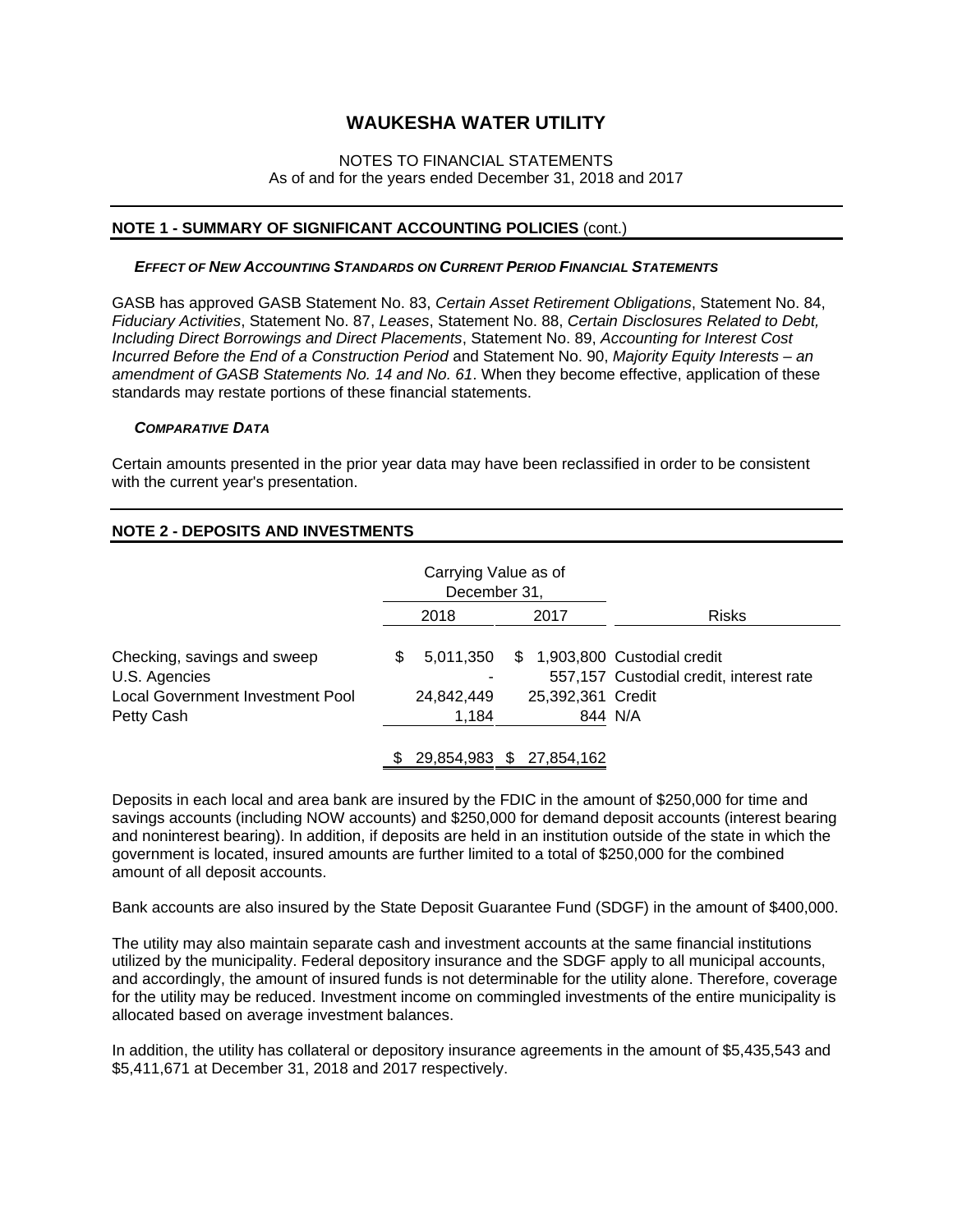#### NOTES TO FINANCIAL STATEMENTS As of and for the years ended December 31, 2018 and 2017

#### **NOTE 2 - DEPOSITS AND INVESTMENTS** (cont.)

The Wisconsin Local Government Investment Pool (LGIP) is part of the State Investment Fund (SIF), and is managed by the State of Wisconsin Investment Board. The SIF is not registered with the Securities and Exchange Commission, but operates under the statutory authority of Wisconsin Chapter 25. The SIF reports the fair value of its underlying assets annually. Participants in the LGIP have the right to withdraw their funds in total on one day's notice. At December 31, 2018 and 2017, the fair value of the LGIP's assets were substantially equal to the utility's share.

The utility categorizes its fair value measurements within the fair value hierarchy established by generally accepted accounting principles. The hierarchy is based on the valuation inputs used to measure the fair value of the asset. Level 1 inputs are quoted prices in active markets for identical assets; Level 2 inputs are significant other observable inputs; Level 3 inputs are significant unobservable inputs.

The utility had investments in U.S. Agency Securities of \$0 and \$557,157 at December 31, 2018 and 2017 respectively. These investments were valued using a matrix pricing model (Level 2 input).

#### *Custodial Credit Risk*

#### **Deposits**

Custodial credit risk is the risk that in the event of a financial institution failure, the utility's deposits may not be returned to the utility.

The utility maintains certain deposits in the same institutions as the municipality. The following is a summary of the utility's total deposit balances at these institutions.

|                     | 2018                    |             |    | 2017                    |   |           |          |           |
|---------------------|-------------------------|-------------|----|-------------------------|---|-----------|----------|-----------|
|                     |                         | <b>Bank</b> |    | <b>Bank</b><br>Carrying |   |           | Carrying |           |
|                     | Value<br><b>Balance</b> |             |    | <b>Balance</b>          |   | Value     |          |           |
|                     |                         |             |    |                         |   |           |          |           |
| Waukesha State Bank |                         | 4.734.556   | S. | 4,528,024               | S | 2.064.928 | \$.      | 1.426.431 |
| Chase Bank          |                         | 483,326     |    | 483,326                 |   | 477,359   |          | 477,369   |
|                     |                         |             |    |                         |   |           |          |           |
| Totals              |                         | 5,217,882   |    | 5,011,350               |   | 2,542,287 |          | 1,903,800 |

The utility's investment policy does not address this risk.

#### **Investments**

For an investment, custodial credit risk is the risk that, in the event of the failure of the counterparty, the utility will not be able to recover the value of its investments or collateral securities that are in the possession of an outside party.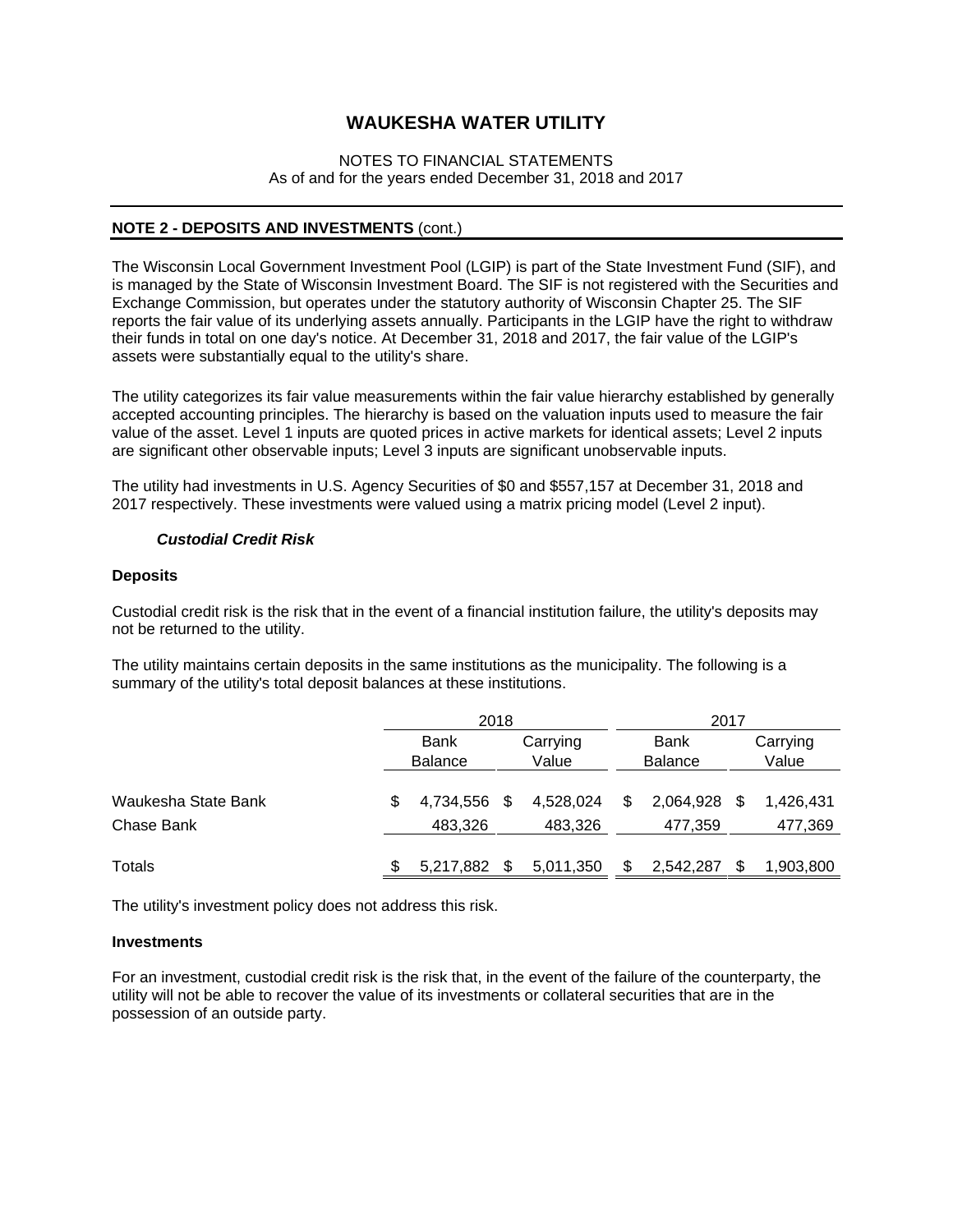### NOTES TO FINANCIAL STATEMENTS As of and for the years ended December 31, 2018 and 2017

### **NOTE 2 - DEPOSITS AND INVESTMENTS** (cont.)

The utility maintains certain investments with the same counterparties as the municipality. The following is a summary of these investment balances disclosed by type.

|             | 2018           |        |          | 2017 |             |                |          |         |
|-------------|----------------|--------|----------|------|-------------|----------------|----------|---------|
|             | <b>Bank</b>    |        | Carrying |      | <b>Bank</b> |                | Carrying |         |
|             | <b>Balance</b> |        | Value    |      |             | <b>Balance</b> |          | Value   |
|             |                |        |          |      |             |                |          |         |
| US Agencies |                | $\sim$ | ۰D       | ۰.   |             | 557,157        |          | 557,157 |

The utility's investment policy does not address this risk.

#### *Credit Risk*

Credit risk is the risk an issuer or other counterparty to an investment will not fulfill its obligations.

The utility held investments in the Local Government Investment Pool which is an external pool that is not rated.

The utility's investment policy does not address this risk.

#### *Interest Rate Risk*

Interest rate risk is the risk changes in interest rates will adversely affect the fair value of an investment.

As of December 31, 2018, the utility does not hold investments with interest rate risk.

The utility's investment policy does not address this risk.

#### **NOTE 3 - INTERFUND RECEIVABLES/PAYABLES AND TRANSFERS**

The following is a schedule of interfund balances for the years ending December 31, 2018 and 2017:

|                      |                      | 2018 |        |                                                                          |     |           | 2017                                |
|----------------------|----------------------|------|--------|--------------------------------------------------------------------------|-----|-----------|-------------------------------------|
| Due To               | Due From             |      | Amount | <b>Principal Purpose</b>                                                 |     | Amount    | <b>Principal Purpose</b>            |
| Municipality         | <b>Water Utility</b> | S    |        | 1,683,922 Tax equivalent, net of<br>\$190,958 owed by                    | - S |           | 1,793,628 Tax equivalent            |
| <b>Sewer Utility</b> | <b>Water Utility</b> |      |        | City - capital projects<br>1,160,419 Amounts billed for<br>sewer utility |     | 2.523.030 | Amounts billed for<br>sewer utility |

The following is a schedule of transfer balances for the years ending December 31, 2018 and 2017:

|              |               | 2018 |           |                          |  |        | 2017                     |
|--------------|---------------|------|-----------|--------------------------|--|--------|--------------------------|
| ۱o           | From          |      | Amount    | <b>Principal Purpose</b> |  | Amount | <b>Principal Purpose</b> |
|              |               |      |           |                          |  |        |                          |
| Municipality | Water Utility |      | 1,874,880 | Tax equivalent           |  |        | 1,793,628 Tax equivalent |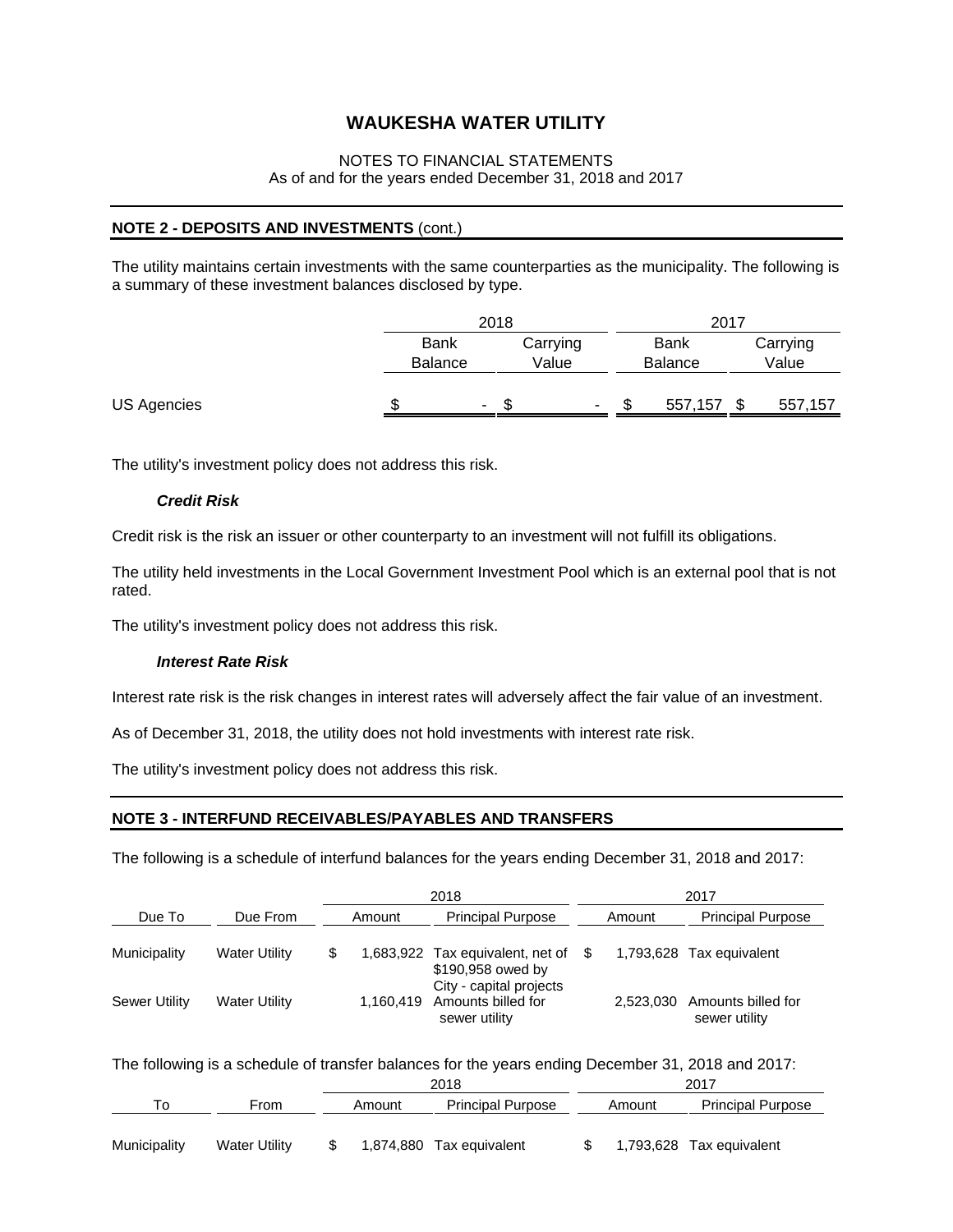### NOTES TO FINANCIAL STATEMENTS As of and for the years ended December 31, 2018 and 2017

#### **NOTE 4 - RESTRICTED ASSETS**

#### *Restricted Accounts*

Certain proceeds of the utility's debt, as well as certain resources set aside for their repayment, are classified as restricted assets on the statement of net position because their use is limited. The following accounts are reported as restricted assets:

|                        | Redemption - Used to segregate resources accumulated for debt service payments<br>over the next twelve months.                                        |
|------------------------|-------------------------------------------------------------------------------------------------------------------------------------------------------|
| Reserve                | - Used to report resources set aside to make up potential future<br>deficiencies in the redemption account.                                           |
| Capital<br>Improvement | - Used to report resources set aside to fund plant renewals and<br>replacement or make up potential future deficiencies in the<br>redemption account. |
| Asset                  | Net Pension - Used to report the net pension asset balance since the balance must be<br>used to fund employee benefits.                               |

### *Restricted Net Position*

The following calculation supports the amount of restricted net position:

|                                                           | 2018          | 2017 |               |  |
|-----------------------------------------------------------|---------------|------|---------------|--|
| <b>Restricted Assets</b>                                  |               |      |               |  |
| Redemption account                                        | \$<br>412,032 | \$   | 590,665       |  |
| Reserve account                                           |               |      | 475,848       |  |
| Capital improvement account                               |               |      | 2,773,560     |  |
| Net pension asset                                         | 403,235       |      |               |  |
| <b>Total Restricted Assets</b>                            | 815,267       |      | 3,840,073     |  |
| Less: Restricted Assets Not Funded by Revenues            |               |      |               |  |
| Reserve account                                           |               |      | (475, 848)    |  |
| Capital improvement account                               |               |      | (2,773,560)   |  |
| <b>Total Restricted Assets Not Funded by Revenues</b>     |               |      | (3, 249, 408) |  |
| <b>Current Liabilities Payable From Restricted Assets</b> | (63, 353)     |      | (25, 330)     |  |
| Total Restricted Net Position as Calculated               | 751,914       |      | 565,335       |  |
| The purpose of the restricted net position is as follows: |               |      |               |  |
|                                                           | 2018          |      | 2017          |  |
| Restricted for debt service                               | \$<br>348,679 | \$   | 565,335       |  |
| Restricted for pensions                                   | 403,235       |      |               |  |
| Totals                                                    | \$<br>751,914 | S    | 565,335       |  |
|                                                           |               |      |               |  |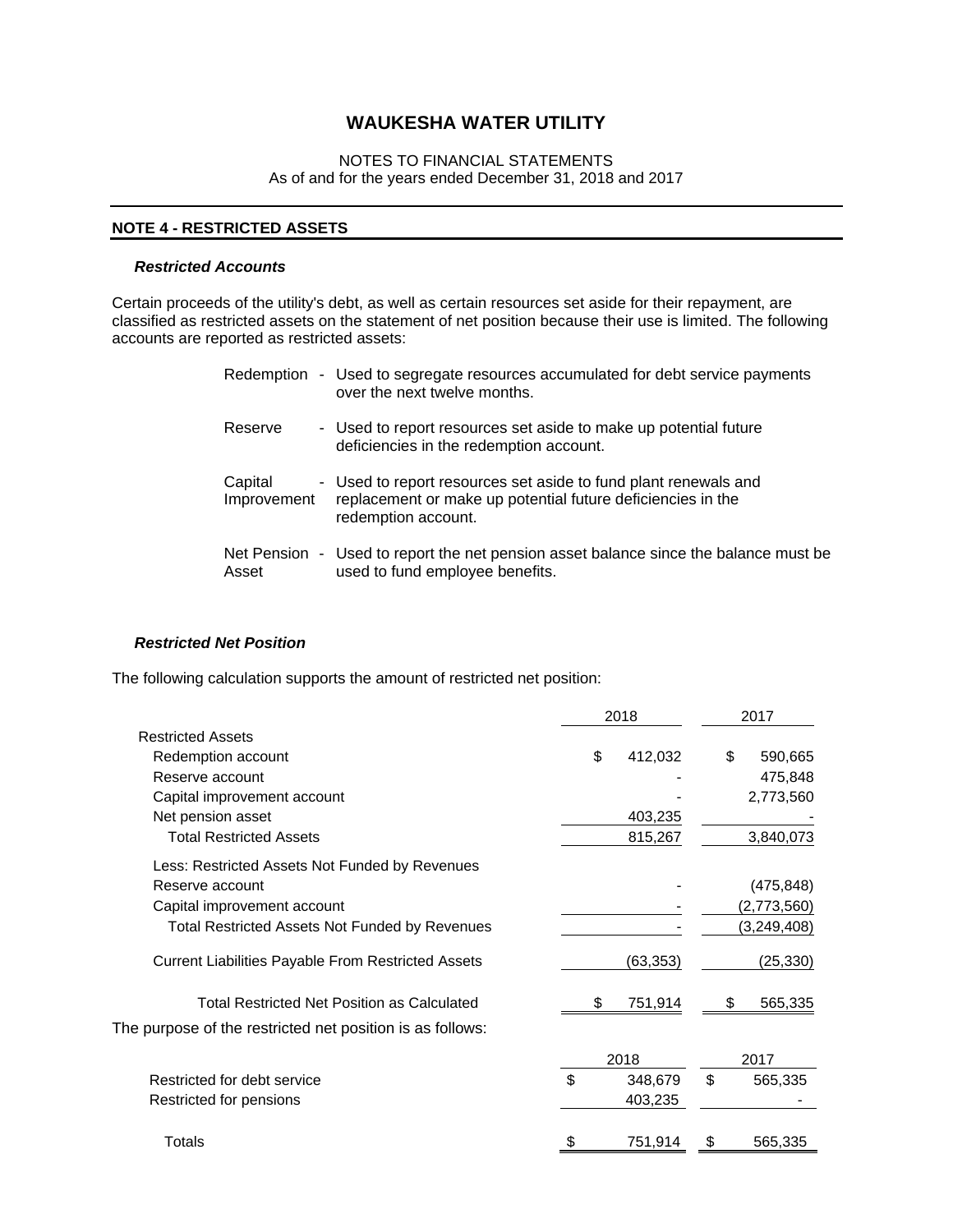## NOTES TO FINANCIAL STATEMENTS

As of and for the years ended December 31, 2018 and 2017

## **NOTE 5 - CHANGES IN CAPITAL ASSETS**

A summary of changes in water capital assets for 2018 follows:

|                                       | <b>Balance</b>   |                  |            | <b>Balance</b>   |
|---------------------------------------|------------------|------------------|------------|------------------|
|                                       | 1/1/18           | <b>Increases</b> | Decreases  | 12/31/18         |
| Capital assets, not being depreciated |                  |                  |            |                  |
| Land and land rights                  | \$<br>565,558    | \$               | \$         | \$<br>565,558    |
| Intangible                            | 190,857          | 2,448            |            | 193,305          |
| <b>Total Capital Assets Not Being</b> |                  |                  |            |                  |
| Depreciated                           | 756,415          | 2,448            |            | 758,863          |
| Capital assets being depreciated      |                  |                  |            |                  |
| Source of supply                      | 2,591,773        |                  |            | 2,591,773        |
| Pumping                               | 9,840,678        | 42,410           | 110,101    | 9,772,987        |
| Water treatment                       | 5,241,948        | 5,186            | 2,500      | 5,244,634        |
| Transmission and distribution         | 99,112,617       | 4,596,551        | 351,798    | 103,357,370      |
| General                               | 5,977,027        | 119,430          | 61,956     | 6,034,501        |
| <b>Total Capital Assets Being</b>     |                  |                  |            |                  |
| Depreciated                           | 122,764,043      | 4,763,577        | 526,355    | 127,001,265      |
| <b>Total Capital Assets</b>           | 123,520,458      | 4,766,025        | 526,355    | 127,760,128      |
| Less: Accumulated depreciation        |                  |                  |            |                  |
| Source of supply                      | (1,622,439)      | (63, 236)        |            | (1,685,675)      |
| Pumping                               | (3, 163, 476)    | (376, 461)       | (111, 941) | (3,427,996)      |
| Water treatment                       | (2, 129, 507)    | (210, 033)       | (2,500)    | (2, 337, 040)    |
| Transmission and distribution         | (20, 807, 557)   | (1,820,863)      | (393, 539) | (22, 234, 881)   |
| General                               | (3,798,656)      | (261, 444)       | (61, 956)  | (3,998,144)      |
| <b>Total Accumulated Depreciation</b> | (31, 521, 635)   | (2,732,037)      | (569,936)  | (33,683,736)     |
| Construction in progress              | 272,268          | 138,313          | 53,810     | 356,771          |
| <b>Net Capital Assets</b>             | 92,271,091<br>\$ |                  |            | 94,433,163<br>\$ |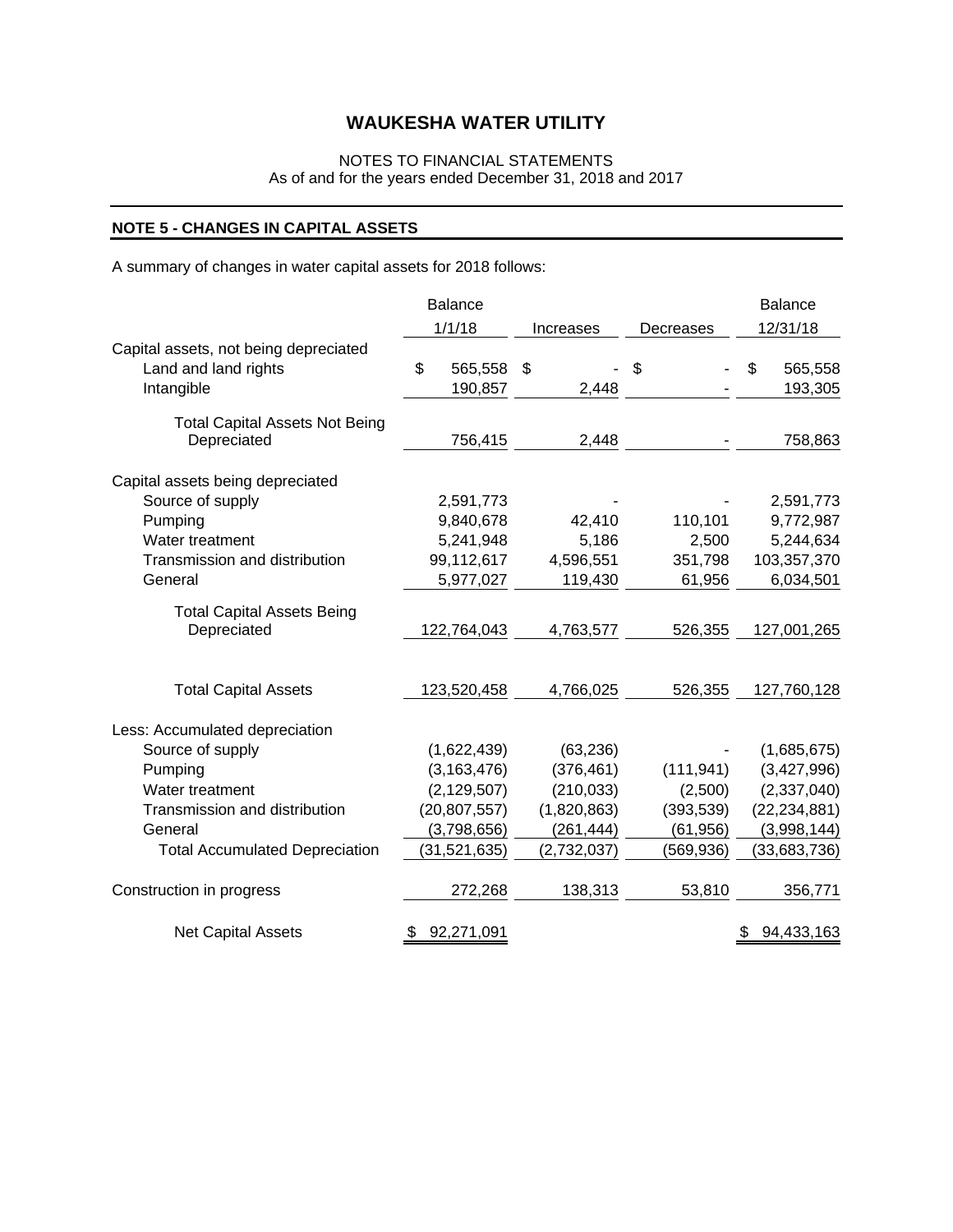## NOTES TO FINANCIAL STATEMENTS

### As of and for the years ended December 31, 2018 and 2017

## **NOTE 5 - CHANGES IN CAPITAL ASSETS** (cont.)

A summary of changes in water capital assets for 2017 follows:

|                                       | <b>Balance</b>   |             |                                | <b>Balance</b>            |
|---------------------------------------|------------------|-------------|--------------------------------|---------------------------|
|                                       | 1/1/17           | Increases   | Decreases                      | 12/31/17                  |
| Capital assets, not being depreciated |                  |             |                                |                           |
| Land and land rights                  | \$<br>565,558    | \$          | \$<br>$\overline{\phantom{0}}$ | $\mathfrak{S}$<br>565,558 |
| Intangible                            | 187,488          | 3,369       |                                | 190,857                   |
| <b>Total Capital Assets Not Being</b> |                  |             |                                |                           |
| Depreciated                           | 753,046          | 3,369       |                                | 756,415                   |
| Capital assets being depreciated      |                  |             |                                |                           |
| Source of supply                      | 2,591,773        |             |                                | 2,591,773                 |
| Pumping                               | 9,683,240        | 304,097     | 146,659                        | 9,840,678                 |
| Water treatment                       | 5,234,017        | 14,931      | 7,000                          | 5,241,948                 |
| Transmission and distribution         | 95,668,799       | 3,793,276   | 349,458                        | 99,112,617                |
| General                               | 5,857,773        | 167,890     | 48,636                         | 5,977,027                 |
| <b>Total Capital Assets Being</b>     |                  |             |                                |                           |
| Depreciated                           | 119,035,602      | 4,280,194   | 551,753                        | 122,764,043               |
| <b>Total Capital Assets</b>           | 119,788,648      | 4,283,563   | 551,753                        | 123,520,458               |
| Less: Accumulated depreciation        |                  |             |                                |                           |
| Source of supply                      | (1,559,203)      | (63, 236)   |                                | (1,622,439)               |
| Pumping                               | (2,899,551)      | (443,902)   | (179, 977)                     | (3, 163, 476)             |
| Water treatment                       | (1,926,650)      | (209, 857)  | (7,000)                        | (2, 129, 507)             |
| Transmission and distribution         | (19, 439, 343)   | (1,757,333) | (389, 119)                     | (20, 807, 557)            |
| General                               | (3,589,100)      | (261, 217)  | (51,661)                       | (3,798,656)               |
| <b>Total Accumulated Depreciation</b> | (29, 413, 847)   | (2,735,545) | (627, 757)                     | (31, 521, 635)            |
| Construction in progress              | 2,109,050        | 255,217     | 2,091,999                      | 272,268                   |
| <b>Net Capital Assets</b>             | 92,483,851<br>\$ |             |                                | \$<br>92,271,091          |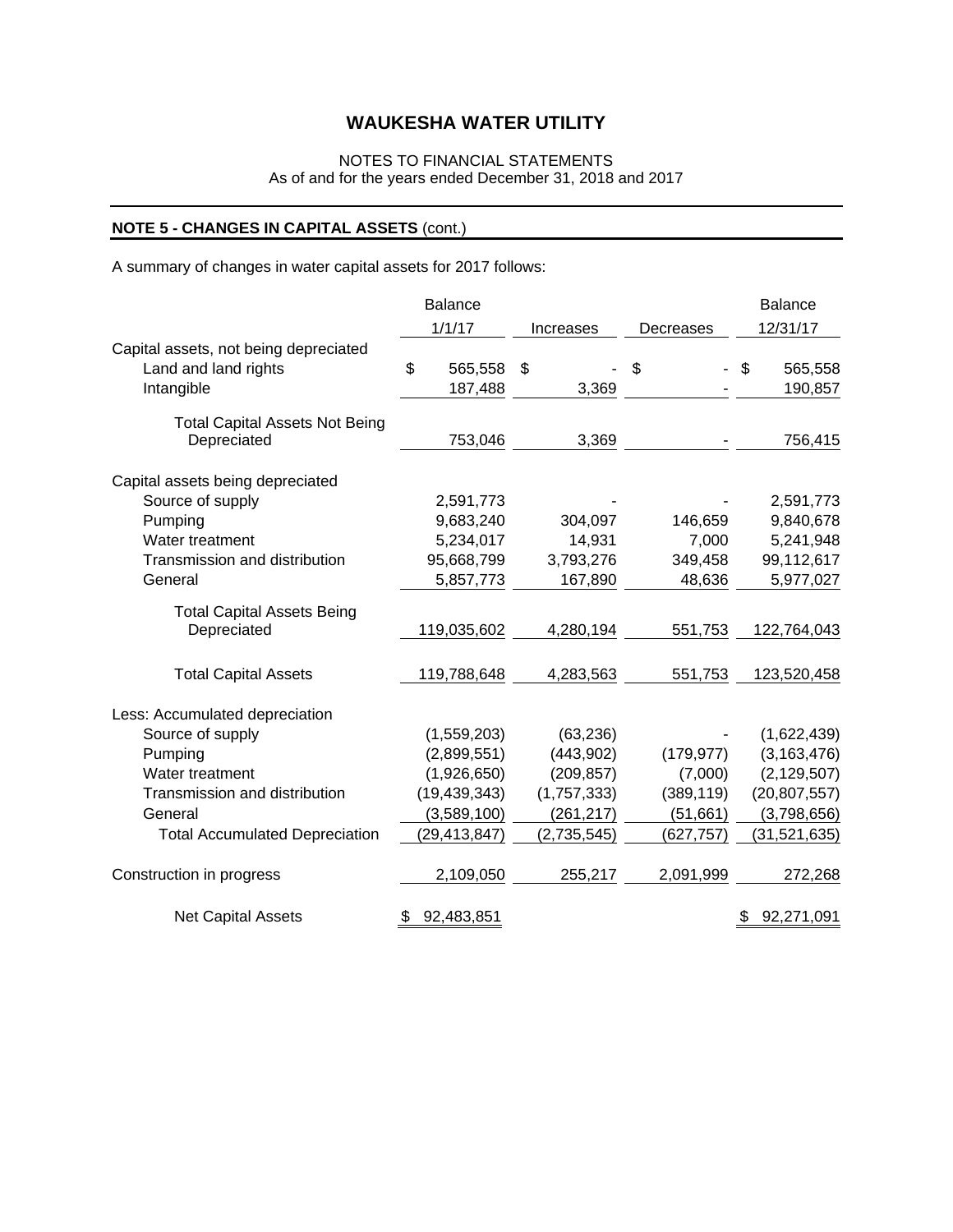#### NOTES TO FINANCIAL STATEMENTS As of and for the years ended December 31, 2018 and 2017

#### **NOTE 6 - LONG-TERM OBLIGATIONS**

#### *Long-Term Obligations Summary*

Long-term obligation activity for the year ended December 31, 2018 is as follows:

|                                         | 1/1/18                        |                  |                            |    | 12/31/18                 | Due Within              |
|-----------------------------------------|-------------------------------|------------------|----------------------------|----|--------------------------|-------------------------|
|                                         | <b>Balance</b>                | Increases        | Decreases                  |    | <b>Balance</b>           | One Year                |
| General obligation debt<br>Revenue debt | \$<br>52.445.000<br>3,019,042 | \$<br>12,908,806 | \$<br>900,000<br>2,140,135 | \$ | 51.545.000<br>13,787,713 | \$<br>995,000<br>79,440 |
| Customer advances for<br>construction   | 59,419                        | 64,917           | 59.419                     |    | 64.917                   |                         |
| Unamortized premium<br>on debt          | 2,570,948                     |                  | 310.201                    |    | 2.260.747                |                         |
| Other post-<br>employment benefits      | 3,910,443                     | 331,264          | 137,114                    |    | 4,104,593                |                         |
| Net pension liability                   | 120,942                       |                  | 120,942                    |    |                          |                         |
| <b>Totals</b>                           | 62,125,794                    | 13,304,987       | 3,667,811                  | S  | 71,762,970               | 1,074,440               |

Long-term obligation activity for the year ended December 31, 2017 is as follows:

|                                                             | 1/1/17<br><b>Balance</b>      | Increases       | Decreases          | 12/31/17<br><b>Balance</b>    | Due Within<br>One Year   |
|-------------------------------------------------------------|-------------------------------|-----------------|--------------------|-------------------------------|--------------------------|
| General obligation debt<br>Revenue debt                     | \$<br>42,560,000<br>3,438,229 | \$<br>9,885,000 | \$<br>419,187      | 52,445,000<br>\$<br>3,019,042 | \$<br>225,000<br>435,134 |
| Customer advances for<br>construction                       | 91.288                        | 59.419          | 91.288             | 59.419                        |                          |
| Unamortized premium<br>on debt                              | 2,568,459                     | 282,218         | 279,729            | 2,570,948                     |                          |
| Other post-<br>employment benefits<br>Net pension liability | 1,171,210<br>225,396          | 2.843.645       | 104,412<br>104,454 | 3.910.443<br>120,942          |                          |
| Totals                                                      | 50,054,582                    | 13,070,282      | S<br>999,070       | 62,125,794                    | \$<br>660,134            |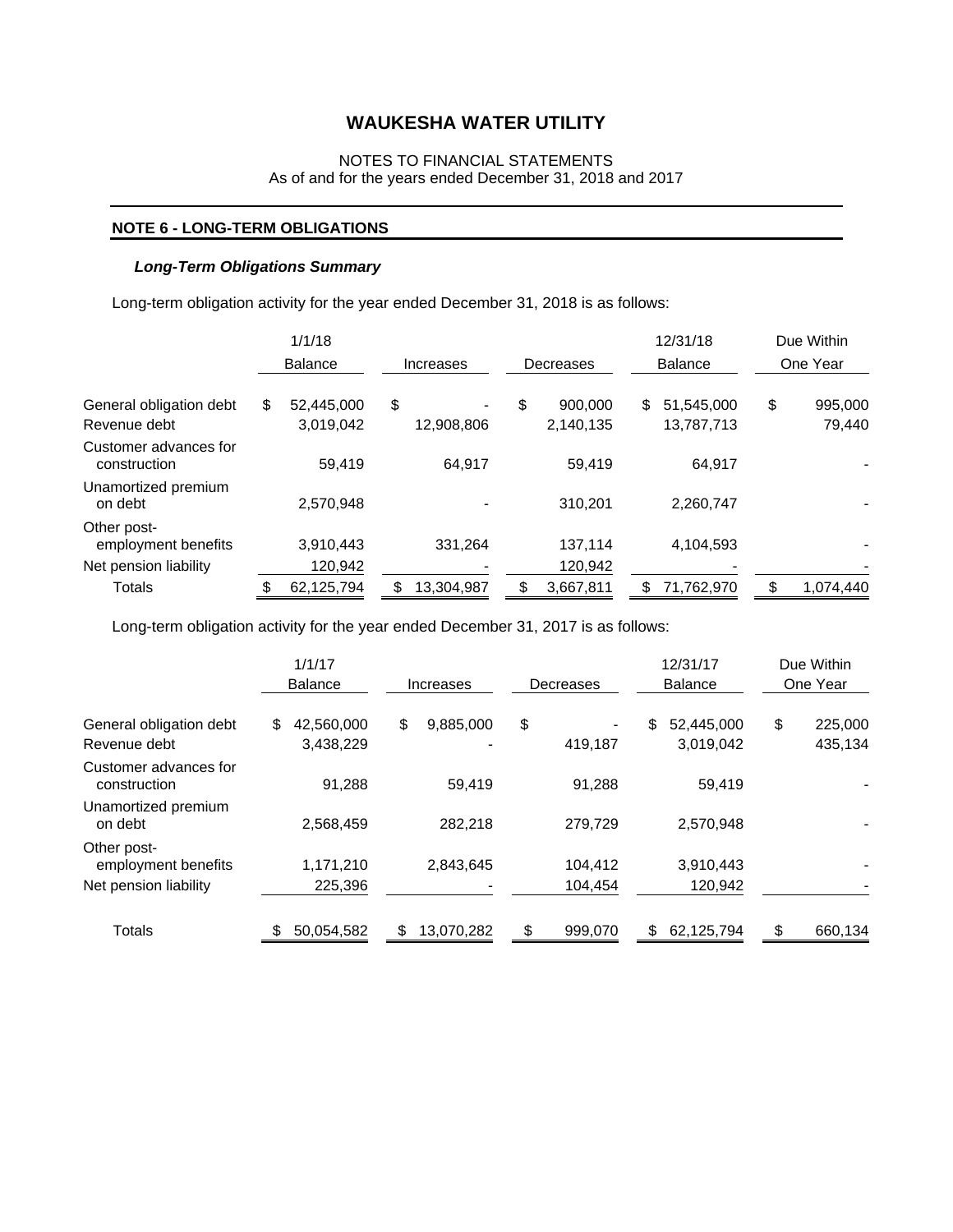### NOTES TO FINANCIAL STATEMENTS As of and for the years ended December 31, 2018 and 2017

## **NOTE 6 - LONG-TERM OBLIGATIONS** (cont.)

#### *General Obligation Debt*

The following general obligation notes have been issued:

|          |                                                          | Final    | Interest          | Original     | <b>Balance</b>  |
|----------|----------------------------------------------------------|----------|-------------------|--------------|-----------------|
| Date     | Purpose                                                  | Maturity | Rate              | Amount       | 12/31/18        |
| 05/23/13 | 2013 G.O. Refunding<br><b>Bonds</b>                      | 10/01/32 | $2.00\% - 4.00\%$ | \$10.085.000 | \$<br>8,865,000 |
| 04/08/14 | 2014 G.O. Refunding<br><b>Bonds</b>                      | 10/01/33 | $2.00\% - 4.25\%$ | 4,600,000    | 4,375,000       |
| 05/12/15 | 2015 G.O. Refunding<br><b>Bonds</b>                      | 10/01/34 | $2.00\% - 4.00\%$ | 5,415,000    | 5,415,000       |
| 05/10/16 | 2016 G.O. Refunding<br><b>Bonds</b>                      | 10/01/35 | $3.00\% - 4.00\%$ | 6,280,000    | 6,280,000       |
| 05/10/16 | Note Anticipation Notes<br>- capital improvements        | 05/10/16 | 3.00%             | 17,400,000   | 16,725,000      |
| 05/23/17 | <b>Note Anticipation Notes</b><br>- capital improvements | 05/23/17 | 3.00%             | 9,885,000    | 9,885,000       |
|          |                                                          |          |                   |              | 51,545,000      |

General obligation notes debt service requirements to maturity follows:

|      |                                  | <b>General Obligation Debt</b> |    |            |       |            |  |
|------|----------------------------------|--------------------------------|----|------------|-------|------------|--|
|      |                                  | Principal                      |    | Interest   | Total |            |  |
|      | 2019                             | \$<br>995,000                  | \$ | 1,707,429  | \$    | 2,702,429  |  |
|      | 2020                             | 1,280,000                      |    | 1,690,054  |       | 2,970,054  |  |
|      | 2021                             | 18,360,000                     |    | 1,408,719  |       | 19,768,719 |  |
|      | 2022                             | 11,580,000                     |    | 954,319    |       | 12,534,319 |  |
|      | 2023                             | 1,755,000                      |    | 746,844    |       | 2,501,844  |  |
| 2024 | 2028                             | 8,475,000                      |    | 2,699,281  |       | 11,174,281 |  |
| 2029 | 2033<br>$\overline{\phantom{a}}$ | 7,595,000                      |    | 1,183,694  |       | 8,778,694  |  |
| 2034 | 2035                             | 1,505,000                      |    | 81,800     |       | 1,586,800  |  |
|      |                                  | \$<br>51,545,000               | S  | 10,472,140 | \$    | 62,017,140 |  |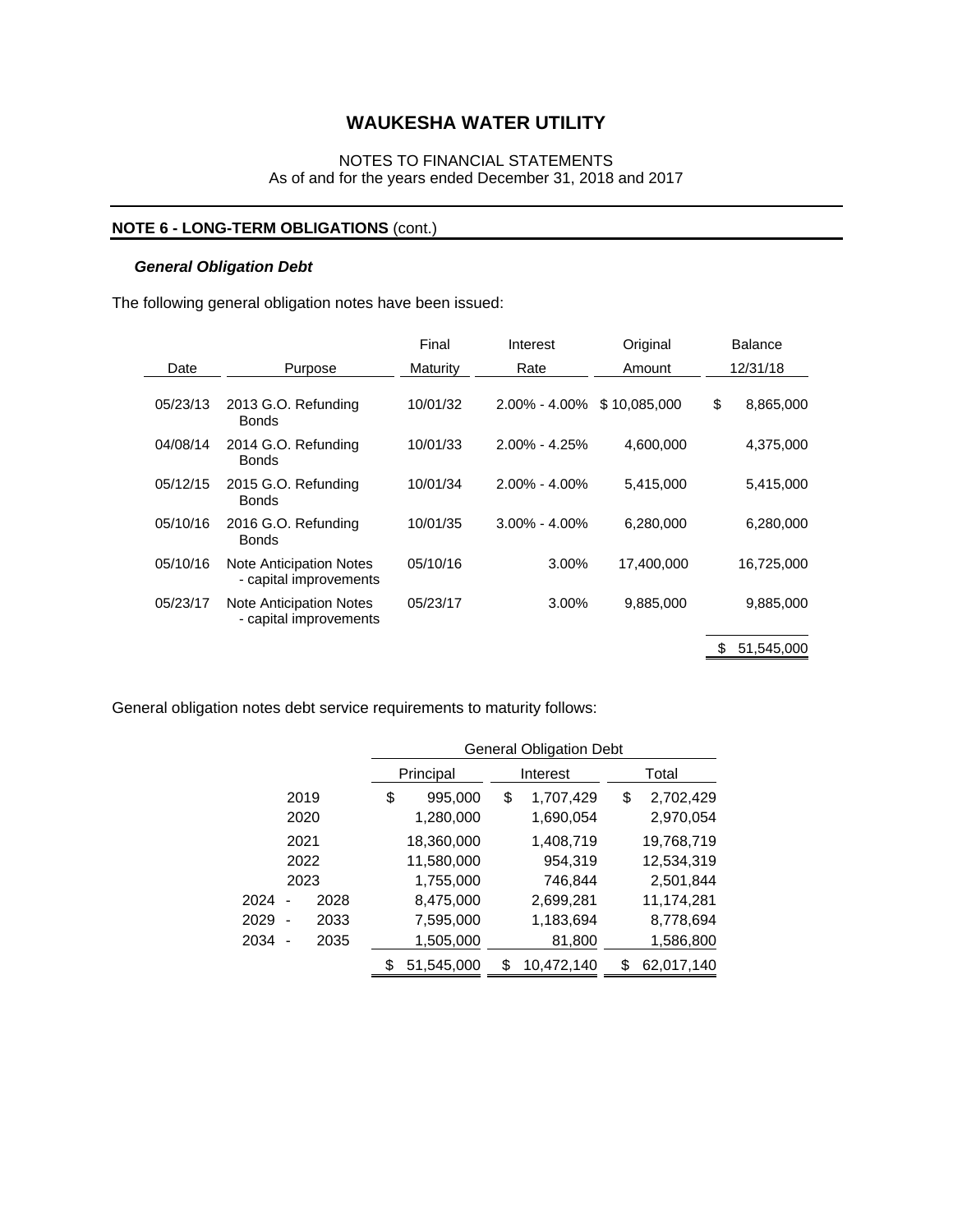#### NOTES TO FINANCIAL STATEMENTS As of and for the years ended December 31, 2018 and 2017

#### **NOTE 6 - LONG-TERM OBLIGATIONS** (cont.)

#### *Revenue Debt*

The following bonds have been issued:

|          |                                         | Final    | Interest | Original    |   | <b>Balance</b> |
|----------|-----------------------------------------|----------|----------|-------------|---|----------------|
| Date     | Purpose                                 | Maturity | Rate     | Amount      |   | 12/31/18       |
| 05/07/13 | Capital improvements                    | 05/01/33 | 1.925%   | \$1.117.601 | S | 878,907        |
| 06/27/18 | Capital improvements                    | 05/01/38 | 1.870%   | 679.774     |   | 679,774        |
|          | Sub-total (with debt service schedule)  |          |          |             |   | 1,558,681      |
| 04/02/18 | Bond Anticipation Notes - cap. improve. | 04/01/23 | variable | 32,800,000  |   | 12,229,032     |
|          | Totals                                  |          |          |             |   | 13,787,713     |

Revenue debt service requirements to maturity follows:

|                                      |      | Revenue Debt |           |     |          |       |           |  |
|--------------------------------------|------|--------------|-----------|-----|----------|-------|-----------|--|
|                                      |      |              | Principal |     | Interest | Total |           |  |
| 2019                                 |      | \$           | 79,440    | -\$ | 28,862   | \$    | 108,302   |  |
| 2020                                 |      |              | 80,954    |     | 27,346   |       | 108,300   |  |
| 2021                                 |      |              | 82,497    |     | 25,789   |       | 108,286   |  |
| 2022                                 |      |              | 84,068    |     | 24,202   |       | 108,270   |  |
| 2023                                 |      |              | 85,670    |     | 22,585   |       | 108,255   |  |
| 2024<br>$\overline{a}$               | 2028 |              | 453,469   |     | 87,568   |       | 541,037   |  |
| 2029<br>$\qquad \qquad \blacksquare$ | 2033 |              | 498,349   |     | 42,259   |       | 540,608   |  |
| 2034                                 | 2038 |              | 194,234   |     | 9,215    |       | 203,449   |  |
|                                      |      | \$           | 1,558,681 | \$  | 267,826  | S     | 1,826,507 |  |

All utility revenues net of specified operating expenses are pledged as security of the above revenue bonds until the bonds are defeased. Principal and interest paid for 2018 and 2017 were \$547,400 and \$542,664, respectively. Total customer gross revenues as defined for the same periods were \$12,336,263 and \$11,313,235. Annual principal and interest payments are expected to require 6% of gross revenues on average.

#### *Bond Anticipation Notes – variable rate*

On April 2, 2018, the Water Utility issued \$32.8 million of Bond Anticipation Notes (BAN) to fund \$31.1 million of permitting and design costs for the Great Water Alliance project through 2019 and to refund \$1.7 million of 2008 revenue bonds, when the bonds become callable in 2018. The BAN is considered a draw-bond debt instrument where the Utility can be reimbursed for project costs as incurred. The BAN has a final maturity of April 1, 2023 and has a variable interest rate, reset monthly, tied to the 30-day LIBOR rate. At December 31, 2018, the amount drawn from this debt issue is \$12,229,032. The average interest rate from issuance (April 2018) through December 2018 is 2.4499%.

For debt coverage requirements, net revenues must cover 110% of a 30-year amortization of the total available loan amount at the average annual interest rate.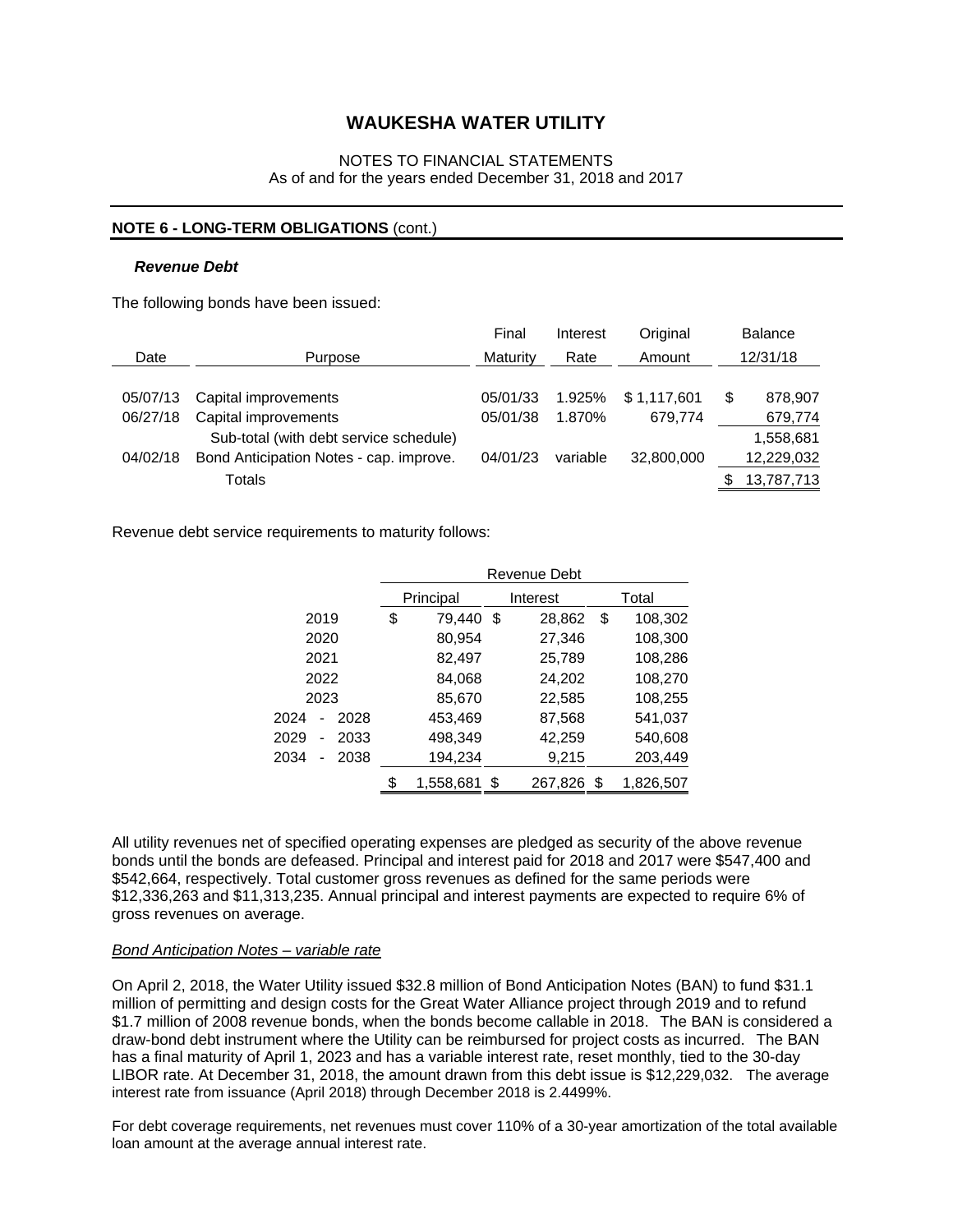#### NOTES TO FINANCIAL STATEMENTS As of and for the years ended December 31, 2018 and 2017

#### **NOTE 6 - LONG-TERM OBLIGATIONS** (cont.)

#### *Bond Covenant Disclosures*

The following information is provided in compliance with the resolution creating the revenue bonds:

#### *Insurance*

The utility is exposed to various risks of loss related to torts, theft of, damage to, or destruction of assets, errors and omissions, workers compensation, and health care of its employees. These risks are covered through the purchase of commercial insurance, with minimal deductibles. Settled claims have not exceeded coverage in any of the last three years. There were no significant reductions in coverage compared to the prior year.

The utility is covered under the following insurance policies at December 31, 2018:

| I vpe             | Coverage                      | Expiration |  |  |
|-------------------|-------------------------------|------------|--|--|
| General Liability | \$ 10,000,000 Each occurrence | 7/1/19     |  |  |
| Automobile        | 10.000.000                    | 7/1/19     |  |  |

#### *Debt Coverage*

Under terms of the resolutions providing for the issue of revenue bonds, revenues less operating expenses excluding depreciation (net defined earnings) must exceed 1.10 times and 1.25 times the subsequent year debt service in 2018 and 2017, respectively. The coverage only includes revenue debt and does not include general obligation or other debt. The coverage requirement was met in 2018 and 2017 as follows:

|                                                                              |    | 2018                  | 2017                        |
|------------------------------------------------------------------------------|----|-----------------------|-----------------------------|
| Operating revenues<br>Investment income                                      | \$ | 11,841,292<br>494,971 | \$<br>11,020,367<br>292,868 |
| Income from merchandising and jobbing                                        |    | 6,330                 | 3,542                       |
| Less: Operation and maintenance expenses                                     |    | (5,084,030)           | (6,213,573)                 |
| Net Defined Earnings                                                         | S  | 7,258,563             | \$<br>5,103,204             |
| Minimum Required Earnings per Resolution:                                    |    |                       |                             |
| 2008 revenue bonds subsequent year debt service                              | \$ |                       | \$<br>474,394               |
| 2013 SDWLP rev. bonds subsequent year debt service                           |    | 67,526                | 67,536                      |
| 2018 SDWLP rev. bonds subsequent year debt service                           |    | 40,776                |                             |
| 2018 revenue bond anticipation notes calculated<br>debt service <sup>1</sup> |    | 1,556,657             |                             |
| Subtotal                                                                     |    | 1,664,959             | 541,930                     |
| Coverage Factor                                                              |    | 1.10                  | 1.25                        |
| Minimum Required Earnings                                                    |    | 1,831,455             | \$<br>677,413               |
| <b>Actual Debt Coverage</b>                                                  |    | 4.36                  | 9.42                        |

**1** - Loan is a variable rate draw bond debt instrument with a total availability of \$32.8 million. For debt coverage requirements, net revenues must cover 110% of a 30-year amortization of the total available loan amount at the average annual interest rate. Average interest rate for April - December 2018 is 2.4499%.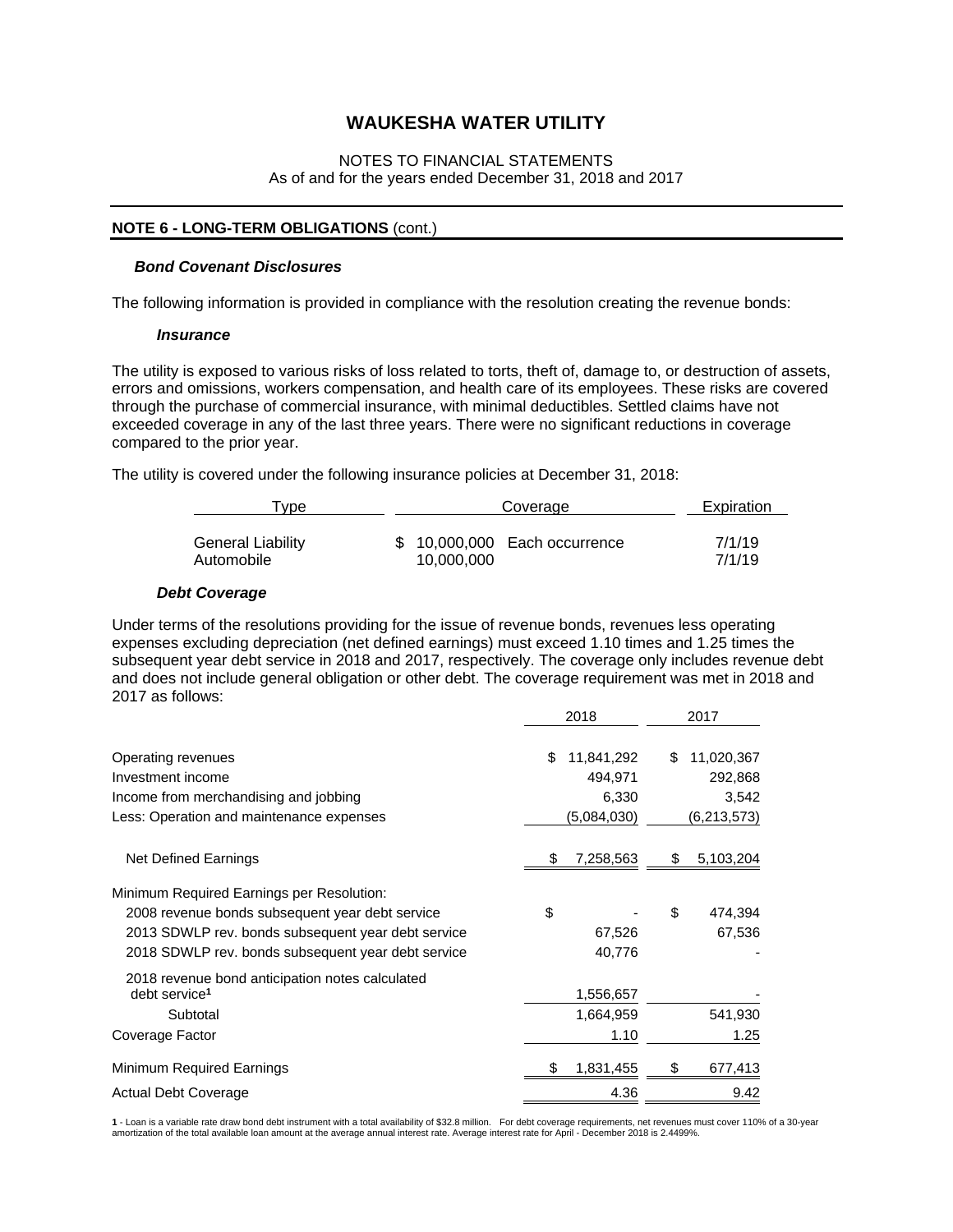#### NOTES TO FINANCIAL STATEMENTS As of and for the years ended December 31, 2018 and 2017

#### **NOTE 6 - LONG-TERM OBLIGATIONS** (cont.)

#### *Bond Covenant Disclosures (cont.)*

#### *Number of Customers and Billed Volumes - Water*

The utility has the following number of customers and billed volumes for 2018 and 2017:

|                         | Customers |        | Sales (000 gals) |                   |
|-------------------------|-----------|--------|------------------|-------------------|
|                         | 2018      | 2017   | 2018             | 2017              |
|                         |           |        |                  |                   |
| Residential             | 17,723    | 17,631 | 881,451          | 887,599           |
| Multifamily residential | 1.027     | 1.027  | 376,472          | 383,810           |
| Commercial              | 1,258     | 1,248  | 338,426          | 353,351           |
| Industrial              | 149       | 149    | 230,557          | 232,669           |
| Public authority        | 116       | 117    | 67,339           | 72,385            |
| Irrigation              | 133       | 122    | 4,447            |                   |
| <b>Totals</b>           | 20,406    | 20,294 | <u>1,898,692</u> | <u>1,929,815 </u> |

#### **NOTE 7 - NET POSITION**

GASB No. 34 requires the classification of net position into three components - net investment in capital assets, restricted, and unrestricted. These classifications are defined as follows:

Net investment in capital assets - This component of net position consists of capital assets, including restricted capital assets, net of accumulated depreciation and reduced by the outstanding balances of any bonds, mortgages, notes, or other borrowings that are attributable to the acquisition, construction, or improvement of those assets. If there are significant unspent related debt proceeds at year-end, the portion of the debt attributable to the unspent proceeds are not included in the calculation of net investment in capital assets. Rather, that portion of the debt is included in the same net position component as the unspent proceeds.

Restricted - This component of net position consists of constraints placed on net position use through external constraints imposed by creditors (such as through debt covenants), grantors, contributors, or laws or regulations of other governments or constraints imposed by law through constitutional provisions or enabling legislation.

Unrestricted net position - This component of net position consists of net positions that do not meet the definition of "restricted" or "net investment in capital assets."

When both restricted and unrestricted resources are available for use, it is the utility's policy to use restricted resources first, then unrestricted resources as they are needed.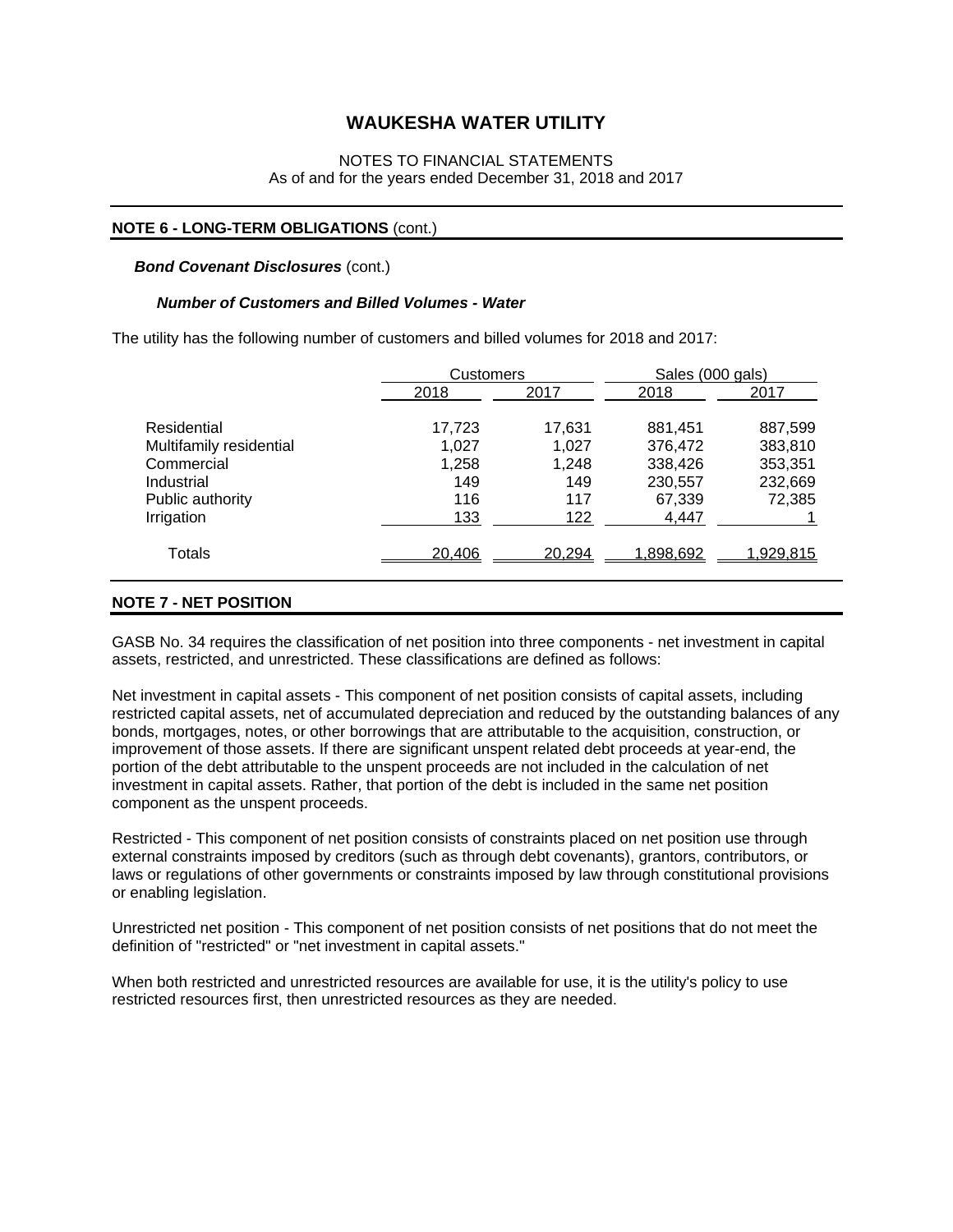### NOTES TO FINANCIAL STATEMENTS As of and for the years ended December 31, 2018 and 2017

#### **NOTE 7 – NET POSITION** (cont.)

The following calculation supports the water net investment in capital assets:

|                                               | 2018          | 2017             |
|-----------------------------------------------|---------------|------------------|
| Construction in progress                      | \$<br>356,771 | \$<br>272,268    |
| Plant in service                              | 127,760,128   | 123,520,458      |
| Accumulated depreciation                      | (33,683,736)  | (31,521,635)     |
| Preliminary survey and investigation          | 23,040,499    | 14,864,801       |
| Sub-Totals                                    | 117,473,662   | 107,135,892      |
| Less: Capital related debt                    |               |                  |
| Current portion of general obligation debt    | 995,000       | 225,000          |
| Current portion of revenue bonds              | 79,440        | 435,134          |
| General obligation debt                       | 50,550,000    | 52,220,000       |
| Revenue bonds                                 | 13,708,273    | 2,583,908        |
| Unamortized loss on advance refunding         | (362, 260)    | (409,003)        |
| Unamortized premium on debt                   | 2,260,747     | 2,570,948        |
| Sub-Totals                                    | 67,231,200    | 57,625,987       |
| Unspent debt proceeds<br>Add:                 |               |                  |
| Reserve account                               |               | 475,848          |
| Capital improvement account                   |               | 2,773,560        |
| Sub-Totals                                    |               | 3,249,408        |
| <b>Total Net Investment in Capital Assets</b> | 50,242,462    | 52,759,313<br>\$ |

#### **NOTE 8 - EMPLOYEES RETIREMENT SYSTEM**

#### *General Information About the Pension Plan*

*Plan description.* The WRS is a cost-sharing multiple-employer defined benefit pension plan. WRS benefits and other plan provisions are established by Chapter 40 of the Wisconsin Statutes. Benefit terms may only be modified by the legislature. The retirement system is administered by the Wisconsin Department of Employee Trust Funds (ETF). The system provides coverage to all eligible State of Wisconsin, local government and other public employees. All employees, initially employed by a participating WRS employer on or after July 1, 2011 and expected to work at least 1,200 hours a year (880 hours for teachers and school district educational support employees) and expected to be employed for at least one year from employee's date of hire are eligible to participate in the WRS.

ETF issues a standalone Comprehensive Annual Financial Report (CAFR), which can be found at http: //etf.wi.gov/publications/cafr.htm.

*Vesting.* For employees beginning participation on or after January 1, 1990, and no longer actively employed on or after April 24, 1998, creditable service in each of five years is required for eligibility for a retirement annuity. Participants employed prior to 1990 and on or after April 24, 1998, and prior to July 1, 2011, are immediately vested. Participants who initially became WRS eligible on or after July 1, 2011, must have five years of creditable service to be vested*.*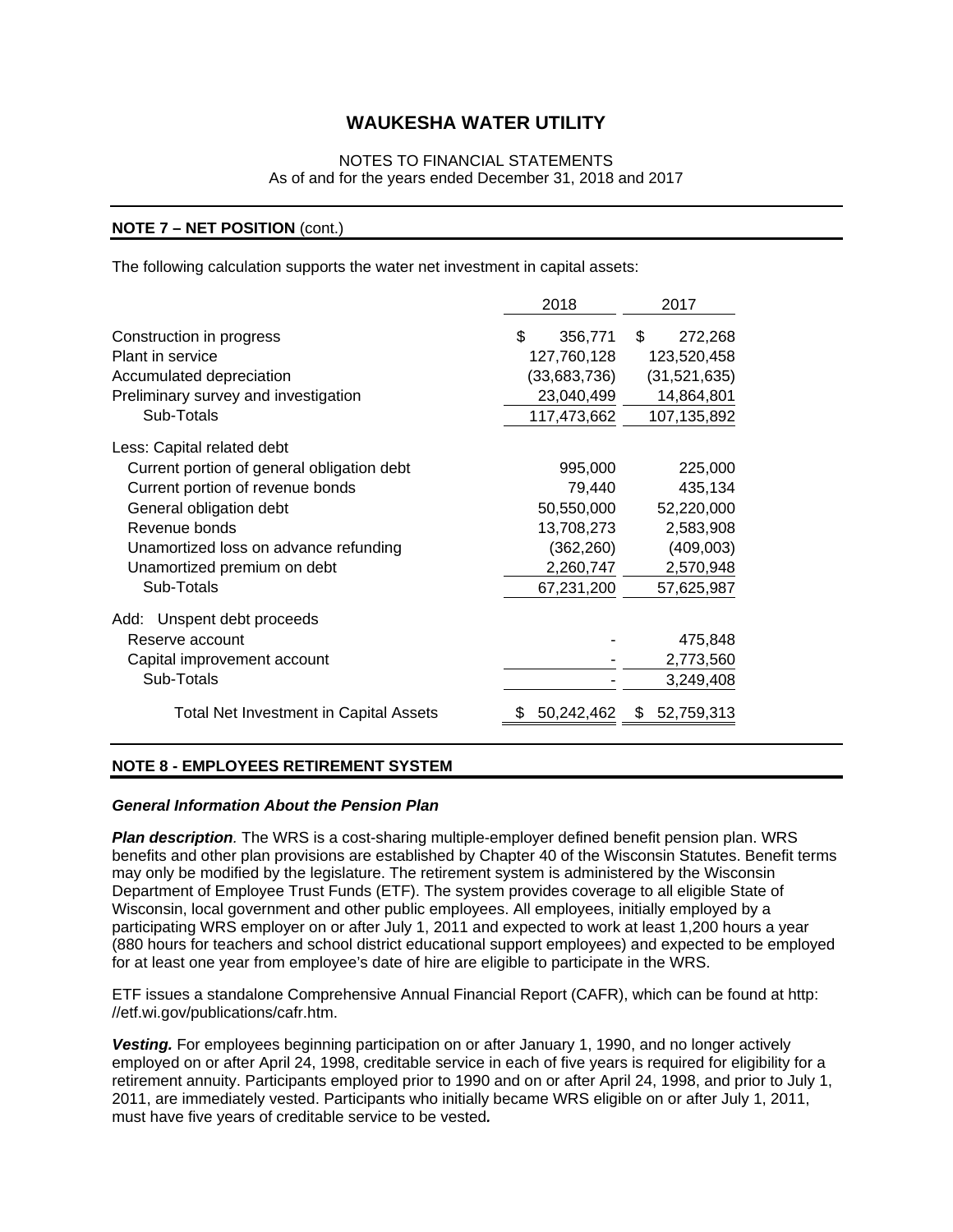#### NOTES TO FINANCIAL STATEMENTS As of and for the years ended December 31, 2018 and 2017

#### **NOTE 8 - EMPLOYEES RETIREMENT SYSTEM** (cont.)

**Benefits provided**. Employees who retire at or after age 65 (54 for protective occupation employees, 62 for elected officials and State executive participants) are entitled to receive an unreduced retirement benefit. The factors influencing the benefit are: (1) final average earnings, (2) years of creditable service, and (3) a formula factor.

Final average earnings is defined as the average of the participant's three highest years' earnings. Creditable service is the creditable current and prior service expressed in years or decimal equivalents of partial years for which a participant receives earnings and makes contributions as required. The formula factor is a standard percentage based on employment category.

Employees may retire at age 55 (50 for protective occupation employees) and receive reduced benefits. Employees terminating covered employment before becoming eligible for a retirement benefit may withdraw their contributions and forfeit all rights to any subsequent benefits.

The WRS also provides death and disability benefits for employees.

*Post-retirement adjustments*. The Employee Trust Funds Board may periodically adjust annuity payments from the retirement system based on annual investment performance in accordance with s. 40.27, Wis. Stat. An increase (or decrease) in annuity payments may result when investment gains (losses), together with other actuarial experience factors, create a surplus (shortfall) in the reserves, as determined by the system's consulting actuary. Annuity increases are not based on cost of living or other similar factors. For Core annuities, decreases may be applied only to previously granted increases. By law, Core annuities cannot be reduced to an amount below the original, guaranteed amount (the "floor") set at retirement. The Core and Variable annuity adjustments granted during recent years are as follows:

|      | Core Fund  | Variable Fund |
|------|------------|---------------|
| Year | Adjustment | Adjustment    |
|      |            |               |
| 2008 | 6.6        | 0.0           |
| 2009 | $-2.1$     | $-42.0$       |
| 2010 | $-1.3$     | 22.0          |
| 2011 | $-1.2$     | 11.0          |
| 2012 | $-7.0$     | $-7.0$        |
| 2013 | $-9.6$     | 9.0           |
| 2014 | 4.7        | 25.0          |
| 2015 | 2.9        | 2.0           |
| 2016 | 0.5        | $-5.0$        |
| 2017 | 2.0        | 4.0           |
|      |            |               |

*Contributions***.** Required contributions are determined by an annual actuarial valuation in accordance with Chapter 40 of the Wisconsin Statutes. The employee required contribution is one-half of the actuarially determined contribution rate for general category employees, including teachers, and Executives and Elected Officials. Starting January 1, 2016, the Executives and Elected Officials category merged into the General Employee category. Required contributions for protective employees are the same rate as general employees. Employers are required to contribute the remainder of the actuarially determined contribution rate. The employer may not pay the employee required contribution unless provided for by an existing collective bargaining agreement.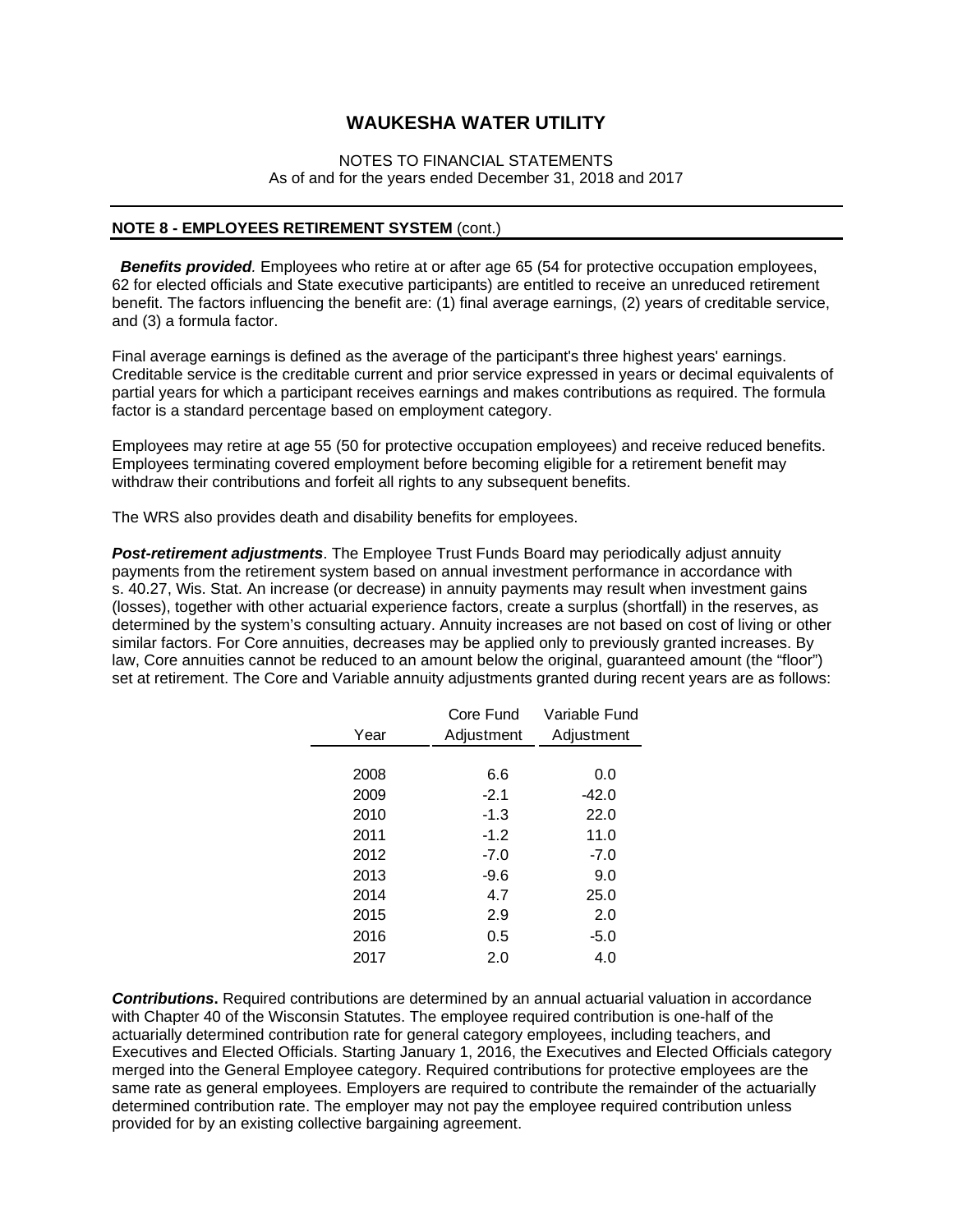#### NOTES TO FINANCIAL STATEMENTS As of and for the years ended December 31, 2018 and 2017

#### **NOTE 8 - EMPLOYEES RETIREMENT SYSTEM** (cont.)

The WRS recognized \$145,896 and \$143,305 in contributions from the utility during the current and prior reporting periods, respectively.

Contribution rates as of December 31, 2018 and December 31, 2017 are:

|                                                      |                   | 2018     |                   | 2017  |
|------------------------------------------------------|-------------------|----------|-------------------|-------|
|                                                      | Employee Employer |          | Employee Employer |       |
|                                                      |                   |          |                   |       |
| General (including Executives and Elected Officials) | 6.7%              | $6.7\%$  | 6.8%              | 6.8%  |
| <b>Protective with Social Security</b>               | 6.7%              | $10.7\%$ | 6.8%              | 10.6% |
| <b>Protective without Social Security</b>            | 6.7%              | 14.9%    | 6.8%              | 14.9% |

#### *Pension Liabilities, Pension Expense, and Deferred Outflows of Resources and Deferred Inflows of Resources Related to Pensions*

At December 31, 2018, the utility reported a liability (asset) of \$(403,235) for its proportionate share of the net pension liability (asset). The net pension liability (asset) was measured as of December 31, 2017, and the total pension liability used to calculate the net pension liability (asset) was determined by an actuarial valuation as of December 31, 2016 rolled forward to December 31, 2017. No material changes in assumptions or benefit terms occurred between the actuarial valuation date and the measurement date. The utility's proportion of the net pension liability (asset) was based on the utility's share of contributions to the pension plan relative to the contributions of all participating employers. At December 31, 2017, the City of Waukesha's proportion was .34297%, which was an increase of .00802% from its proportion measured as of December 31, 2016.

At December 31, 2017, the utility reported a liability (asset) of \$120,942 for its proportionate share of the net pension liability (asset). The net pension liability (asset) was measured as of December 31, 2016, and the total pension liability used to calculate the net pension liability (asset) was determined by an actuarial valuation as of December 31, 2015 rolled forward to December 31, 2016. No material changes in assumptions or benefit terms occurred between the actuarial valuation date and the measurement date. The utility's proportion of the net pension liability (asset) was based on the utility's share of contributions to the pension plan relative to the contributions of all participating employers. At December 31, 2016, the City of Waukesha's proportion was .33495%, which was an increase of .00456% from its proportion measured as of December 31, 2015.

For the year ended December 31, 2018, and 2017 the utility recognized pension expense of \$181,595 and \$322,449.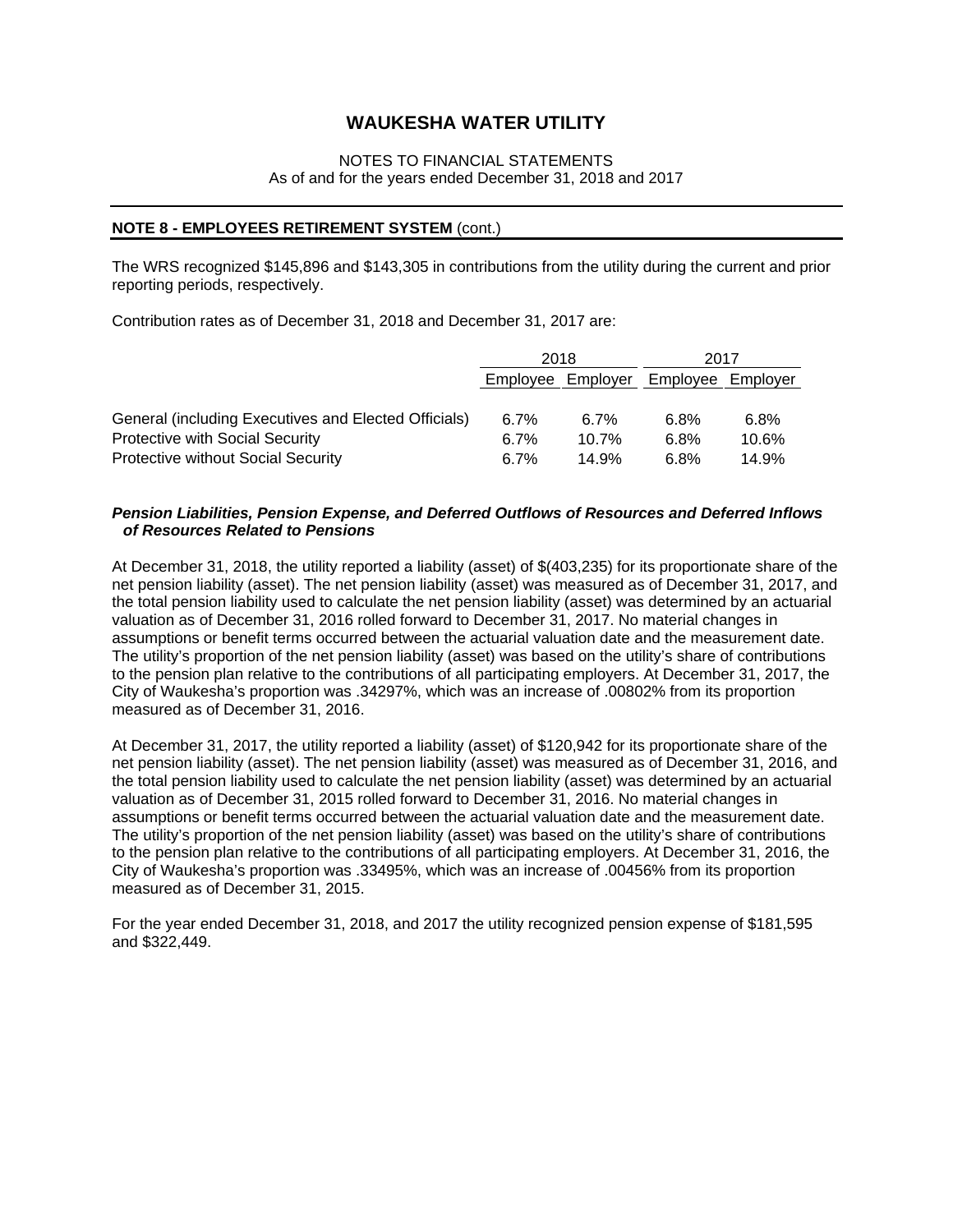#### NOTES TO FINANCIAL STATEMENTS

As of and for the years ended December 31, 2018 and 2017

#### **NOTE 8 - EMPLOYEES RETIREMENT SYSTEM** (cont.)

At December 31, 2018, the utility reported deferred outflows of resources and deferred inflows of resources related to pensions from the following sources:

|                                                                          | Deferred<br>Outflows of<br>Resources |    | Deferred<br>Inflows of<br>Resources |
|--------------------------------------------------------------------------|--------------------------------------|----|-------------------------------------|
|                                                                          |                                      |    |                                     |
| Differences between expected and actual experience                       | \$<br>515,653                        | \$ | 255.581                             |
| Changes in assumption                                                    | 84,968                               |    |                                     |
| Net differences between project and actual earnings on pension plan      |                                      |    | 534,595                             |
| Changes in proportion and differences between employer contributions and |                                      |    |                                     |
| proportionate share of contributions                                     | 2.509                                |    | 4.020                               |
| Employer contributions subsequent to the measurement date                | 146,343                              |    |                                     |
| Total                                                                    | 749,473                              | S  | 794,196                             |

 At December 31, 2017, the utility reported deferred outflows of resources and deferred inflows of resources related to pensions from the following sources:

|                                                                          |   | Deferred<br>Outflows of | Deferred<br>Inflows of |
|--------------------------------------------------------------------------|---|-------------------------|------------------------|
|                                                                          |   | Resources               | Resources              |
| Differences between expected and actual experience                       | S | 45.017                  | \$<br>359.741          |
| Changes in assumption                                                    |   | 119,597                 |                        |
| Net differences between project and actual earnings on pension plan      |   | 563,782                 |                        |
| Changes in proportion and differences between employer contributions and |   |                         |                        |
| proportionate share of contributions                                     |   | 4.003                   | 3,850                  |
| Employer contributions subsequent to the measurement date                |   | 145,898                 |                        |
| Total                                                                    |   | 878,297                 | \$<br>363,591          |

Deferred outflows related to pension resulting from the WRS Employer's contributions subsequent to the measurement date reported in the tables above will be recognized as a reduction of the net pension liability (asset) in the subsequent year. Other amounts reported as deferred outflows of resources and deferred inflows of resources related to pension will be recognized in pension expense as follows:

| Years Ended December 31: |    |            |  |  |  |
|--------------------------|----|------------|--|--|--|
| 2019                     | \$ | 41,368     |  |  |  |
| 2020                     |    | (3,674)    |  |  |  |
| 2021                     |    | (131, 024) |  |  |  |
| 2022                     |    | (98, 644)  |  |  |  |
| 2023                     |    | 908        |  |  |  |
| Thereafter               |    |            |  |  |  |
|                          |    | (191,066)  |  |  |  |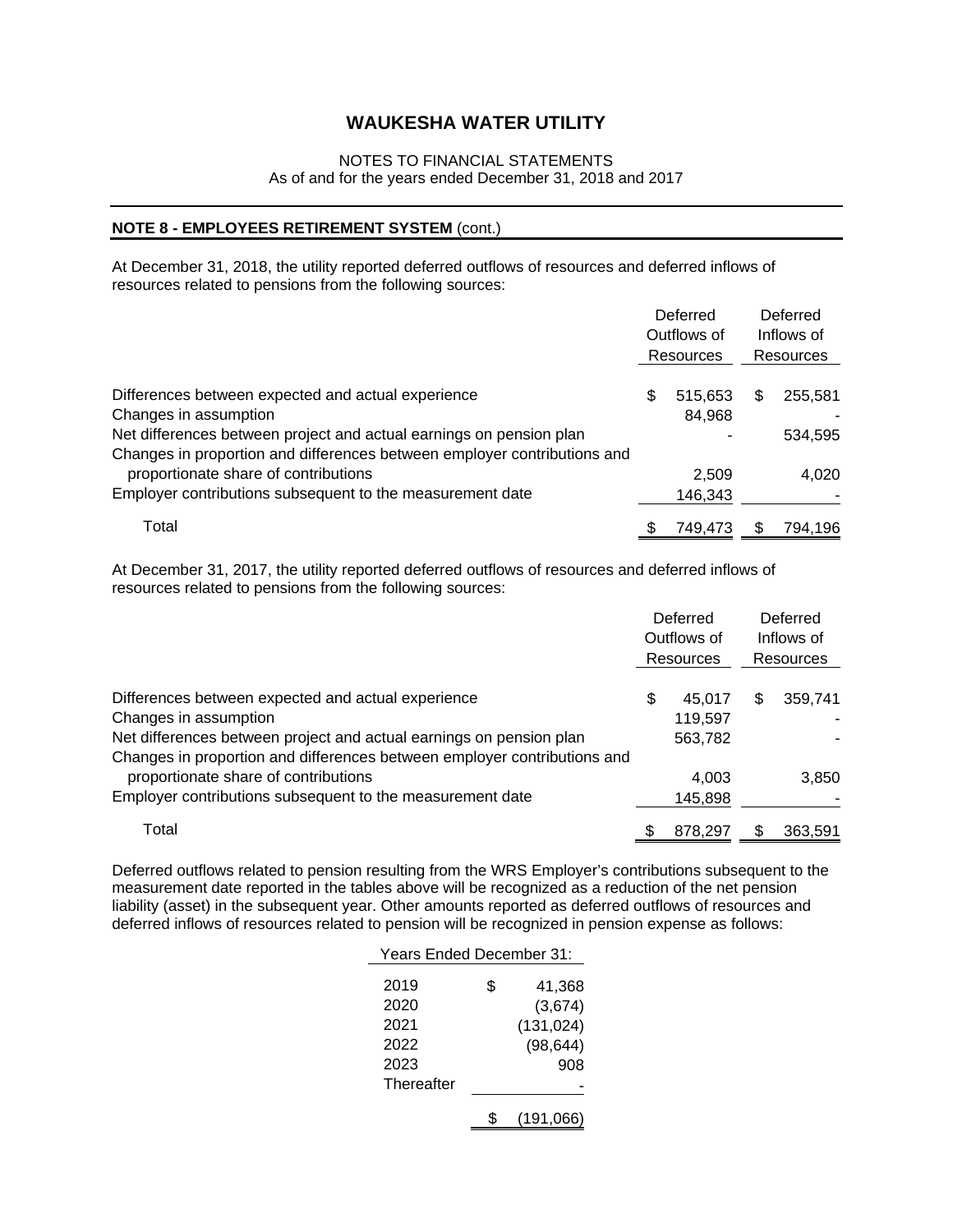### NOTES TO FINANCIAL STATEMENTS As of and for the years ended December 31, 2018 and 2017

#### **NOTE 8 - EMPLOYEES RETIREMENT SYSTEM** (cont.)

*Actuarial assumptions.* The total pension liability in the actuarial valuation used in the current and prior year was determined using the following actuarial assumptions, applied to all periods included in the measurement:

|                                                             | 2018                           | 2017                           |
|-------------------------------------------------------------|--------------------------------|--------------------------------|
| Actuarial valuation date<br>Measurement date of net pension | December 31, 2016              | December 31, 2015              |
| liability (asset)                                           | December 31, 2017              | December 31, 2016              |
| Actuarial cost method                                       | Entry age                      | Entry age                      |
| Asset valuation method                                      | Fair market value              | Fair market value              |
| Long-term expected rate of return 7.2%                      |                                | 7.2%                           |
| Discount rate                                               | 7.2%                           | 7.2%                           |
| Salary increases                                            |                                |                                |
| Inflation                                                   | 3.2%                           | $3.2\%$                        |
| Seniority/Merit                                             | $0.2\% - 5.6\%$                | $0.2\% - 5.6\%$                |
| Mortality                                                   | Wisconsin 2012 Mortality Table | Wisconsin 2012 Mortality Table |
| Post-retirement adjustments                                 | 2.1%                           | 2.1%                           |

*\* No post-retirement adjustment is guaranteed. Actual adjustments are based on recognized investment return, actuarial experience and other factors. 2.1% is the assumed annual adjustment based on the investment return assumption and the post-retirement discount rate.* 

Actuarial assumptions used in the December 31, 2016 actuarial valuation are based upon an experience study conducted in 2016 using experience from 2012 – 2014. The total pension liability for December 31, 2016 is based upon a roll-forward of the liability calculated from the December 31, 2015 actuarial valuation.

Actuarial assumptions used in the December 31, 2015 actuarial valuation are based upon an experience study conducted in 2015 using experience from 2012 – 2014. The total pension liability for December 31, 2016 is based upon a roll-forward of the liability calculated from the December 31, 2015 actuarial valuation.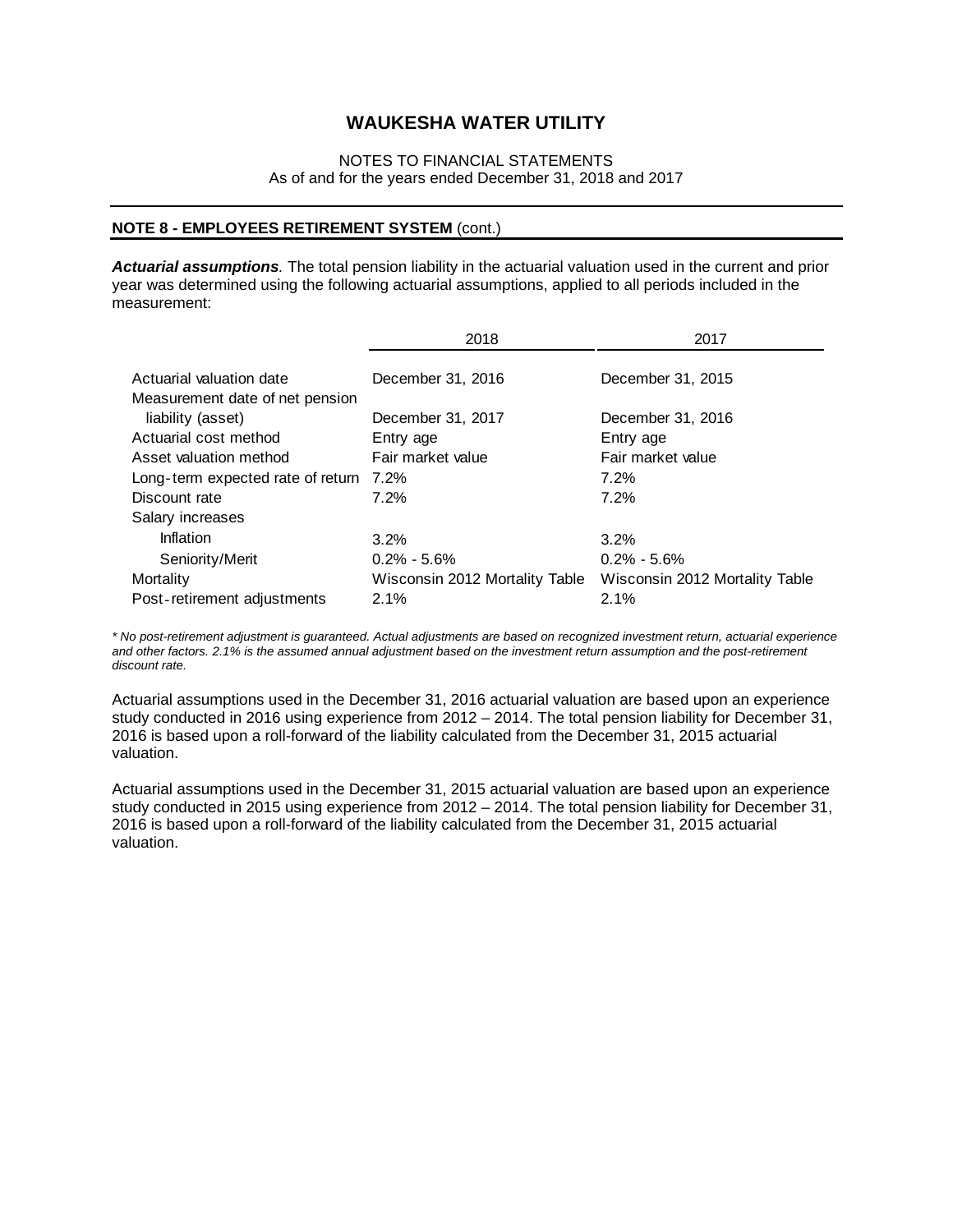### NOTES TO FINANCIAL STATEMENTS As of and for the years ended December 31, 2018 and 2017

#### **NOTE 8 - EMPLOYEES RETIREMENT SYSTEM** (cont.)

*Long-term expected return on plan assets.* The long-term expected rate of return on pension plan investments was determined using a building-block method in which best-estimate ranges of expected future real rates of return (expected returns, net of pension plan investment expense and inflation) are developed for each major asset class. These ranges are combined to produce the long-term expected rate of return by weighting the expected future real rates of return by the target asset allocation percentage and by adding expected inflation. The target allocation and best estimates of arithmetic real rates of return for each major asset class as of December 31, 2018 are summarized in the following table:

|                               | Current      | Destination         | Long-Term<br>Expected | Long-Term<br>Expected |
|-------------------------------|--------------|---------------------|-----------------------|-----------------------|
|                               | Asset        | <b>Target Asset</b> | Nominal Rate          | <b>Real Rate</b>      |
| Core Fund Asset Class         | Allocation % | Allocation %        | of Return %           | of Return %           |
| <b>Global Equities</b>        | 50.0 %       | 45.0 $%$            | 8.2%                  | 5.3%                  |
| Fixed Income                  | 24.5         | 37.0                | 4.2                   | 1.4                   |
| Inflation Sensitive Assets    | 15.5         | 20.0                | 3.8                   | 1.0                   |
| <b>Real Estate</b>            | 8.0          | 7.0                 | 6.5                   | 3.6                   |
| Private Equity/Debt           | 8.0          | 7.0                 | 9.4                   | 6.5                   |
| Multi-Asset                   | 4.0          | 4.0                 | 6.5                   | 3.6                   |
| <b>Total Core Fund</b>        | 110.0        | 120.0               | 7.3                   | 4.4                   |
| Variable Fund Asset Class     |              |                     |                       |                       |
| U.S. Equities                 | 70.0         | 70.0                | 7.5                   | 4.6                   |
| <b>International Equities</b> | 30.0         | 30.0                | 7.8                   | 4.9                   |
| <b>Total Variable Fund</b>    | 100.0        | 100.0               | 7.9                   | 5.0                   |

Asset Allocations are managed within established ranges, target percentages may differ from actual monthly allocations.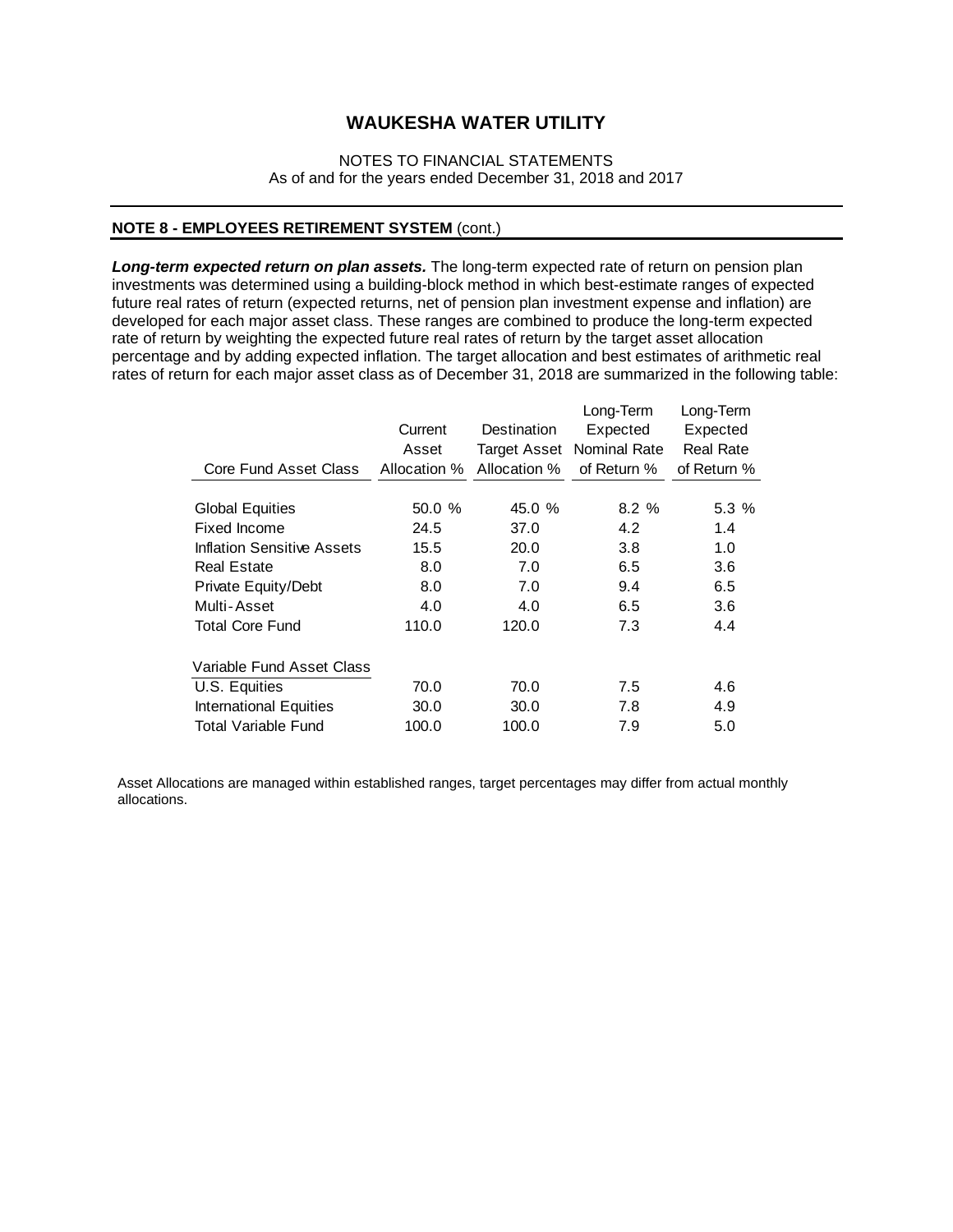#### NOTES TO FINANCIAL STATEMENTS As of and for the years ended December 31, 2018 and 2017

#### **NOTE 8 - EMPLOYEES RETIREMENT SYSTEM** (cont.)

The target allocation and best estimates of arithmetic real rates of return for each major asset class as of December 31, 2017 are summarized in the following table:

|                                        | Current<br>Asset | Destination<br><b>Target Asset</b> | Long-Term<br>Expected<br><b>Nominal Rate</b> | Long-Term<br>Expected<br><b>Real Rate</b> |
|----------------------------------------|------------------|------------------------------------|----------------------------------------------|-------------------------------------------|
| Core Fund Asset Class                  | Allocation %     | Allocation %                       | of Return %                                  | of Return %                               |
| <b>Global Equities</b><br>Fixed Income | 50.0%<br>24.5    | 45.0 %<br>37.0                     | 8.3%<br>4.2                                  | 5.4%<br>1.4                               |
| Inflation Sensitive Assets             | 15.5             | 20.0                               | 4.3                                          | $1.5\,$                                   |
| <b>Real Estate</b>                     | 8.0              | 7.0                                | 6.5                                          | 3.6                                       |
| Private Equity/Debt                    | 7.0              | 7.0                                | 9.4                                          | 6.5                                       |
| Multi-Asset                            | 4.0              | 4.0                                | 6.6                                          | 3.7                                       |
| <b>Total Core Fund</b>                 | 110.0            | 120.0                              | 7.4                                          | 4.5                                       |
| Variable Fund Asset Class              |                  |                                    |                                              |                                           |
| U.S. Equities                          | 70.0             | 70.0                               | 7.6                                          | 4.7                                       |
| <b>International Equities</b>          | 30.0             | 30.0                               | 8.5                                          | 5.6                                       |
| <b>Total Variable Fund</b>             | 100.0            | 100.0                              | 7.9                                          | 5.0                                       |

 Asset Allocations are managed within established ranges, target percentages may differ from actual monthly allocations.

*Single discount rate.* A single discount rate of 7.20% was used to measure the total pension liability as of December 31, 2018 and December 31, 2017. This single discount rate was based on the expected rate of return on pension plan investments of 7.20% and a long-term bond rate of 3.78% in 2017 and 3.56% in 2016. Because of the unique structure of WRS, the 7.20% expected rate of return implies that a dividend of approximately 2.1% will always be paid. For purposes of the single discount rate, it was assumed that the dividend would always be paid. The projection of cash flows used to determine this single discount rate assumed that plan member contributions will be made at the current contribution rate and that employer contributions will be made at rates equal to the difference between actuarially determined contribution rates and the member rate. Based on these assumptions, the pension plan's fiduciary net position was projected to be available to make all projected future benefit payments (including expected dividends) of current plan members. Therefore, the long-term expected rate of return on pension plan investments was applied to all periods of projected benefit payments to determine the total pension liability.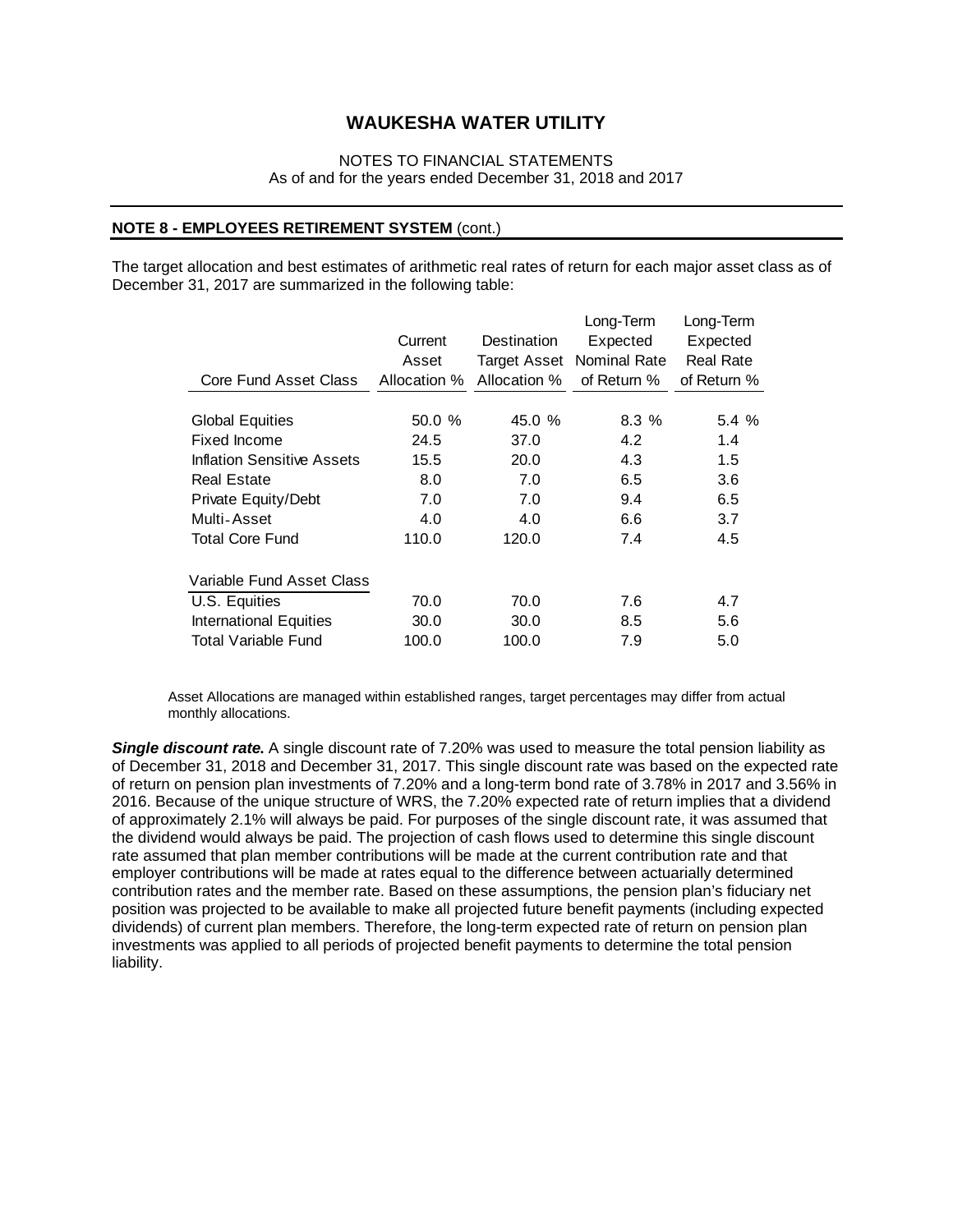### NOTES TO FINANCIAL STATEMENTS As of and for the years ended December 31, 2018 and 2017

### **NOTE 8 - EMPLOYEES RETIREMENT SYSTEM** (cont.)

*Sensitivity of the utility's proportionate share of the net pension liability (asset) to changes in the discount rate.* The following presents the utility's proportionate share of the net pension liability (asset) calculated using the discount rate of 7.20 percent, as well as what the utility's proportionate share of the net pension liability (asset) would be if it were calculated using a discount rate that is 1-percentage-point lower (6.20 percent) or 1-percentage-point higher (8.20 percent) than the current rate.

The sensitivity analysis as of December 31, 2018 follows:

|                                                           | 1% Decrease  | Current         | 1% Increase    |
|-----------------------------------------------------------|--------------|-----------------|----------------|
|                                                           | to Discount  | <b>Discount</b> | to Discount    |
|                                                           | Rate (6.20%) | Rate (7.20%)    | Rate (6.20%)   |
| Waukesha Water Utility's proportionate share              | 1,043,304    | (403, 235)      | \$ (1,502,648) |
| of the net position liability (asset)                     | \$.          | \$              |                |
| The sensitivity analysis as of December 31, 2017 follows: |              |                 |                |
|                                                           | 1% Decrease  | Current         | 1% Increase    |
|                                                           | to Discount  | <b>Discount</b> | to Discount    |
|                                                           | Rate (6.20%) | Rate (7.20%)    | Rate (6.20%)   |
| Waukesha Water Utility's proportionate share              | \$.          | 120.942         | \$(1,011,121)  |
| of the net position liability (asset)                     | 1.591.067    | \$              |                |

**Pension plan fiduciary net position.** Detailed information about the pension plan's fiduciary net position is available in separately issued financial statements available at http://etf.wi.gov/Publications/cafr.htm.

#### **NOTE 9 - OTHER POSTEMPLOYMENT BENEFITS**

The utility implemented GASB 75, Accounting and Financial Reporting for Postemployment Benefits Other than Pensions, effective January 1, 2017.

#### *Health Care Benefits*

*Plan description.* The utility's defined benefit OPEB plan, Waukesha Water Retiree Benefits Plan, provides OPEB for all permanent full-time employees of the utility. The utility's other post-employment benefits plan is a single-employer defined benefit OPEB plan administered by the utility. The authority to establish and amend the benefit terms and financing requirements is granted to the Utility Commission. No assets are accumulated in a trust that meets the criteria in paragraph 4 of Statement 75.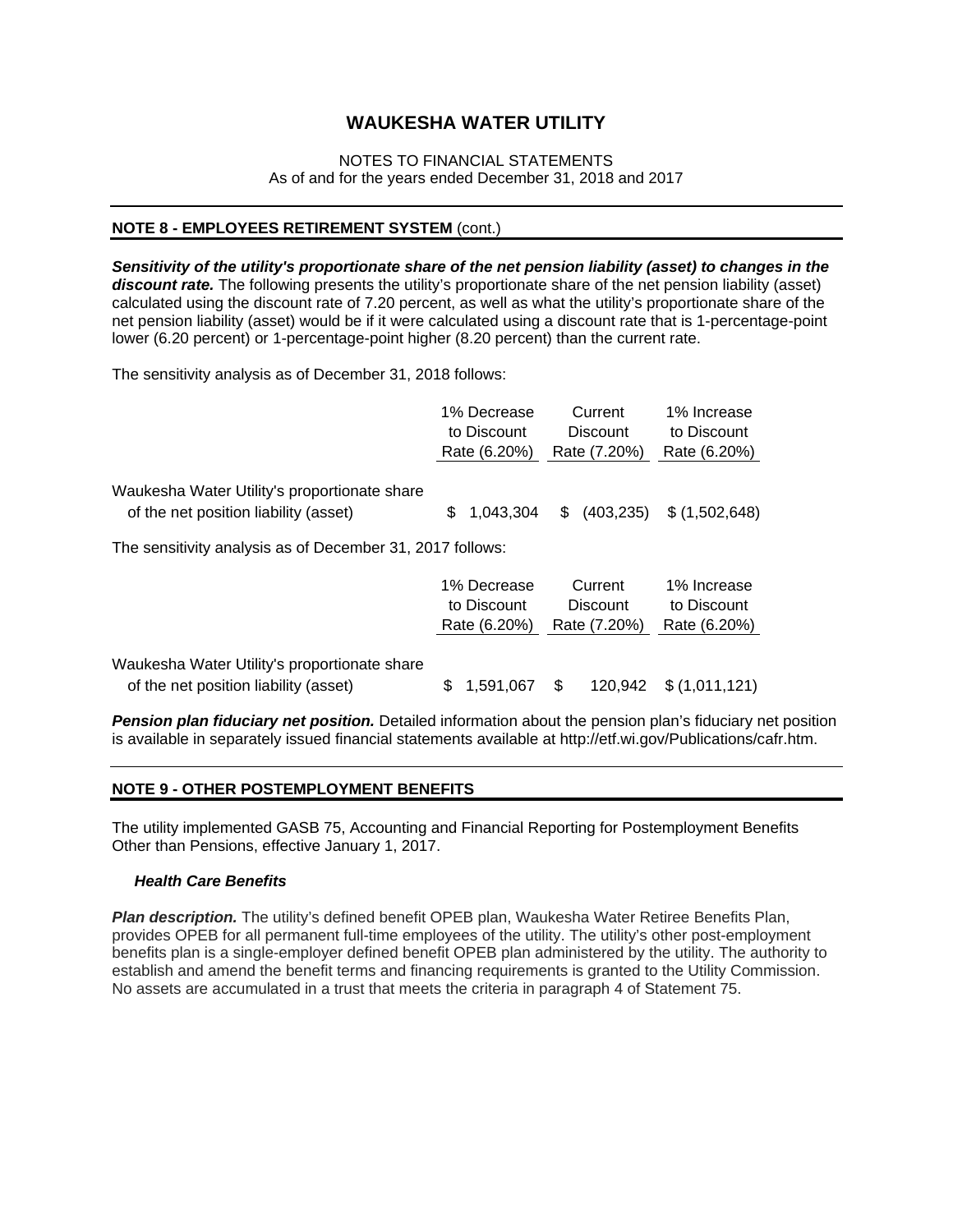#### NOTES TO FINANCIAL STATEMENTS As of and for the years ended December 31, 2018 and 2017

#### **NOTE 9 - OTHER POSTEMPLOYMENT BENEFITS** (cont.)

#### *Health Care Benefits (cont.)*

*Benefits provided.* The utility offers postemployment medical benefits for retirees and their dependents that retired with 20 years of service and were hired and were on the payroll as of January 1, 1994. The portion of the premiums paid by the utility will be in accordance with the utility policy language governing premium payment in effect for active employees. Employees hired after January 1, 1994 can choose to stay on the utility's policy on their own expense until they reached age 65. The current benefit structure is determined by the commission.

*Employees covered by benefit terms.* At December 31, 2018, the following employees were covered by the benefit terms:

| Inactive plan members or beneficiaries currently receiving benefit payments | 13. |
|-----------------------------------------------------------------------------|-----|
| Inactive plan members entitled to but not yet receiving benefit payments    |     |
| Active plan members                                                         | 28. |
|                                                                             |     |
| Total plan members                                                          | 43  |
|                                                                             |     |

#### *TOTAL OPEB LIABILITY*

At December 31, 2018, the utility's total OPEB liability of \$3,945,189 was measured as of December 31, 2018 and was determined by an actuarial valuation as of January 1, 2017. The total OPEB liability used to calculate the net OPEB liability was determined by an actuarial valuation as of January 1, 2017 rolled forward to December 31, 2017. No material changes in assumptions or benefit terms occurred between the actuarial valuation date and the measurement date.

At December 31, 2017, the utility's total OPEB liability of \$3,910,443 was measured as of December 31, 2017 and was determined by an actuarial valuation as of January 1, 2017.

*Actuarial assumptions and other inputs.* The total OPEB liability in the January 1, 2017 actuarial valuation was determined using the following actuarial assumptions and other inputs, applied to all periods included in the measurement, unless otherwise specified:

| Inflation                                | 3.5 percent                                                                                                                    |
|------------------------------------------|--------------------------------------------------------------------------------------------------------------------------------|
| Salary increases                         | 2 percent annual salary increase                                                                                               |
| Healthcare cost trend rates              | 6.5 percent for 2019, decreasing 0.5 percent every<br>two years to an ultimate rate of 5.0 percent for<br>2025 and later years |
| Retirees' share of benefit-related costs | PPO - \$1,500 per Member, \$3,000 per family<br>Non-PPO \$2,000 per Member, \$4,000 per family                                 |

The discount rate was based on a calculation performed by the actuary.

Mortality rates were based on a blend of the Death-In-Service and Retired Lives mortality rates from the "Wisconsin Retirement System 2012-2014 Experience Study" with the MP-2015 generational improvement scale (multiplied by 50%). The actuarial assumptions used in the January 1, 2017 valuation were based on the results of an actuarial experience study for the years 2012- 2014.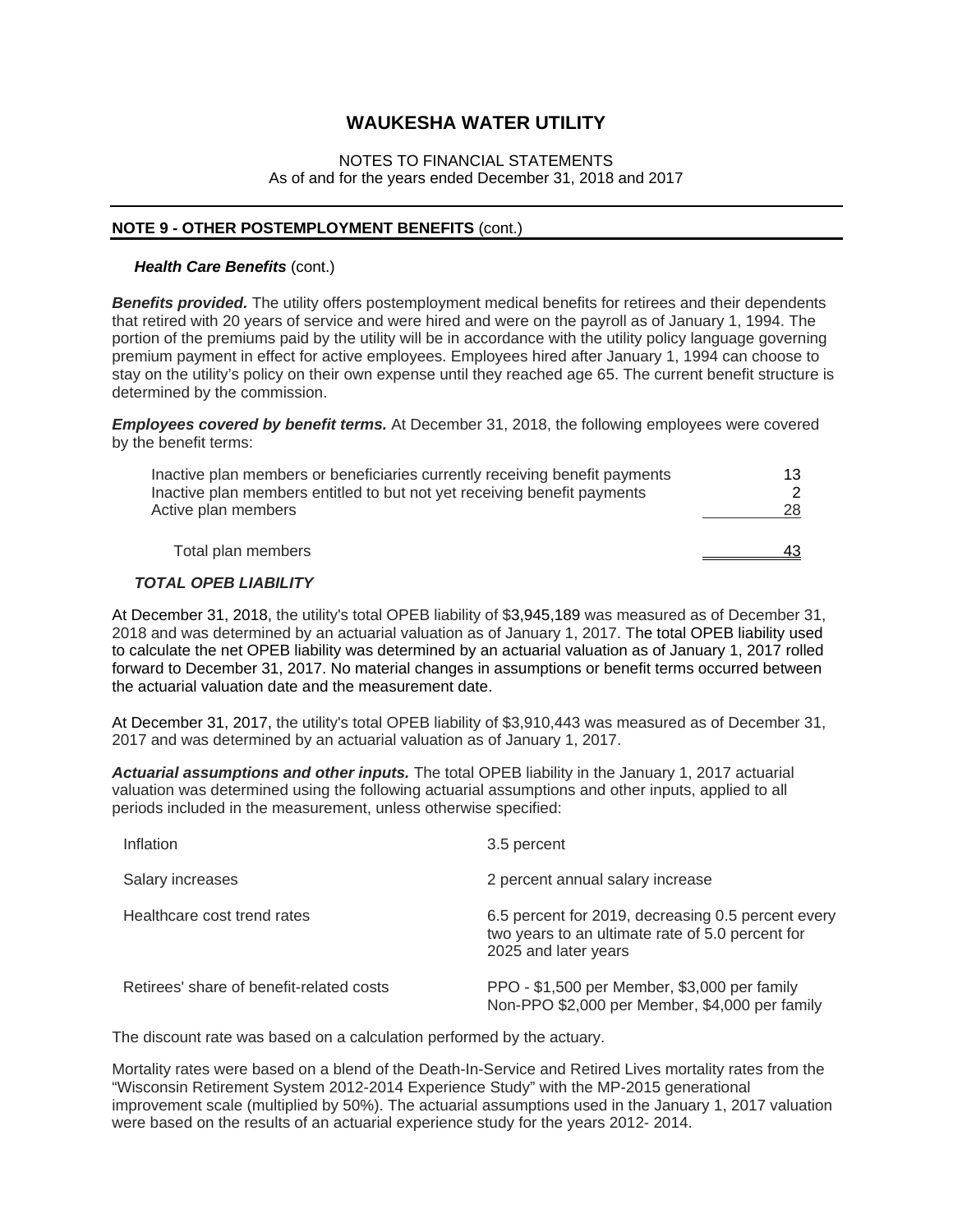### NOTES TO FINANCIAL STATEMENTS As of and for the years ended December 31, 2018 and 2017

#### **NOTE 9 - OTHER POSTEMPLOYMENT BENEFITS** (cont.)

#### *Health Care Benefits (cont.)*

### *CHANGES IN THE TOTAL OPEB LIABILITY*

|                                        |  | 2018      | 2017 |           |  |
|----------------------------------------|--|-----------|------|-----------|--|
| <b>Balances at January 1</b>           |  | 3,910,443 | - \$ | 3,844,074 |  |
| <b>Changes for the year:</b>           |  |           |      |           |  |
| Service Cost                           |  | 32,988    |      | 35,013    |  |
| Interest                               |  | 137,865   |      | 135,768   |  |
| Changes of benefit terms               |  |           |      |           |  |
| Differences between expected and       |  |           |      |           |  |
| actual experience                      |  |           |      |           |  |
| Changes in assumptions or other inputs |  |           |      |           |  |
| Benefit payments                       |  | (136,107) |      | (104,412) |  |
| <b>Net changes</b>                     |  | 34,746    |      | 66,369    |  |
| <b>Balances at December 31</b>         |  | 3,945,189 | \$   | 3,910,443 |  |

*Sensitivity of the total OPEB liability to changes in the discount rate.* The following presents the total OPEB liability of the utility, as well as what the utility's total OPEB liability would be if it were calculated using a discount rate that is 1-percentage-point lower (2.5 percent) or 1-percentage-point higher (4.5 percent) than the current discount rate.

The sensitivity analysis as of December 31, 2018 follows:

|                    | 1% Decrease     |   | Current         |     | 1% Increase |
|--------------------|-----------------|---|-----------------|-----|-------------|
|                    | to Discount     |   | <b>Discount</b> |     | to Discount |
|                    | Rate (2.5%)     |   | Rate (3.5%)     |     | Rate (4.5%) |
| Net OPEB liability | \$<br>4.585.445 | S | 3.945.189       | -\$ | 3,423,113   |

The sensitivity analysis as of December 31, 2017 follows:

|                    | 1% Decrease |           | Current         |           | 1% Increase |           |
|--------------------|-------------|-----------|-----------------|-----------|-------------|-----------|
|                    | to Discount |           | <b>Discount</b> |           | to Discount |           |
|                    | Rate (2.5%) |           | Rate (3.5%)     |           | Rate (4.5%) |           |
| Net OPEB liability | S           | 4.545.060 | S               | 3.910.443 |             | 3,392,965 |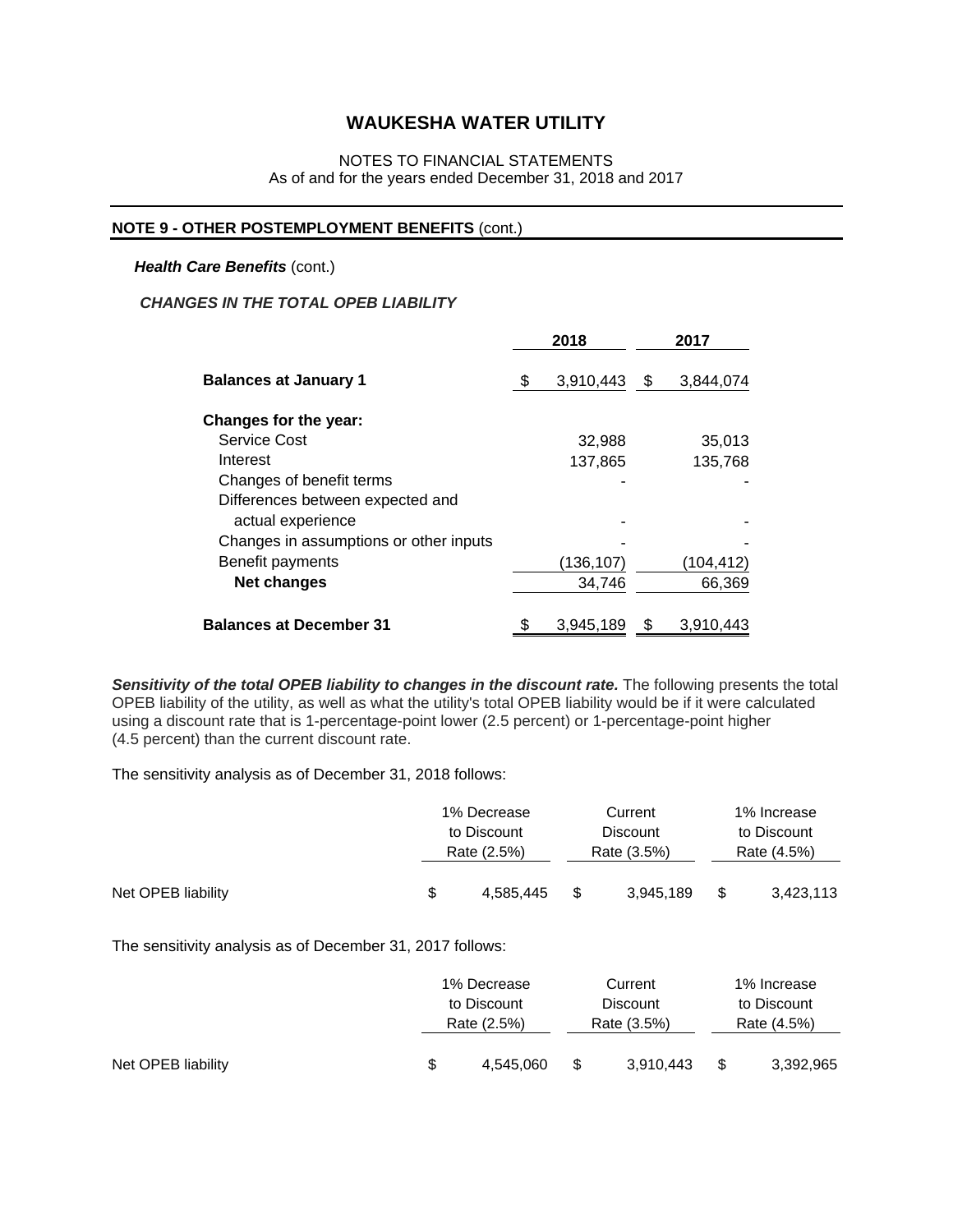### NOTES TO FINANCIAL STATEMENTS As of and for the years ended December 31, 2018 and 2017

#### **NOTE 9 - OTHER POSTEMPLOYMENT BENEFITS** (cont.)

#### *Health Care Benefits (cont.)*

*Sensitivity of the total OPEB liability to changes in the healthcare cost trend rates.* The following presents the total OPEB liability of the utility, as well as what the utility's total OPEB liability would be if it were calculated using healthcare cost trend rates that are 1-percentage-point lower (5.5 percent decreasing to 4.0 percent) or 1-percentage-point higher (7.5 percent decreasing to 6.0 percent) than the current healthcare cost trend rates.

The sensitivity analysis as of December 31, 2018 follows:

|                    | 1% Decrease to                               |           | Current                           |           | 1% Increase to         |           |  |
|--------------------|----------------------------------------------|-----------|-----------------------------------|-----------|------------------------|-----------|--|
|                    | <b>Healthcare Cost</b>                       |           | <b>Healthcare Cost</b>            |           | <b>Healthcare Cost</b> |           |  |
|                    | Trend Rate (5.5%<br>Decreasing to<br>$4.0\%$ |           | Trend Rate (6.5%<br>Decreasing to |           | Trend Rate (7.5%       |           |  |
|                    |                                              |           |                                   |           | Decreasing to          |           |  |
|                    |                                              |           |                                   | $5.0\%$   |                        | $6.0\%$   |  |
| Net OPEB liability | \$                                           | 3,358,246 |                                   | 3,945,189 |                        | 4,755,323 |  |

The sensitivity analysis as of December 31, 2017 follows:

|                    | 1% Decrease to<br><b>Healthcare Cost</b><br>Trend Rate (5.5%<br>Decreasing to<br>4.0%) |           |                                                                        | Current   |                                              | 1% Increase to |  |  |
|--------------------|----------------------------------------------------------------------------------------|-----------|------------------------------------------------------------------------|-----------|----------------------------------------------|----------------|--|--|
|                    |                                                                                        |           | <b>Healthcare Cost</b><br>Trend Rate (6.5%<br>Decreasing to<br>$5.0\%$ |           | <b>Healthcare Cost</b>                       |                |  |  |
|                    |                                                                                        |           |                                                                        |           | Trend Rate (7.5%<br>Decreasing to<br>$6.0\%$ |                |  |  |
|                    |                                                                                        |           |                                                                        |           |                                              |                |  |  |
|                    |                                                                                        |           |                                                                        |           |                                              |                |  |  |
| Net OPEB liability | S                                                                                      | 3,329,670 |                                                                        | 3,910,443 |                                              | 4,713,442      |  |  |

#### *OPEB EXPENSE*

The utility recognized OPEB expense of \$170,853 and \$170,781 in 2018 and 2017, respectively.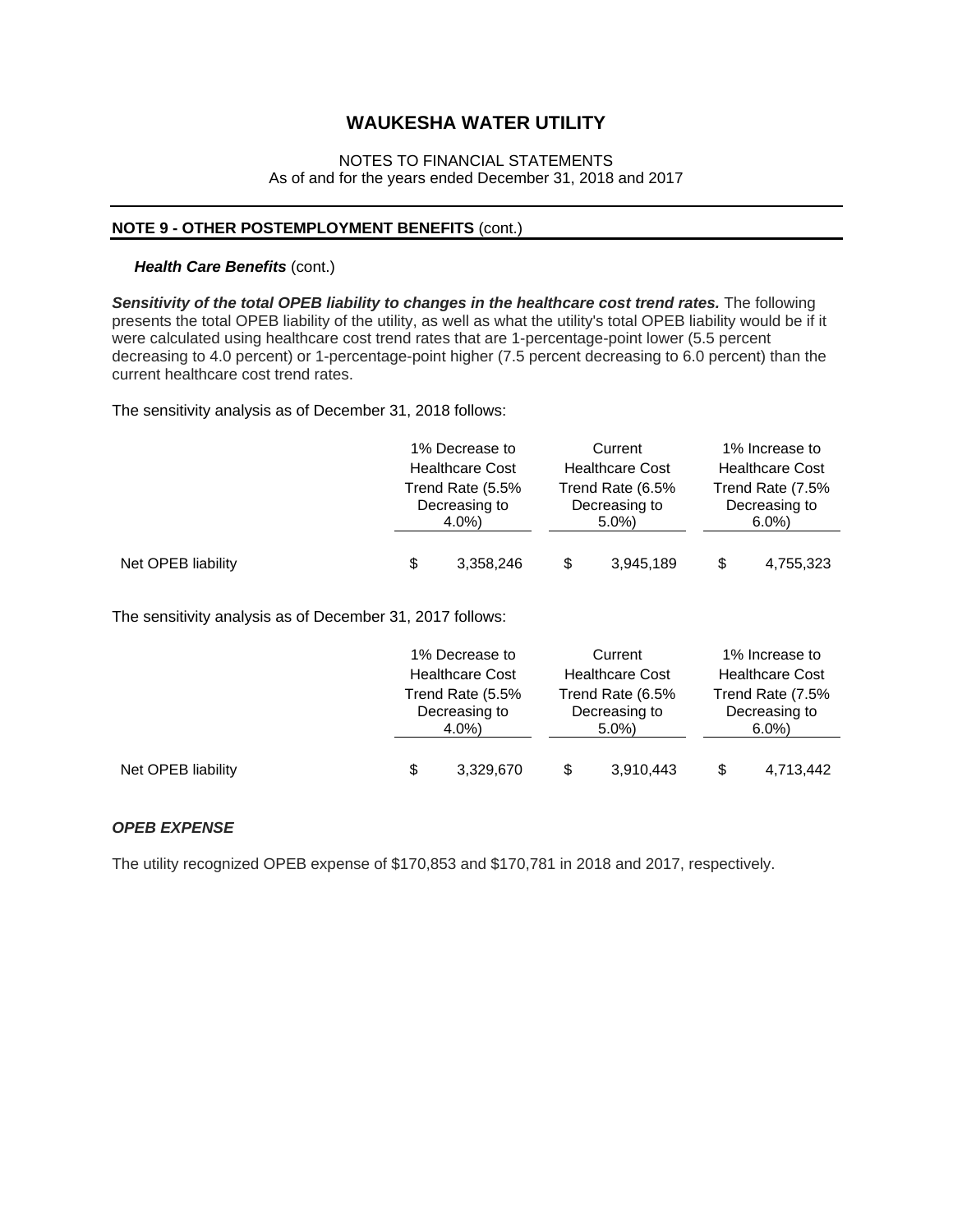#### NOTES TO FINANCIAL STATEMENTS As of and for the years ended December 31, 2018 and 2017

#### **NOTE 9 - OTHER POSTEMPLOYMENT BENEFITS** (cont.)

#### *Local Retiree Life Insurance Fund (LRLIF)*

*Plan description.* The LRLIF is a multiple-employer defined benefit OPEB plan. LRLIF benefits and other plan provisions are established by Chapter 40 of the Wisconsin Statutes. The Wisconsin Department of Employee Trust Funds (ETF) and the Group Insurance Board have statutory authority for program administration and oversight. The plan provides post-employment life insurance benefits for all eligible employees. ETF issues a standalone Comprehensive Annual Financial Report (CAFR), which can be found at http://etf.wi.gov/publications/cafr.htm.

**Vesting.** For employees beginning participation on or after January 1, 1990, and no longer actively employed on or after April 24, 1998, creditable service in each of five years is required for eligibility for a retirement annuity. Participants employed prior to 1990 and or after April 24, 1998, and prior to July 1, 2011, are immediately vested. Participants who initially became WRS eligible on or after July 1, 2011, must have five years of creditable service to be vested.

*Benefits provided.* The LRLIF plan provides fully paid up life insurance benefits for post-age 64 retired employees and pre-65 retirees who pay for their coverage.

*Contributions.* The Group Insurance Board approves contribution rates annually, based on recommendations from the insurance carrier. Recommended rates are based on an annual valuation, taking into consideration an estimate of the present value of future benefits and the present value of future contributions. A portion of employer contributions made during a member's working lifetime funds a post-retirement benefit.

Employers are required to pay the following contribution based on employee contributions for active members to provide them with Basic Coverage after age 65. There are no employer contributions required for pre-age 65 annuitant coverage. If a member retires prior to age 65, they must continue paying the employee premiums until age 65 in order to be eligible for the benefit after age 65.

Contribution rates for the plan year reported as of December 31, 2018 are:

| <b>Coverage Type</b>         | <b>Employer Contribution</b> |
|------------------------------|------------------------------|
| 50% Post Retirement Coverage | 40% of employee contribution |
| 25% Post Retirement Coverage | 20% of employee contribution |

Employee contributions are based upon nine age bands through age 69 and an additional eight age bands for those age 70 and over. Participating employees must pay monthly contribution rates per \$1,000 of coverage until the age of 65 (age 70 if active). The employee contribution rates in effect for the plan year are as listed below: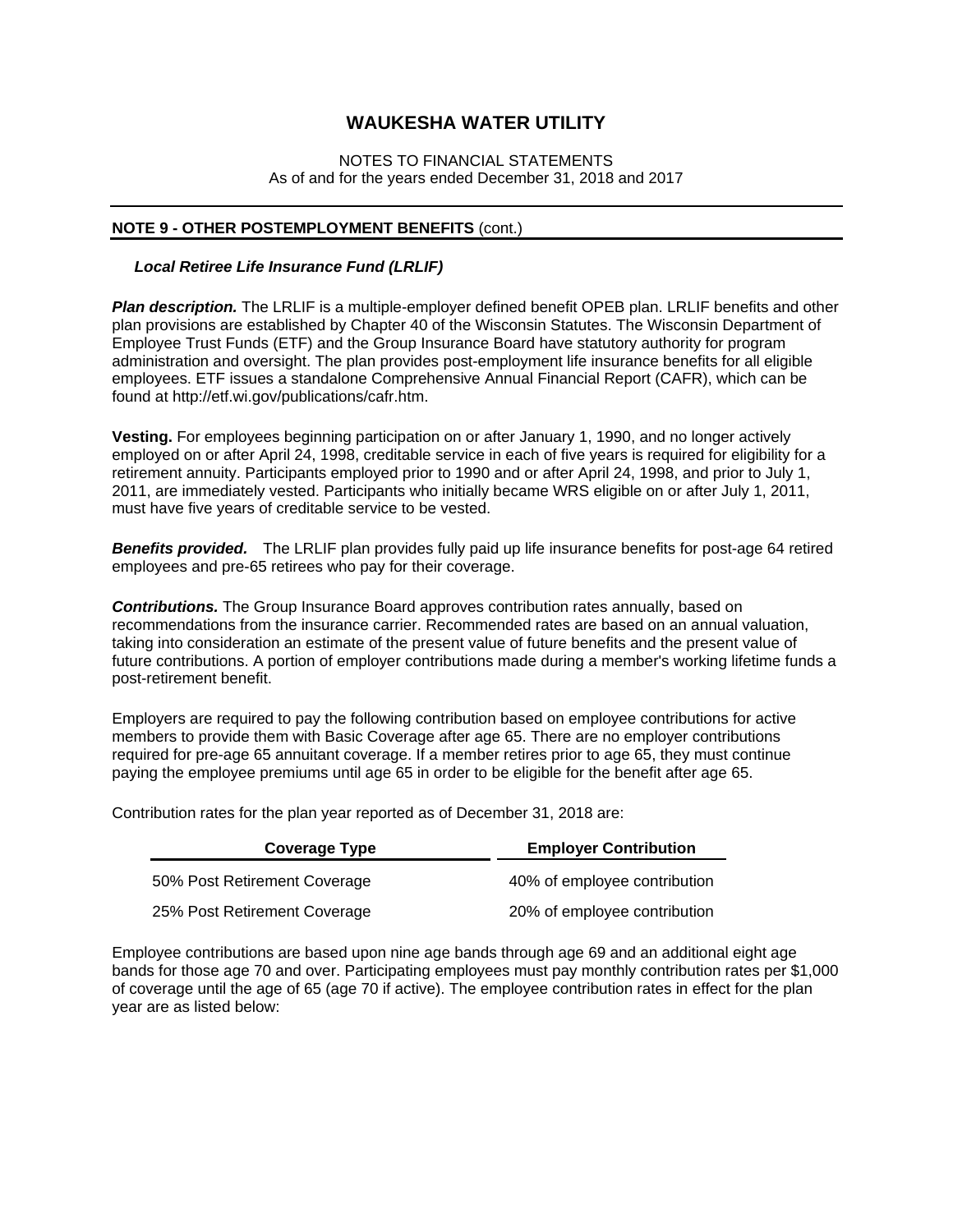### NOTES TO FINANCIAL STATEMENTS As of and for the years ended December 31, 2018 and 2017

#### **NOTE 9 - OTHER POSTEMPLOYMENT BENEFITS** (cont.)

 *Local Retiree Life Insurance Fund (LRLIF)* (cont.)

| ι σαι               |              |
|---------------------|--------------|
| <b>Attained Age</b> | <b>Basic</b> |
| Under 30            | \$0.05       |
| 30-34               | 0.06         |
| 34-39               | 0.07         |
| 40-44               | 0.08         |
| 45-49               | 0.12         |
| 50-54               | 0.22         |
| 55-59               | 0.39         |
| 60-64               | 0.49         |
| 65-69               | 0.57         |

#### **Life Insurance Employee Contribution Rates For the Plan Year**

During the reporting period, the LRLIF recognized \$1,006 in contributions from the employer.

#### *OPEB Liabilities, OPEB Expense, and Deferred Outflows of Resources and Deferred Inflows of Resources Related to OPEBs*

At December 31, 2018, the utility reported a liability of \$159,404 for its proportionate share of the net OPEB liability. The net OPEB liability was measured as of December 31, 2017, and the total OPEB liability used to calculate the net OPEB liability was determined by an actuarial valuation as of January 1, 2017 rolled forward to December 31, 2017. No material changes in assumptions or benefit terms occurred between the actuarial valuation date and the measurement date. The utility's proportion of the net OPEB liability was based on the utility's share of contributions to the OPEB plan relative to the contributions of all participating employers. At December 31, 2017, City of Waukesha's proportion was 0.72034700%.

For the year ended December 31, 2018, the utility recognized OPEB expense of \$144,746.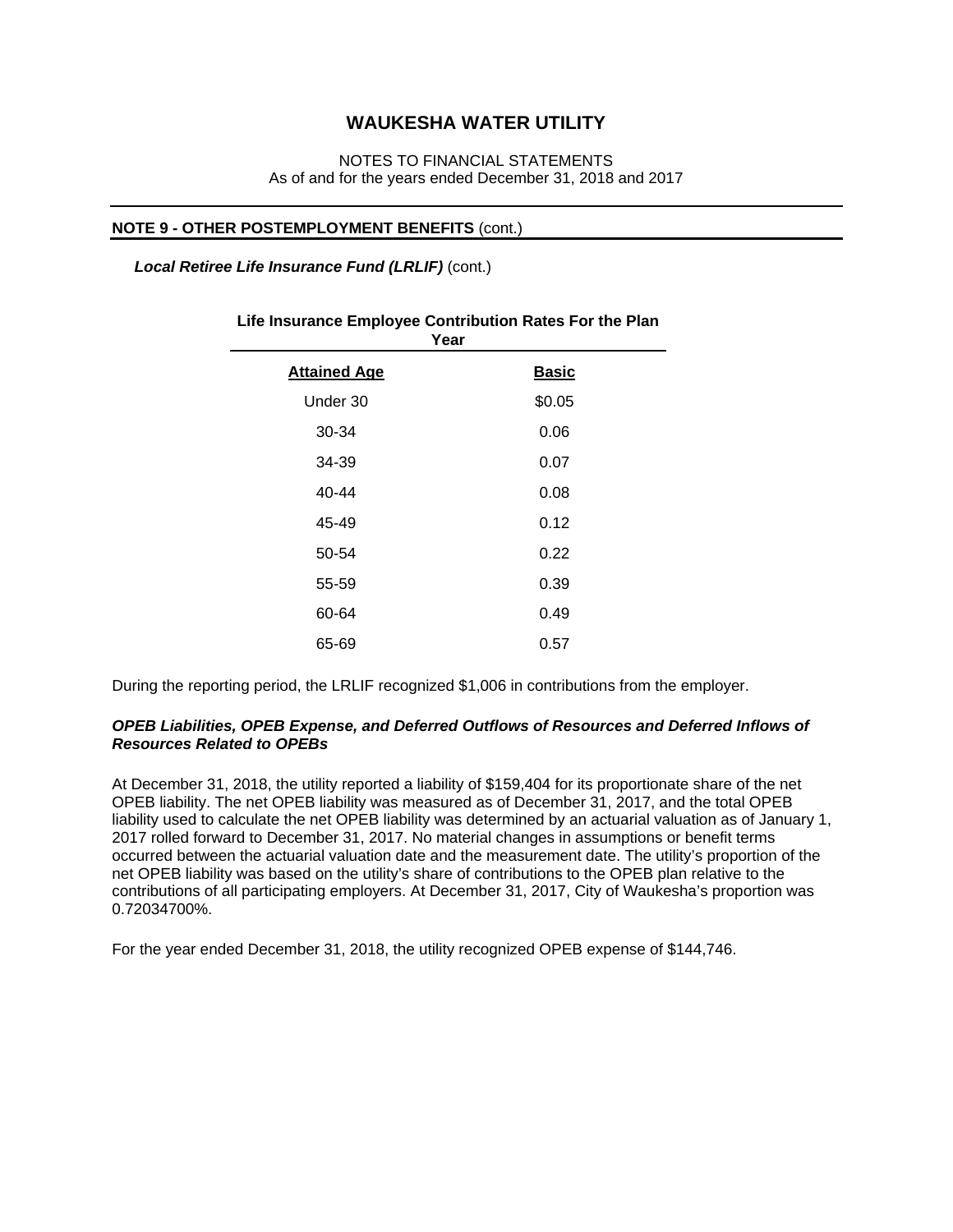### NOTES TO FINANCIAL STATEMENTS As of and for the years ended December 31, 2018 and 2017

#### **NOTE 9 - OTHER POSTEMPLOYMENT BENEFITS** (cont.)

### *Local Retiree Life Insurance Fund (LRLIF)* (cont.)

At December 31, 2018, the utility reported deferred outflows of resources and deferred inflows of resources related to OPEB from the following sources:

|                                                                                                                     | Resources | Deferred Outflows of Deferred Inflows of<br>Resources |
|---------------------------------------------------------------------------------------------------------------------|-----------|-------------------------------------------------------|
| Differences between expected and actual<br>experience                                                               | \$        | - \$<br>2,247                                         |
| Net differences between projected and actual<br>earnings on OPEB plan investments                                   | 1,837     |                                                       |
| Changes in assumptions                                                                                              | 15,404    |                                                       |
| Changes in proportion and differences between<br>employer contributions and proportionate share<br>of contributions |           | 1380                                                  |
| Employer contributions subsequent to the<br>measurement date                                                        | 1.044     |                                                       |
| Total                                                                                                               | 18.285    | 3.62                                                  |

\$1,044 reported as deferred outflows related to OPEB resulting from the LRLIF Employer's contributions subsequent to the measurement date will be recognized as a \$1,044 of the net OPEB liability in the year ended December 31, 2019. Other amounts reported as deferred outflows of resources and deferred inflows of resources related to OPEB will be recognized in OPEB expense as follows:

| Year Ended<br>December 31: | Deferred Outflows of<br>Resources and<br>Deferred Inflows of<br>Resources (net) |
|----------------------------|---------------------------------------------------------------------------------|
| 2019                       | \$<br>2,262                                                                     |
| 2020                       | 2,262                                                                           |
| 2021                       | 2,262                                                                           |
| 2022                       | 2,262                                                                           |
| 2023                       | 1,804                                                                           |
| Thereafter                 | 2,762                                                                           |
|                            | \$<br>13.614                                                                    |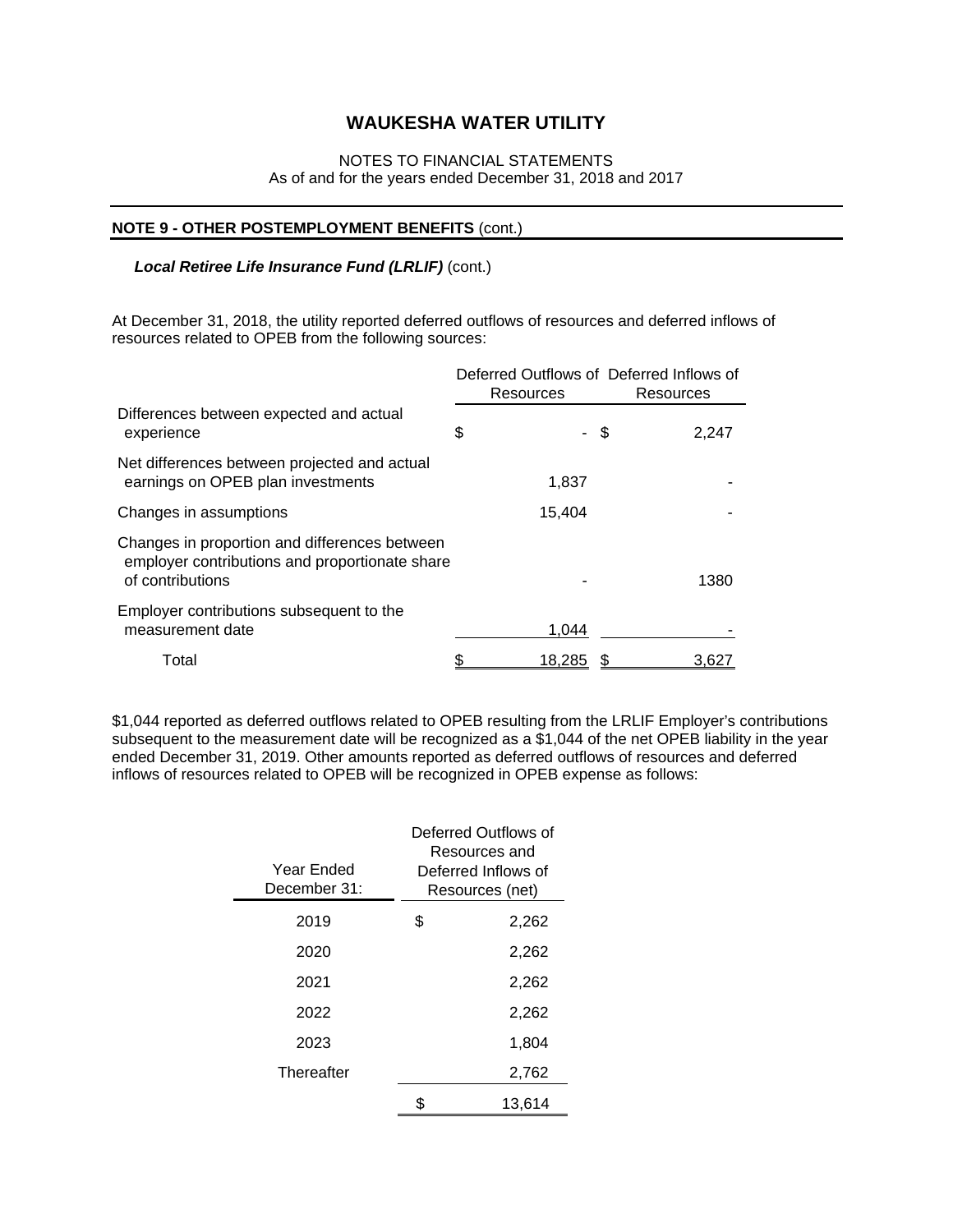### NOTES TO FINANCIAL STATEMENTS As of and for the years ended December 31, 2018 and 2017

#### **NOTE 9 - OTHER POSTEMPLOYMENT BENEFITS** (cont.)

#### *Local Retiree Life Insurance Fund (LRLIF)* (cont.)

*Actuarial assumptions.* The total OPEB liability in the January 1, 2017 actuarial valuation was determined using the following actuarial assumptions, applied to all periods included in the measurement:

| <b>Actuarial Valuation Date:</b>        | January 1, 2017                |
|-----------------------------------------|--------------------------------|
| Measurement Date of Net OPEB Liability  | December 31, 2017              |
| Actuarial Cost Method:                  | Entry Age Normal               |
| 20 Year Tax-Exempt Municipal Bond Yield | 3.44%                          |
| Long-Term Expected Rate of Return:      | 5.0%                           |
| Discount Rate:                          | 3.63%                          |
| Salary Increases:                       |                                |
| Inflation                               | 3.2%                           |
| Seniority/Merit                         | $0.2\% - 5.6\%$                |
| Mortality:                              | Wisconsin 2012 Mortality Table |

*Long-term expected return on plan assets.* The long-term expected rate of return is determined by adding expected inflation to expected long-term real returns and reflecting expected volatility and correlation. Investments for the LRLIF are held with Securian, the insurance carrier. Interest is calculated and credited to the LRLIF based on the rate of return for a segment of the insurance carriers' general fund, specifically 10-year A-Bonds (as a proxy, and not tied to any specific investments). The overall aggregate interest rate is calculated using a tiered approach based on the year the funds were originally invested and the rate of return for that year. Investment interest is credited based on the aggregate rate of return and assets are not adjusted to fair market value. Furthermore, the insurance carrier guarantees the principal amounts of the reserves, including all interest previously credited thereto.

#### **Local OPEB Life Insurance Asset Allocation Targets and Expected Returns As of December 31, 2017**

| <b>Asset Class</b>                | Index                       | <b>Target Allocation</b> | Long-Term Expected<br>Geometric Real Rate<br>of Return % |
|-----------------------------------|-----------------------------|--------------------------|----------------------------------------------------------|
| <b>US Government Bonds</b>        | <b>Barclays Government</b>  | 1%                       | 1.13%                                                    |
| <b>US Credit Bonds</b>            | <b>Barclays Credit</b>      | 65                       | 2.61                                                     |
| <b>US Long Credit Bonds</b>       | <b>Barclays Long Credit</b> | 3                        | 3.08                                                     |
| US Mortgages                      | <b>Barclays MBS</b>         | 31                       | 2.19                                                     |
| Inflation                         |                             |                          | 2.3                                                      |
| Long-Term Expected Rate of Return | 5.0                         |                          |                                                          |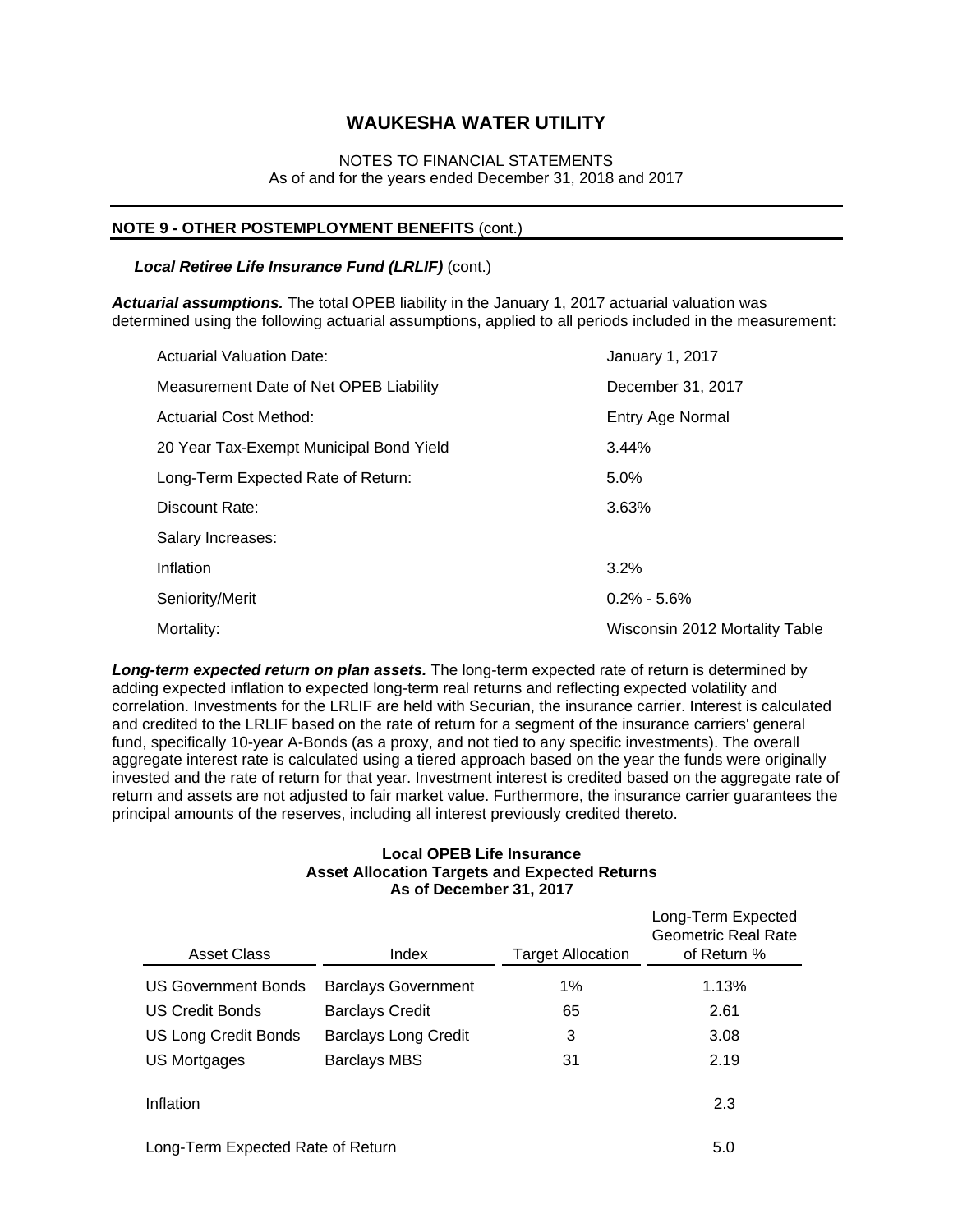#### NOTES TO FINANCIAL STATEMENTS As of and for the years ended December 31, 2018 and 2017

#### **NOTE 9 - OTHER POSTEMPLOYMENT BENEFITS** (cont.)

#### *Local Retiree Life Insurance Fund (LRLIF)* (cont.)

*Single discount rate.* A single discount rate of 3.63% was used to measure the total OPEB liability. The Plan's fiduciary net position was projected to be insufficient to make all projected future benefit payments of current active and inactive employees. Therefore, the discount rate for calculating the Total OPEB Liability is equal to the single equivalent rate that results in the same actuarial present value as the long-term expected rate of return applied to benefit payments, to the extent that the plan's fiduciary net position is projected to be sufficient to make projected benefit payments, and the municipal bond rate applied to benefit payment to the extent that the plan's fiduciary net position is projected to be insufficient.

#### *Sensitivity of the 's proportionate share of the net OPEB liability to changes in the discount rate.*

The following presents the utility's proportionate share of the net OPEB liability calculated using the discount rate of 3.63 percent, as well as what the utility's proportionate share of the net OPEB liability would be if it were calculated using a discount rate that is 1-percentage-point lower (2.63 percent) or 1-percentage-point higher (4.63 percent) than the current rate:

|                                        |               | 1% Decrease to |  |                         | 1% Increase to |               |
|----------------------------------------|---------------|----------------|--|-------------------------|----------------|---------------|
|                                        | Discount Rate |                |  | <b>Current Discount</b> |                | Discount Rate |
|                                        |               | (2.63%)        |  | Rate (3.63%)            |                | (4.63%)       |
| Waukesha Water Utility's proportionate |               |                |  |                         |                |               |
| share of the net OPEB liability        | S             | 225,298 \$     |  | 159.404 \$              |                | 108.837       |

*OPEB plan fiduciary net position.* Detailed information about the OPEB plan's fiduciary net position is available in separately issued financial statements available at http://etf.wi.gov/publications/cafr.htm.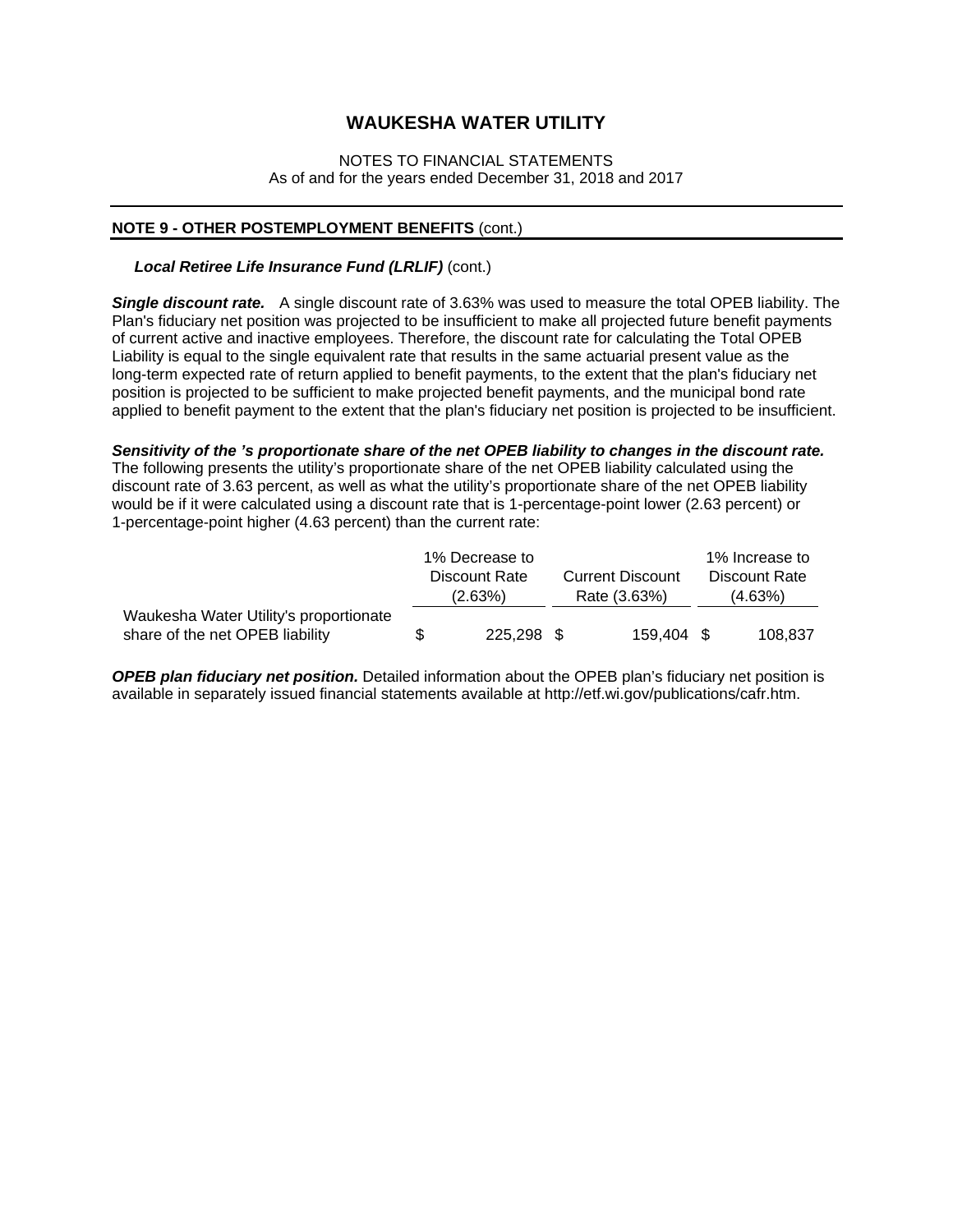#### NOTES TO FINANCIAL STATEMENTS As of and for the years ended December 31, 2018 and 2017

#### **NOTE 10 - COMMITMENTS AND CONTINGENCIES**

From time to time, the utility is party to various claims and legal proceedings. Although the outcome of such matters cannot be forecasted with certainty, it is the opinion of management and the utility's legal counsel that the likelihood is remote that any such claims or proceedings, except as noted, will have a material adverse effect on the utility's financial position or results of operation.

On April 12, 1992, the state of Wisconsin commenced a legal action against the utility entitled State of Wisconsin, Department of Natural Resources vs. City of Waukesha Water Utility. Case No. 91-CV-1027 Circuit Court, Waukesha County, Wisconsin. case number 92-2530, Court of Appeals and Supreme Court of the State of Wisconsin. In that case the State has requested judgment against the Utility for (1) an injunction requiring the Utility to bring its water supply system into compliance with Wisconsin Administrative Code No 109.50(1); (2) the forfeitures provided for in sections 144.99 Stats., for past violations of Wisconsin Administrative Code Sec. NR 109.50; (3) a penalty assessment pursuant to Sect. 165.87(2) (Stats.).

Although the Federal legislation underpinning EPA regulations of radionuclides has been renewed, the EPA has examined the 1996 amendments to the Safe Drinking Water Act and taken the position that the contaminant level (MCL) of 5 pCi/L of radium in drinking water for Ra 226 and Ra 228, combined. The EPA conducted a new rulemaking proceeding and published a Notice of Data Availability and concluded the rulemaking in 2000.

In December 2000, the EPA finalized its rule for radium 226 and 228. In response to this rule, the City of Waukesha, doing business as the City of Waukesha Water Utility, petitioned the United States Court of Appeals, District of Columbia Circuit, in Washington, D.C. to review the rule promulgated by the EPA. The case City of Waukesha, et al. v. EPA, 01-1028, was heard on November 20, 2002. On February 25, 2003 the United States Court of Appeals ruled in favor of the EPA. As such, the municipality terminated the legal process and began negotiation with the Wisconsin Department of Natural Resources (WDNR) to develop a consent order/compliance agreement to bring the water supply into compliance with the radium standard. The municipality entered into a consent order/compliance agreement with the WDNR on December 19, 2003, and immediately began working towards compliance.

The agreement required the utility to develop new shallow wells, install treatment at some of the existing wells and blend the non-compliant water with the compliant water to bring the water supply into compliance with the radium standards. The cost of the improvements was approximately thirteen million five hundred thousand dollars (\$13,500,000). The utility is balancing the radium compliance projects with the other projects that will become part of the long term water supply strategy.

On September 22, 2008 the city of Waukesha was referred to the Department of Justice for Alleged Violations of Consent Order #2003-SEEE-107, by not meeting the December 8, 2006 timeline for providing drinking water that meets the Safe Drinking Water Standards for Radium. The Waukesha Water Utility worked with its legal counsel and the City of Waukesha Attorney to negotiate a settlement with the Department of Justice.

A settlement was successfully negotiated and was filed with the Clerk of Circuit Court in Waukesha County on March 30, 2009. The agreement required the City of Waukesha Water Utility to pay a judgment comprised of forfeitures and fees in the amount of fifty-five thousand (\$55,000). It also recognized the efforts the utility made in regards to capital projects and water conservation. In addition, the utility is allowed to operate under strict operating conditions until June 30, 2018. At that date, the city must be in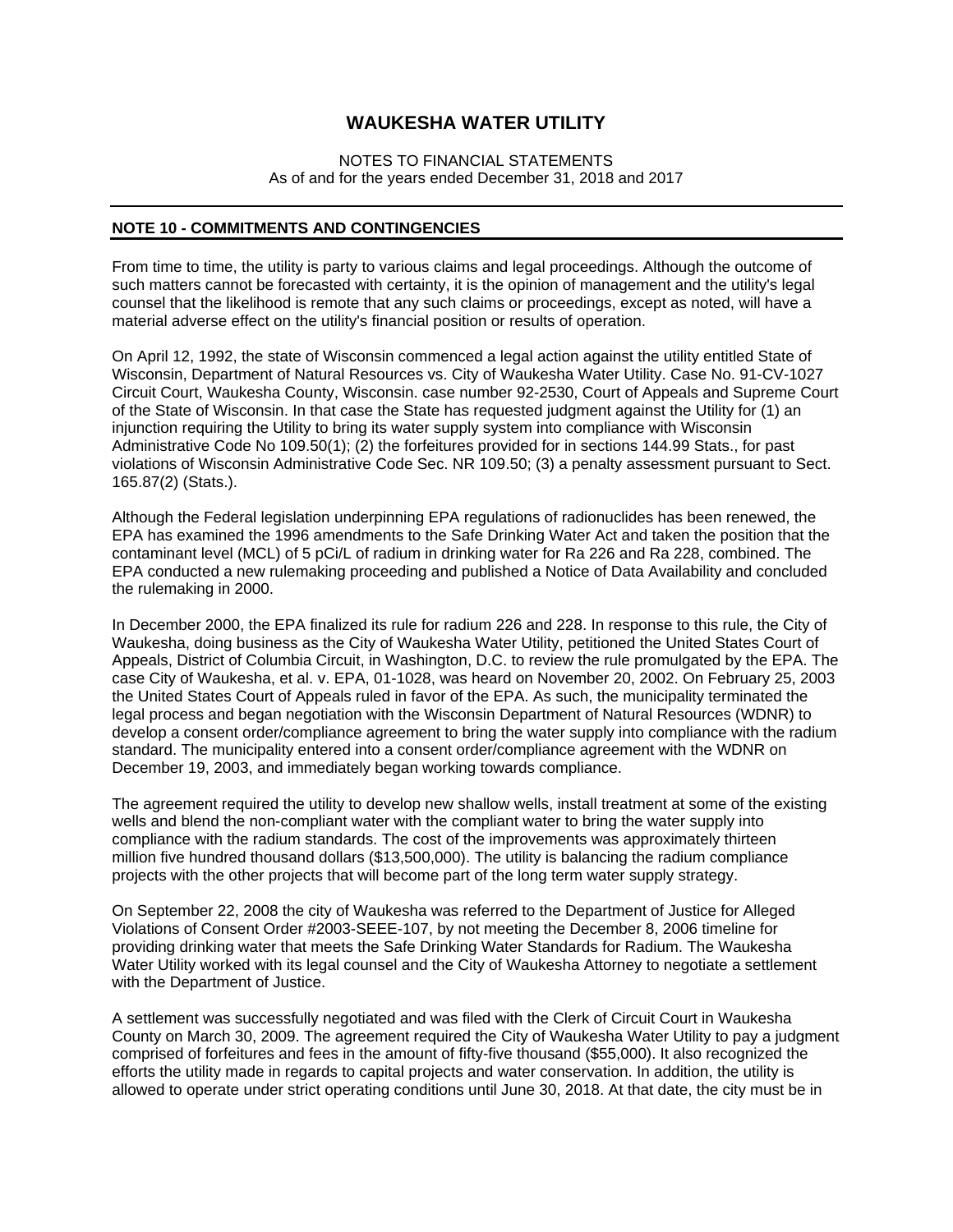#### NOTES TO FINANCIAL STATEMENTS As of and for the years ended December 31, 2018 and 2017

#### **NOTE 10 - COMMITMENTS AND CONTINGENCIES** (Cont.)

complete compliance with all federal and state drinking water radionuclide standards which require that the radionuclide-compliant water can be provided in the event of failure of the system's largest well. This may be accomplished by some combination of obtaining a new source of compliant water and by treating for radionuclide-removal and/or new sources of water. If the city fails to meet the strict operating guidelines before final compliance is accomplished, the city will be required to discontinue the supply of non-radionuclide-compliant water to the distribution system and shall meet state and federal radionuclide standards within three (3) years of such failure.

As a solution to the radionuclide issue, the City of Waukesha is in the process of developing a new water supply. As a result of the investigation of water supply alternatives, the City of Waukesha submitted an application for Great Lakes Water with the Wisconsin Department of Natural Resources WDNR. This application was updated in October 2013.

In January 2016, the WDNR concluded that Waukesha has no reasonable water supply alternative and qualifies for water under the Great Lakes Compact. It submitted the City of Waukesha's proposal to borrow Lake Michigan water to the governors and premiers of the other Great Lakes states and provinces.

On June 21, 2016 the Great Lakes-St. Lawrence River Basin Water Resources Council approved Waukesha's application to secure water from Lake Michigan.

On August 19, 2016 Great Lakes and St. Lawrence Cities Initiative submitted a request for a hearing and Compact Council consideration of their Final Decision in the matter of Application by the City of Waukesha, Wisconsin for a diversion of Great Lakes water.

The Utility has hired a Program Manager to complete the related permitting and design, a Construction Manager to perform constructability reviews and manage construction activities and a construction audit firm to review the resulting financial transactions.

#### **NOTE 11 - SUBSEQUENT EVENTS**

On March 27, 2019, the City of Waukesha passed a resolution for the Waukesha Water Utility to issue up to \$9,201,816 in Waterworks System Revenue Bonds through the State of Wisconsin's Safe Drinking Water Loan Program to reimburse the Utility for funds spent on distribution system improvements projects completed in 2016 – 2018. In relation to these projects, \$4.835 million of the Utility's outstanding 2016 Note Anticipation Notes were also refinanced with these proceeds. Terms of the bonds include semiannual debt service payments, with a final maturity of May 1, 2038 and a 1.98% interest rate.

#### **NOTE 12 - CUMULATIVE EFFECT OF A CHANGE IN ACCOUNTING PRINCIPLE**

The utility adopted GASB Statement No. 75 effective January 1, 2017. The cumulative effect of implementation is reflected as a change in net position at December 31, 2017 as follows:

| Other post-employment benefits January 1, 2017- Under GASB 45 \$<br>Other post-employment benefits January 1, 2017- Under GASB 75 | 1.171.210<br>(3,844,074) |
|-----------------------------------------------------------------------------------------------------------------------------------|--------------------------|
| Cumulative Effect of a Change in Accounting Principle                                                                             | (2,672,864)              |

Additional information required for retroactive implementation was not provided by the OPEB plan.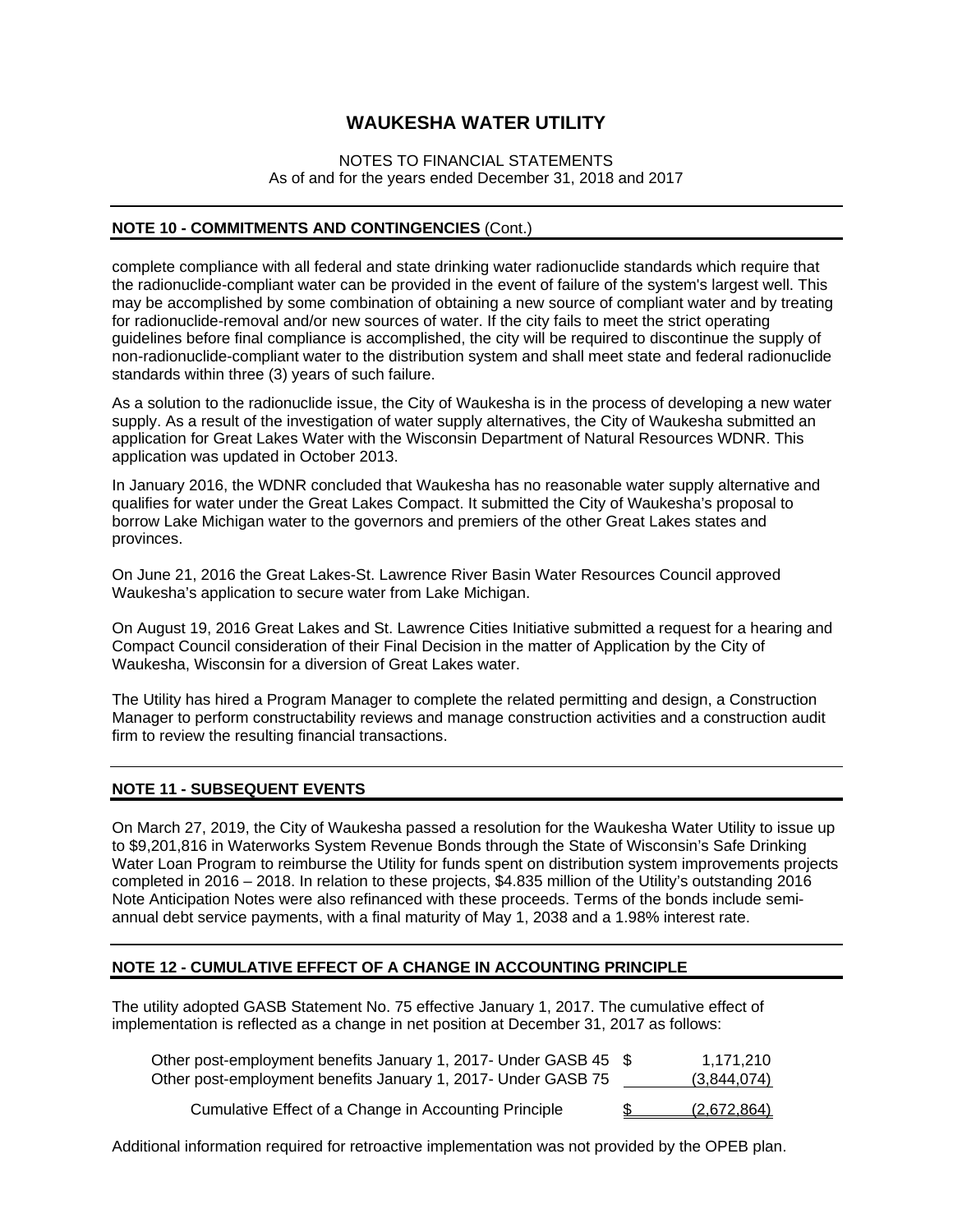### SCHEDULE OF CHANGES IN TOTAL OPEB LIABILITY AND RELATED RATIOS HEALTH INSURANCE For the Years Ended December 31, 2018 and 2017

|                                                                                                                                                      |           | 2018         | 2017         |
|------------------------------------------------------------------------------------------------------------------------------------------------------|-----------|--------------|--------------|
| <b>Total OPEB Liability</b>                                                                                                                          |           |              |              |
| Service Cost                                                                                                                                         |           | \$<br>32,988 | \$<br>35,013 |
| Interest                                                                                                                                             |           | 137,865      | 135,768      |
| Changes of benefit terms                                                                                                                             |           |              |              |
| Differences between expected and<br>actual experience                                                                                                |           |              |              |
| Changes in assumptions or other inputs                                                                                                               |           |              |              |
| Benefit payments                                                                                                                                     |           | (136, 107)   | (104, 412)   |
| <b>Net change in Total OPEB Liability</b>                                                                                                            |           | 34,746       | 66,369       |
| <b>Total OPEB Liability - Beginning</b>                                                                                                              |           | 3,910,443    | 3,844,074    |
| <b>Total OPEB Liability - Ending</b>                                                                                                                 |           | \$3,945,189  | \$3,910,443  |
| <b>Covered employee payroll</b>                                                                                                                      |           | \$2,233,038  | \$2,118,960  |
| Total OPEB liability as a percentage of covered-<br>employee payroll                                                                                 |           | 176.67%      | 184.55%      |
| <b>Notes to Schedule:</b>                                                                                                                            |           |              |              |
| <b>Valuation date:</b><br>Actuarial valuation date for December 31, 2018 is as of January 1, 2017, which was rolled forward<br>to December 31, 2017. |           |              |              |
| Methods and assumptions used to determine the total OPEB liability:                                                                                  |           |              |              |
| Actuarial cost method                                                                                                                                | Entry age |              |              |

| Actuarial cost method       | Entry age                                         |
|-----------------------------|---------------------------------------------------|
| Amortization method         | 21 Year level Percent                             |
| Amortization period         | 15 years                                          |
| Asset valuation             | 5-year smoothed market                            |
| Inflation                   | 3.5 percent                                       |
| Healthcare cost trend rates | 6.5 percent initial, decreasing 0.5 percent every |
|                             | 2 years to an ultimate rate of 5.0 percent        |
| Salary increases            | 2.0 percent, average, including inflation         |
| Investment rate of return   | 3.5 percent                                       |
| Retirement age              | Expected retirement ages of employees were        |
|                             | developed from a 2012-2014 Experience Study       |
| Mortality                   | Expected mortality rates were developed from      |
|                             | a 2012-2014 Experience Study with the MP-2015     |
|                             | generational improvement scale.                   |

No assets were accumulated in a trust that meets the criteria in GASB No. 75, paragraph 4, to pay related benefits.

The Utility implemented GASB Statement No. 75 in fiscal year 2017. Information prior to fiscal year 2017 is not available.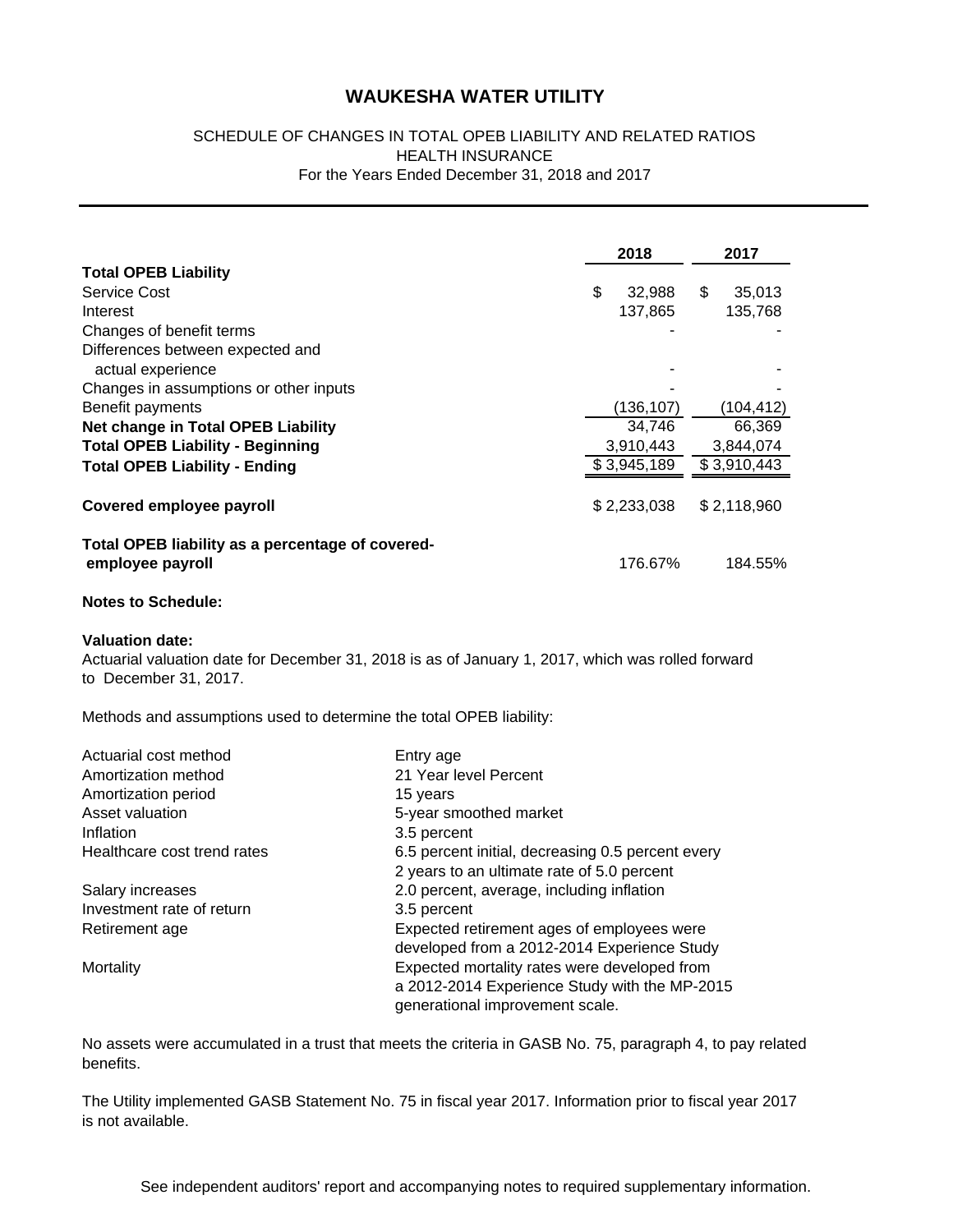### SCHEDULE OF PROPORTIONATE SHARE OF THE NET OPEB LIABILITY (ASSET) - LOCAL RETIREE LIFE INSURANCE FUND (LRLIF) For the Years Ended December 31, 2018 and 2017

The required supplementary information presented below represents the proportionate information for the enterprise funds included in this report.

|                     |                       |                       |                        | Proportionate          |                   |
|---------------------|-----------------------|-----------------------|------------------------|------------------------|-------------------|
|                     |                       | Utility's             |                        | Share of the Net       | Plan Fiduciary    |
|                     | Proportion            | Proportionate         |                        | <b>OPEB Liability</b>  | Net Position as a |
|                     | of the Net            | Share of the Net      |                        | (Asset) as a           | Percentage of     |
| <b>WRS Year End</b> | <b>OPEB Liability</b> | <b>OPEB Liability</b> |                        | Percentage of          | <b>Total OPEB</b> |
| Date                | (Asset) - City        | (Asset)               | <b>Covered Payroll</b> | <b>Covered Payroll</b> | Liability         |
| 12/31/18            | 0.72034700%           | \$<br>159.404         | \$<br>2,228,085        | 7.15%                  | 44.81%            |

### LOCAL RETIREE LIFE INSURANCE FUND (LRLIF) SCHEDULE OF EMPLOYER CONTRIBUTIONS - OPEB For the Years Ended December 31, 2018 and 2017

|                        |   |               | Contributions in<br>Relation to the |   |              |   |   |                        |                        |
|------------------------|---|---------------|-------------------------------------|---|--------------|---|---|------------------------|------------------------|
|                        |   | Contractually | Contractually                       |   | Contribution |   |   |                        | Contributions as a     |
| <b>Fiscal Year End</b> |   | Required      | Required                            |   | Deficiency   |   |   |                        | Percentage of          |
| Date                   |   | Contributions | Contributions                       |   | (Excess)     |   |   | <b>Covered Payroll</b> | <b>Covered Payroll</b> |
| 12/31/18               | S | 1.044         | 1,044                               | S |              | ۰ | S | 2,184,218              | 0.05%                  |

#### **Notes to Schedules:**

### *Local Retiree Life Insurance Fund (LRLIF)*

The amounts determined for each fiscal year were determined as of the calendar year-end that occurred within the fiscal year.

The Utility is required to present the last ten fiscal years of data; however accounting standards allow the presentaiton of as many years as are available until ten fiscal years are presented.

*Changes in benefit terms* . There were no changes of benefit terms for any participating employer in the Local Retiree Life Insurance Fund (LRLIF).

*Changes in assumptions* . There were no changes in assumptions.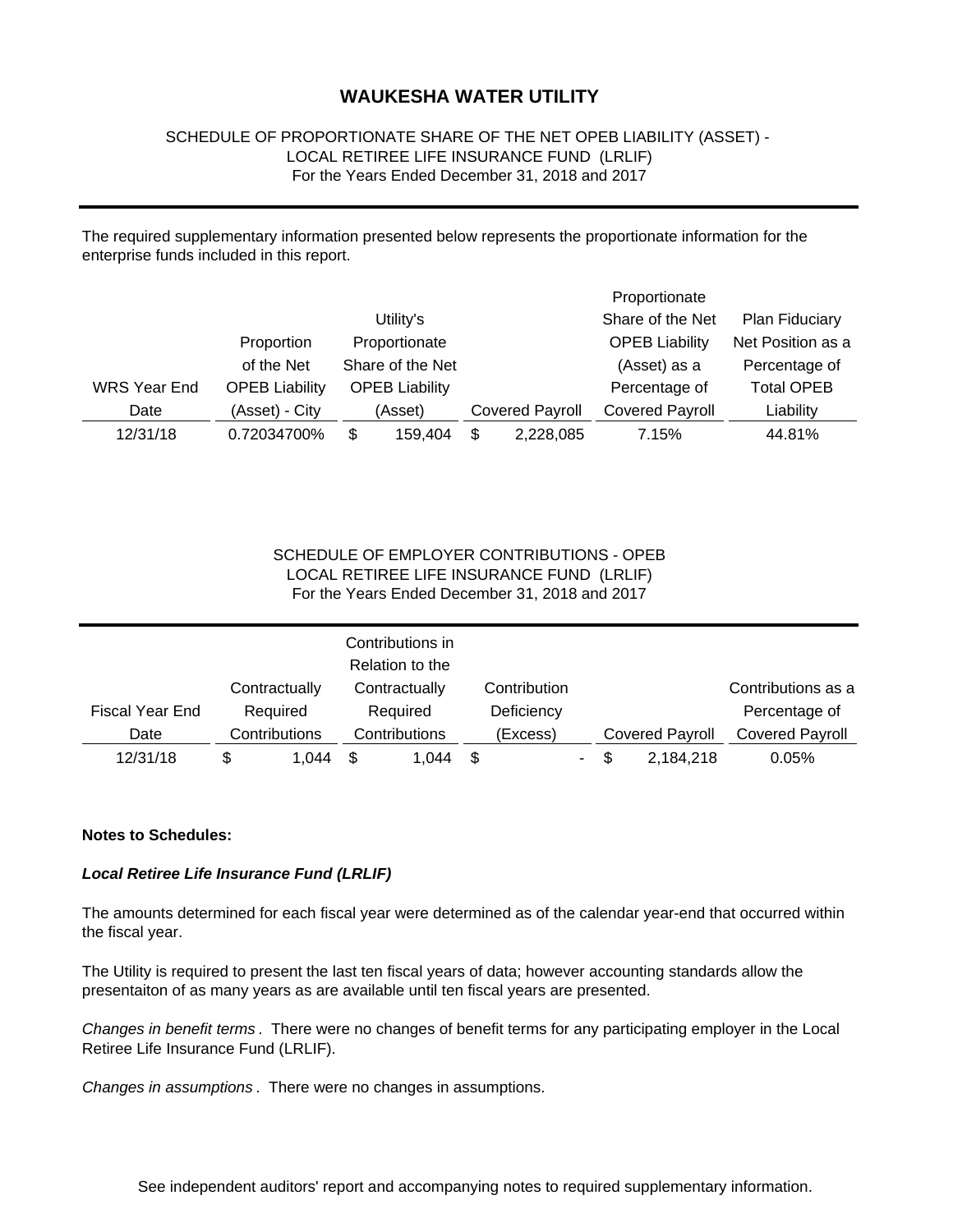### SCHEDULE OF PROPORTIONATE SHARE OF THE NET PENSION LIABILITY (ASSET) - WISCONSIN RETIREMENT SYSTEM For the Years Ended December 31, 2018 and 2017

The required supplementary information presented below represents the proportionate information for the enterprise funds included in this report.

|              |                   |                  |                   |      |           | Proportionate            |                       |  |                        |                        |           |
|--------------|-------------------|------------------|-------------------|------|-----------|--------------------------|-----------------------|--|------------------------|------------------------|-----------|
|              |                   |                  | Utility's         |      |           | Share of the Net         | <b>Plan Fiduciary</b> |  |                        |                        |           |
|              | Proportion        |                  | Proportionate     |      |           | <b>Pension Liability</b> | Net Position as a     |  |                        |                        |           |
|              | of the Net        | Share of the Net |                   |      |           | (Asset) as a             | Percentage of         |  |                        |                        |           |
| WRS Year End | Pension Liability |                  | Pension Liability |      |           | Percentage of            | <b>Total Pension</b>  |  |                        |                        |           |
| Date         | (Asset) - City    |                  | (Asset)           |      |           |                          |                       |  | <b>Covered Payroll</b> | <b>Covered Payroll</b> | Liability |
| 12/31/18     | 0.34296598%       | \$               | (403, 325)        | - \$ | 2,145,520 | 18.80%                   | 102.93%               |  |                        |                        |           |
| 12/31/17     | 0.33494529%       |                  | 120,942           |      | 2,171,284 | 5.57%                    | 99.12%                |  |                        |                        |           |
| 12/31/16     | 0.33038575%       |                  | 225,396           |      | 1,979,742 | 11.39%                   | 98.20%                |  |                        |                        |           |
| 12/31/15     | 0.33058285%       |                  | (344,769)         |      | 1,956,957 | 17.62%                   | 102.74%               |  |                        |                        |           |

### SCHEDULE OF EMPLOYER CONTRIBUTIONS - WISCONSIN RETIREMENT SYSTEM For the Years Ended December 31, 2018 and 2017

|                 | Contractually |               | Contributions in<br>Relation to the<br>Contractually |            | Contribution |        |                        |           | Contributions as a     |
|-----------------|---------------|---------------|------------------------------------------------------|------------|--------------|--------|------------------------|-----------|------------------------|
| Fiscal Year End | Required      | Required      |                                                      | Deficiency |              |        |                        |           | Percentage of          |
| Date            | Contributions | Contributions |                                                      | (Excess)   |              |        | <b>Covered Payroll</b> |           | <b>Covered Payroll</b> |
| 12/31/18        | \$<br>146.343 | \$            | 146.343                                              | \$         |              | $\sim$ | \$                     | 2,184,218 | 6.70%                  |
| 12/31/17        | 145,898       |               | 145,898                                              |            |              | -      |                        | 2,145,520 | 6.80%                  |
| 12/31/16        | 143.305       |               | 143,305                                              |            |              | ٠      |                        | 2,171,284 | 6.60%                  |
| 12/31/15        | 134,622       |               | 134,622                                              |            |              |        |                        | 1,979,742 | 6.80%                  |

#### **Notes to Schedules:**

#### *Wisconsin Retirement System*

The amounts determined for each fiscal year were determined as of the calendar year-end that occurred within the fiscal year.

The Utility is required to present the last ten fiscal years of data; however accounting standards allow the presentaiton of as many years as are available until ten fiscal years are presented.

*Changes in benefit terms* . There were no changes of benefit terms for any participating employer in the Wisconsin Retirement System.

*Changes in assumptions* . There were no changes in assumptions.

See independent auditors' report and accompanying notes to required supplementary information.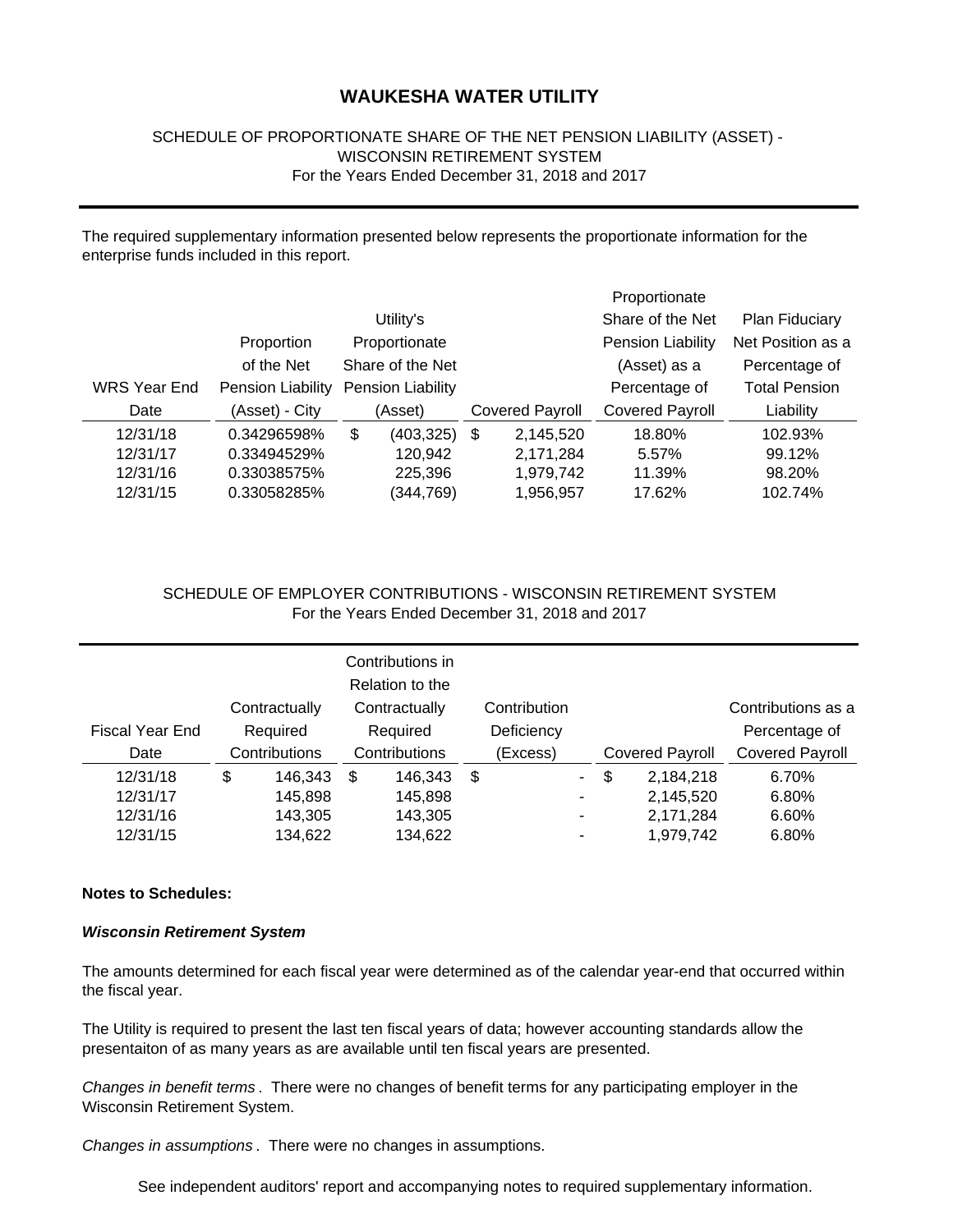### WATER UTILITY PLANT For the Years Ended December 31, 2018

|                                                        |     | <b>Balance</b><br>1/1/18 | Additions   | Retirements        | <b>Balance</b><br>12/31/18 |
|--------------------------------------------------------|-----|--------------------------|-------------|--------------------|----------------------------|
| <b>INTANGIBLE</b>                                      |     |                          |             |                    |                            |
| Miscellaneous intangible plant                         | -\$ | 190,857                  | \$<br>2,448 | \$                 | \$<br>193,305              |
| <b>SOURCE OF SUPPLY</b>                                |     |                          |             |                    |                            |
| Land and land rights                                   |     | 204,625                  |             |                    | 204,625                    |
| Wells and springs                                      |     | 1,507,630                |             |                    | 1,507,630                  |
| Supply mains                                           |     | 1,084,143                |             |                    | 1,084,143                  |
| <b>Total Source of Supply</b>                          |     | 2,796,398                |             |                    | 2,796,398                  |
| <b>PUMPING</b>                                         |     |                          |             |                    |                            |
| Land and land rights                                   |     | 181,670                  |             |                    | 181,670                    |
| Structures and improvements                            |     | 4,582,154                | 9,988       | 948                | 4,591,194                  |
| Electric pumping equipment                             |     | 5,258,524                | 32,422      | 109,153            | 5,181,793                  |
| <b>Total Pumping</b>                                   |     | 10,022,348               | 42,410      | 110,101            | 9,954,657                  |
| <b>WATER TREATMENT</b>                                 |     |                          |             |                    |                            |
| Structures and improvements                            |     | 2,785,733                |             |                    | 2,785,733                  |
| Water Treatment equipment                              |     | 2,456,215                | 5,186       | 2,500              | 2,458,901                  |
| <b>Total Water Treatment</b>                           |     | 5,241,948                | 5,186       | $\overline{2,}500$ | 5,244,634                  |
|                                                        |     |                          |             |                    |                            |
| <b>TRANSMISSION AND DISTRIBUTION</b>                   |     |                          |             |                    |                            |
| Land and land rights                                   |     | 110,083                  |             |                    | 110,083                    |
| Distribution reservoirs and standpipes                 |     | 6,469,716                | 7,589       |                    | 6,477,305                  |
| Transmission and distribution mains                    |     | 68,581,062               | 3,523,173   | 184,293            | 71,919,942                 |
| Services                                               |     | 13,174,391               | 683,321     | 28,042             | 13,829,670                 |
| <b>Meters</b>                                          |     | 4,186,805                | 124,024     | 114,353            | 4,196,476                  |
| Hydrants<br><b>Total Transmission and Distribution</b> |     | 6,700,643                | 258,444     | 25,110             | 6,933,977                  |
|                                                        |     | 99,222,700               | 4,596,551   | 351,798            | 103,467,453                |
| <b>GENERAL</b>                                         |     |                          |             |                    |                            |
| Land and land rights                                   |     | 69,180                   |             |                    | 69,180                     |
| Structures and improvements                            |     | 2,246,923                |             |                    | 2,246,923                  |
| Office furniture and equipment                         |     | 181,737                  |             |                    | 181,737                    |
| Computer equipment                                     |     | 576,893                  | 37,217      | 38,099             | 576,011                    |
| <b>Transportion equipment</b>                          |     | 903,436                  | 75,982      | 14,279             | 965,139                    |
| Stores equipment                                       |     | 9,764                    |             |                    | 9,764                      |
| Tools, shop and garage equipment                       |     | 464,593                  | 6,231       | 9,578              | 461,246                    |
| Laboratory equipment                                   |     | 5,842                    |             |                    | 5,842                      |
| Power-operated equipment                               |     | 658,734                  |             |                    | 658,734                    |
| Communication equipment                                |     | 64,714                   |             |                    | 64,714                     |
| <b>SCADA</b> equipment                                 |     | 864,391                  |             |                    | 864,391                    |
| <b>Total General</b>                                   |     | 6,046,207                | 119,430     | 61,956             | 6,103,681                  |
| TOTAL WATER UTILITY PLANT                              |     | \$123,520,458            | \$4,766,025 | \$<br>526,355      | \$127,760,128              |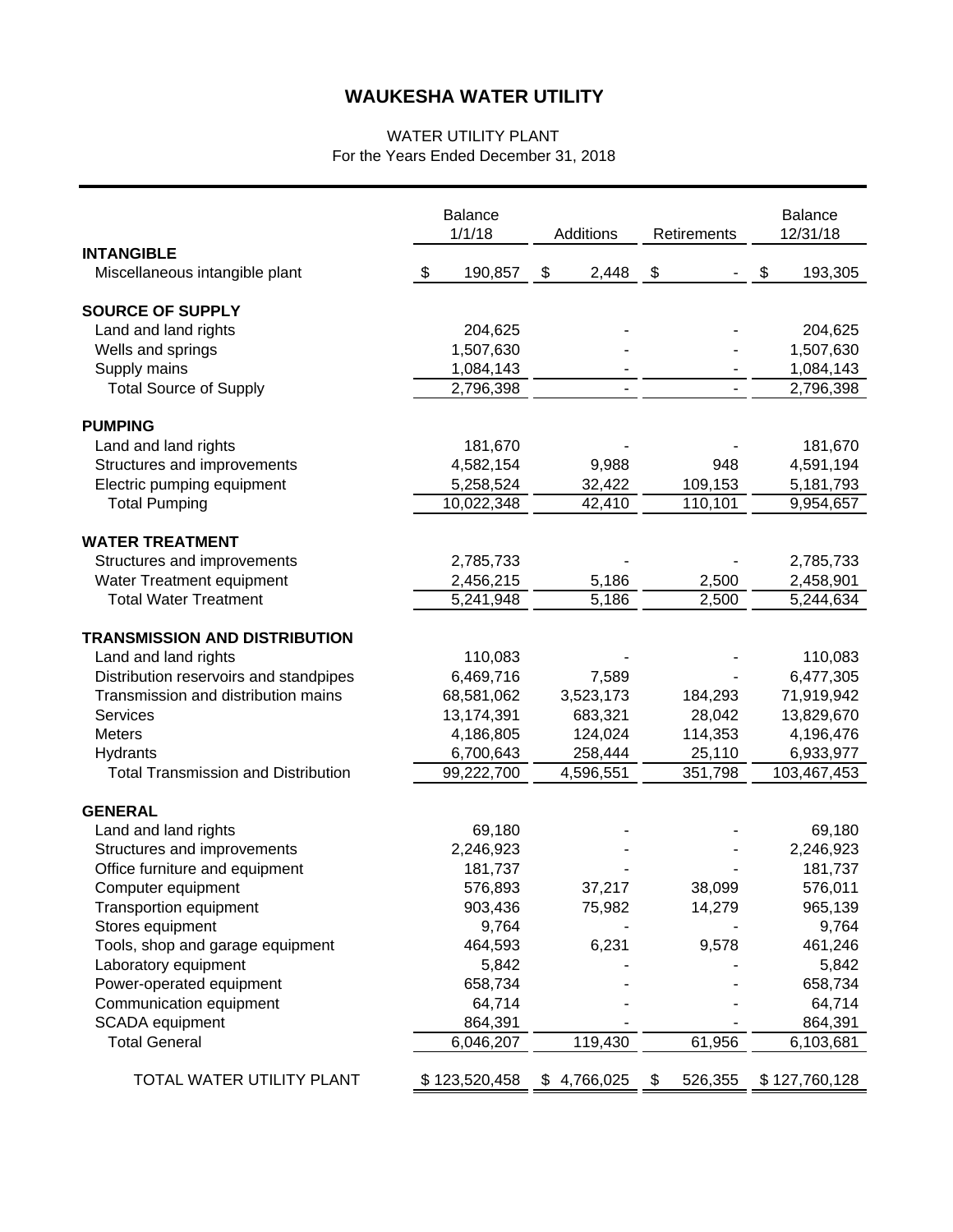## OPERATING REVENUES AND EXPENSES For the Years Ended December 31, 2018 and 2017

| <b>OPERATING REVENUES</b><br>Sales of Water<br>Metered<br>\$<br>Residential<br>4,887,167<br>4,576,370<br>\$<br>Multifamily residential<br>1,550,064<br>1,487,164<br>Commercial<br>1,425,857<br>1,406,700<br>Industrial<br>788,371<br>755,128<br><b>Public authorities</b><br>276,268<br>268,871<br>35,664<br>Irrigation<br>13<br>8,963,391<br>8,494,246<br><b>Total Metered Sales</b><br>Private fire protection<br>247,886<br>189,862<br>Public fire protection<br>2,107,814<br>1,795,675<br><b>Total Sales of Water</b><br>11,319,091<br>10,479,783<br><b>Other Operating Revenues</b><br>Forfeited discounts<br>135,782<br>129,899<br>229,715<br>228,827<br>Rents from water property<br>Other<br>156,704<br>181,858<br><b>Total Operating Revenues</b><br>11,841,292<br>11,020,367<br><b>OPERATING EXPENSES</b><br>Operation and Maintenance<br>Source of Supply<br>Operation supervision and engineering<br>2,219<br><b>Miscellaneous</b><br>591,876<br>1,626,050<br>Maintenance<br>Supervision and engineering<br>11,139<br>7,615<br>Wells and springs<br>4,000<br>9,669<br><b>Total Source of Supply</b><br>607,015<br>1,645,553<br>Pumping<br>Operation supervision and engineering<br>29,634<br>37,442<br>Fuel or purchased power for pumping<br>684,689<br>656,384<br>Pumping labor<br>35,762<br>37,639<br>Miscellaneous<br>70,008<br>36,728<br>Maintenance<br>10,509<br>10,549<br>Supervision and engineering<br>22,379<br>Structures and improvements<br>53,272<br>Pumping equipment<br>40,070<br>76,309<br><b>Total Pumping</b><br>900,349<br>901,025<br><b>Water Treatment</b><br>Operation supervision and engineering<br>4,716<br>6,096<br>Chemicals<br>159,885<br>165,250<br>Operation labor<br>222,509<br>229,856<br>Miscellaneous<br>697<br>Maintenance<br>Supervision and engineering<br>3,533<br>Structures and improvements<br>1,445<br>684<br>Water treatment equipment<br>31,826<br>20,959 |                              | 2018    |  | 2017    |  |
|--------------------------------------------------------------------------------------------------------------------------------------------------------------------------------------------------------------------------------------------------------------------------------------------------------------------------------------------------------------------------------------------------------------------------------------------------------------------------------------------------------------------------------------------------------------------------------------------------------------------------------------------------------------------------------------------------------------------------------------------------------------------------------------------------------------------------------------------------------------------------------------------------------------------------------------------------------------------------------------------------------------------------------------------------------------------------------------------------------------------------------------------------------------------------------------------------------------------------------------------------------------------------------------------------------------------------------------------------------------------------------------------------------------------------------------------------------------------------------------------------------------------------------------------------------------------------------------------------------------------------------------------------------------------------------------------------------------------------------------------------------------------------------------------------------------------------------------------------------------------------------------------------------------------|------------------------------|---------|--|---------|--|
|                                                                                                                                                                                                                                                                                                                                                                                                                                                                                                                                                                                                                                                                                                                                                                                                                                                                                                                                                                                                                                                                                                                                                                                                                                                                                                                                                                                                                                                                                                                                                                                                                                                                                                                                                                                                                                                                                                                    |                              |         |  |         |  |
|                                                                                                                                                                                                                                                                                                                                                                                                                                                                                                                                                                                                                                                                                                                                                                                                                                                                                                                                                                                                                                                                                                                                                                                                                                                                                                                                                                                                                                                                                                                                                                                                                                                                                                                                                                                                                                                                                                                    |                              |         |  |         |  |
|                                                                                                                                                                                                                                                                                                                                                                                                                                                                                                                                                                                                                                                                                                                                                                                                                                                                                                                                                                                                                                                                                                                                                                                                                                                                                                                                                                                                                                                                                                                                                                                                                                                                                                                                                                                                                                                                                                                    |                              |         |  |         |  |
|                                                                                                                                                                                                                                                                                                                                                                                                                                                                                                                                                                                                                                                                                                                                                                                                                                                                                                                                                                                                                                                                                                                                                                                                                                                                                                                                                                                                                                                                                                                                                                                                                                                                                                                                                                                                                                                                                                                    |                              |         |  |         |  |
|                                                                                                                                                                                                                                                                                                                                                                                                                                                                                                                                                                                                                                                                                                                                                                                                                                                                                                                                                                                                                                                                                                                                                                                                                                                                                                                                                                                                                                                                                                                                                                                                                                                                                                                                                                                                                                                                                                                    |                              |         |  |         |  |
|                                                                                                                                                                                                                                                                                                                                                                                                                                                                                                                                                                                                                                                                                                                                                                                                                                                                                                                                                                                                                                                                                                                                                                                                                                                                                                                                                                                                                                                                                                                                                                                                                                                                                                                                                                                                                                                                                                                    |                              |         |  |         |  |
|                                                                                                                                                                                                                                                                                                                                                                                                                                                                                                                                                                                                                                                                                                                                                                                                                                                                                                                                                                                                                                                                                                                                                                                                                                                                                                                                                                                                                                                                                                                                                                                                                                                                                                                                                                                                                                                                                                                    |                              |         |  |         |  |
|                                                                                                                                                                                                                                                                                                                                                                                                                                                                                                                                                                                                                                                                                                                                                                                                                                                                                                                                                                                                                                                                                                                                                                                                                                                                                                                                                                                                                                                                                                                                                                                                                                                                                                                                                                                                                                                                                                                    |                              |         |  |         |  |
|                                                                                                                                                                                                                                                                                                                                                                                                                                                                                                                                                                                                                                                                                                                                                                                                                                                                                                                                                                                                                                                                                                                                                                                                                                                                                                                                                                                                                                                                                                                                                                                                                                                                                                                                                                                                                                                                                                                    |                              |         |  |         |  |
|                                                                                                                                                                                                                                                                                                                                                                                                                                                                                                                                                                                                                                                                                                                                                                                                                                                                                                                                                                                                                                                                                                                                                                                                                                                                                                                                                                                                                                                                                                                                                                                                                                                                                                                                                                                                                                                                                                                    |                              |         |  |         |  |
|                                                                                                                                                                                                                                                                                                                                                                                                                                                                                                                                                                                                                                                                                                                                                                                                                                                                                                                                                                                                                                                                                                                                                                                                                                                                                                                                                                                                                                                                                                                                                                                                                                                                                                                                                                                                                                                                                                                    |                              |         |  |         |  |
|                                                                                                                                                                                                                                                                                                                                                                                                                                                                                                                                                                                                                                                                                                                                                                                                                                                                                                                                                                                                                                                                                                                                                                                                                                                                                                                                                                                                                                                                                                                                                                                                                                                                                                                                                                                                                                                                                                                    |                              |         |  |         |  |
|                                                                                                                                                                                                                                                                                                                                                                                                                                                                                                                                                                                                                                                                                                                                                                                                                                                                                                                                                                                                                                                                                                                                                                                                                                                                                                                                                                                                                                                                                                                                                                                                                                                                                                                                                                                                                                                                                                                    |                              |         |  |         |  |
|                                                                                                                                                                                                                                                                                                                                                                                                                                                                                                                                                                                                                                                                                                                                                                                                                                                                                                                                                                                                                                                                                                                                                                                                                                                                                                                                                                                                                                                                                                                                                                                                                                                                                                                                                                                                                                                                                                                    |                              |         |  |         |  |
|                                                                                                                                                                                                                                                                                                                                                                                                                                                                                                                                                                                                                                                                                                                                                                                                                                                                                                                                                                                                                                                                                                                                                                                                                                                                                                                                                                                                                                                                                                                                                                                                                                                                                                                                                                                                                                                                                                                    |                              |         |  |         |  |
|                                                                                                                                                                                                                                                                                                                                                                                                                                                                                                                                                                                                                                                                                                                                                                                                                                                                                                                                                                                                                                                                                                                                                                                                                                                                                                                                                                                                                                                                                                                                                                                                                                                                                                                                                                                                                                                                                                                    |                              |         |  |         |  |
|                                                                                                                                                                                                                                                                                                                                                                                                                                                                                                                                                                                                                                                                                                                                                                                                                                                                                                                                                                                                                                                                                                                                                                                                                                                                                                                                                                                                                                                                                                                                                                                                                                                                                                                                                                                                                                                                                                                    |                              |         |  |         |  |
|                                                                                                                                                                                                                                                                                                                                                                                                                                                                                                                                                                                                                                                                                                                                                                                                                                                                                                                                                                                                                                                                                                                                                                                                                                                                                                                                                                                                                                                                                                                                                                                                                                                                                                                                                                                                                                                                                                                    |                              |         |  |         |  |
|                                                                                                                                                                                                                                                                                                                                                                                                                                                                                                                                                                                                                                                                                                                                                                                                                                                                                                                                                                                                                                                                                                                                                                                                                                                                                                                                                                                                                                                                                                                                                                                                                                                                                                                                                                                                                                                                                                                    |                              |         |  |         |  |
|                                                                                                                                                                                                                                                                                                                                                                                                                                                                                                                                                                                                                                                                                                                                                                                                                                                                                                                                                                                                                                                                                                                                                                                                                                                                                                                                                                                                                                                                                                                                                                                                                                                                                                                                                                                                                                                                                                                    |                              |         |  |         |  |
|                                                                                                                                                                                                                                                                                                                                                                                                                                                                                                                                                                                                                                                                                                                                                                                                                                                                                                                                                                                                                                                                                                                                                                                                                                                                                                                                                                                                                                                                                                                                                                                                                                                                                                                                                                                                                                                                                                                    |                              |         |  |         |  |
|                                                                                                                                                                                                                                                                                                                                                                                                                                                                                                                                                                                                                                                                                                                                                                                                                                                                                                                                                                                                                                                                                                                                                                                                                                                                                                                                                                                                                                                                                                                                                                                                                                                                                                                                                                                                                                                                                                                    |                              |         |  |         |  |
|                                                                                                                                                                                                                                                                                                                                                                                                                                                                                                                                                                                                                                                                                                                                                                                                                                                                                                                                                                                                                                                                                                                                                                                                                                                                                                                                                                                                                                                                                                                                                                                                                                                                                                                                                                                                                                                                                                                    |                              |         |  |         |  |
|                                                                                                                                                                                                                                                                                                                                                                                                                                                                                                                                                                                                                                                                                                                                                                                                                                                                                                                                                                                                                                                                                                                                                                                                                                                                                                                                                                                                                                                                                                                                                                                                                                                                                                                                                                                                                                                                                                                    |                              |         |  |         |  |
|                                                                                                                                                                                                                                                                                                                                                                                                                                                                                                                                                                                                                                                                                                                                                                                                                                                                                                                                                                                                                                                                                                                                                                                                                                                                                                                                                                                                                                                                                                                                                                                                                                                                                                                                                                                                                                                                                                                    |                              |         |  |         |  |
|                                                                                                                                                                                                                                                                                                                                                                                                                                                                                                                                                                                                                                                                                                                                                                                                                                                                                                                                                                                                                                                                                                                                                                                                                                                                                                                                                                                                                                                                                                                                                                                                                                                                                                                                                                                                                                                                                                                    |                              |         |  |         |  |
|                                                                                                                                                                                                                                                                                                                                                                                                                                                                                                                                                                                                                                                                                                                                                                                                                                                                                                                                                                                                                                                                                                                                                                                                                                                                                                                                                                                                                                                                                                                                                                                                                                                                                                                                                                                                                                                                                                                    |                              |         |  |         |  |
|                                                                                                                                                                                                                                                                                                                                                                                                                                                                                                                                                                                                                                                                                                                                                                                                                                                                                                                                                                                                                                                                                                                                                                                                                                                                                                                                                                                                                                                                                                                                                                                                                                                                                                                                                                                                                                                                                                                    |                              |         |  |         |  |
|                                                                                                                                                                                                                                                                                                                                                                                                                                                                                                                                                                                                                                                                                                                                                                                                                                                                                                                                                                                                                                                                                                                                                                                                                                                                                                                                                                                                                                                                                                                                                                                                                                                                                                                                                                                                                                                                                                                    |                              |         |  |         |  |
|                                                                                                                                                                                                                                                                                                                                                                                                                                                                                                                                                                                                                                                                                                                                                                                                                                                                                                                                                                                                                                                                                                                                                                                                                                                                                                                                                                                                                                                                                                                                                                                                                                                                                                                                                                                                                                                                                                                    |                              |         |  |         |  |
|                                                                                                                                                                                                                                                                                                                                                                                                                                                                                                                                                                                                                                                                                                                                                                                                                                                                                                                                                                                                                                                                                                                                                                                                                                                                                                                                                                                                                                                                                                                                                                                                                                                                                                                                                                                                                                                                                                                    |                              |         |  |         |  |
|                                                                                                                                                                                                                                                                                                                                                                                                                                                                                                                                                                                                                                                                                                                                                                                                                                                                                                                                                                                                                                                                                                                                                                                                                                                                                                                                                                                                                                                                                                                                                                                                                                                                                                                                                                                                                                                                                                                    |                              |         |  |         |  |
|                                                                                                                                                                                                                                                                                                                                                                                                                                                                                                                                                                                                                                                                                                                                                                                                                                                                                                                                                                                                                                                                                                                                                                                                                                                                                                                                                                                                                                                                                                                                                                                                                                                                                                                                                                                                                                                                                                                    |                              |         |  |         |  |
|                                                                                                                                                                                                                                                                                                                                                                                                                                                                                                                                                                                                                                                                                                                                                                                                                                                                                                                                                                                                                                                                                                                                                                                                                                                                                                                                                                                                                                                                                                                                                                                                                                                                                                                                                                                                                                                                                                                    |                              |         |  |         |  |
|                                                                                                                                                                                                                                                                                                                                                                                                                                                                                                                                                                                                                                                                                                                                                                                                                                                                                                                                                                                                                                                                                                                                                                                                                                                                                                                                                                                                                                                                                                                                                                                                                                                                                                                                                                                                                                                                                                                    |                              |         |  |         |  |
|                                                                                                                                                                                                                                                                                                                                                                                                                                                                                                                                                                                                                                                                                                                                                                                                                                                                                                                                                                                                                                                                                                                                                                                                                                                                                                                                                                                                                                                                                                                                                                                                                                                                                                                                                                                                                                                                                                                    |                              |         |  |         |  |
|                                                                                                                                                                                                                                                                                                                                                                                                                                                                                                                                                                                                                                                                                                                                                                                                                                                                                                                                                                                                                                                                                                                                                                                                                                                                                                                                                                                                                                                                                                                                                                                                                                                                                                                                                                                                                                                                                                                    |                              |         |  |         |  |
|                                                                                                                                                                                                                                                                                                                                                                                                                                                                                                                                                                                                                                                                                                                                                                                                                                                                                                                                                                                                                                                                                                                                                                                                                                                                                                                                                                                                                                                                                                                                                                                                                                                                                                                                                                                                                                                                                                                    |                              |         |  |         |  |
|                                                                                                                                                                                                                                                                                                                                                                                                                                                                                                                                                                                                                                                                                                                                                                                                                                                                                                                                                                                                                                                                                                                                                                                                                                                                                                                                                                                                                                                                                                                                                                                                                                                                                                                                                                                                                                                                                                                    |                              |         |  |         |  |
|                                                                                                                                                                                                                                                                                                                                                                                                                                                                                                                                                                                                                                                                                                                                                                                                                                                                                                                                                                                                                                                                                                                                                                                                                                                                                                                                                                                                                                                                                                                                                                                                                                                                                                                                                                                                                                                                                                                    |                              |         |  |         |  |
|                                                                                                                                                                                                                                                                                                                                                                                                                                                                                                                                                                                                                                                                                                                                                                                                                                                                                                                                                                                                                                                                                                                                                                                                                                                                                                                                                                                                                                                                                                                                                                                                                                                                                                                                                                                                                                                                                                                    |                              |         |  |         |  |
|                                                                                                                                                                                                                                                                                                                                                                                                                                                                                                                                                                                                                                                                                                                                                                                                                                                                                                                                                                                                                                                                                                                                                                                                                                                                                                                                                                                                                                                                                                                                                                                                                                                                                                                                                                                                                                                                                                                    |                              |         |  |         |  |
|                                                                                                                                                                                                                                                                                                                                                                                                                                                                                                                                                                                                                                                                                                                                                                                                                                                                                                                                                                                                                                                                                                                                                                                                                                                                                                                                                                                                                                                                                                                                                                                                                                                                                                                                                                                                                                                                                                                    |                              |         |  |         |  |
|                                                                                                                                                                                                                                                                                                                                                                                                                                                                                                                                                                                                                                                                                                                                                                                                                                                                                                                                                                                                                                                                                                                                                                                                                                                                                                                                                                                                                                                                                                                                                                                                                                                                                                                                                                                                                                                                                                                    |                              |         |  |         |  |
|                                                                                                                                                                                                                                                                                                                                                                                                                                                                                                                                                                                                                                                                                                                                                                                                                                                                                                                                                                                                                                                                                                                                                                                                                                                                                                                                                                                                                                                                                                                                                                                                                                                                                                                                                                                                                                                                                                                    |                              |         |  |         |  |
|                                                                                                                                                                                                                                                                                                                                                                                                                                                                                                                                                                                                                                                                                                                                                                                                                                                                                                                                                                                                                                                                                                                                                                                                                                                                                                                                                                                                                                                                                                                                                                                                                                                                                                                                                                                                                                                                                                                    |                              |         |  |         |  |
|                                                                                                                                                                                                                                                                                                                                                                                                                                                                                                                                                                                                                                                                                                                                                                                                                                                                                                                                                                                                                                                                                                                                                                                                                                                                                                                                                                                                                                                                                                                                                                                                                                                                                                                                                                                                                                                                                                                    |                              |         |  |         |  |
|                                                                                                                                                                                                                                                                                                                                                                                                                                                                                                                                                                                                                                                                                                                                                                                                                                                                                                                                                                                                                                                                                                                                                                                                                                                                                                                                                                                                                                                                                                                                                                                                                                                                                                                                                                                                                                                                                                                    |                              |         |  |         |  |
|                                                                                                                                                                                                                                                                                                                                                                                                                                                                                                                                                                                                                                                                                                                                                                                                                                                                                                                                                                                                                                                                                                                                                                                                                                                                                                                                                                                                                                                                                                                                                                                                                                                                                                                                                                                                                                                                                                                    | <b>Total Water Treatment</b> | 421,078 |  | 426,378 |  |